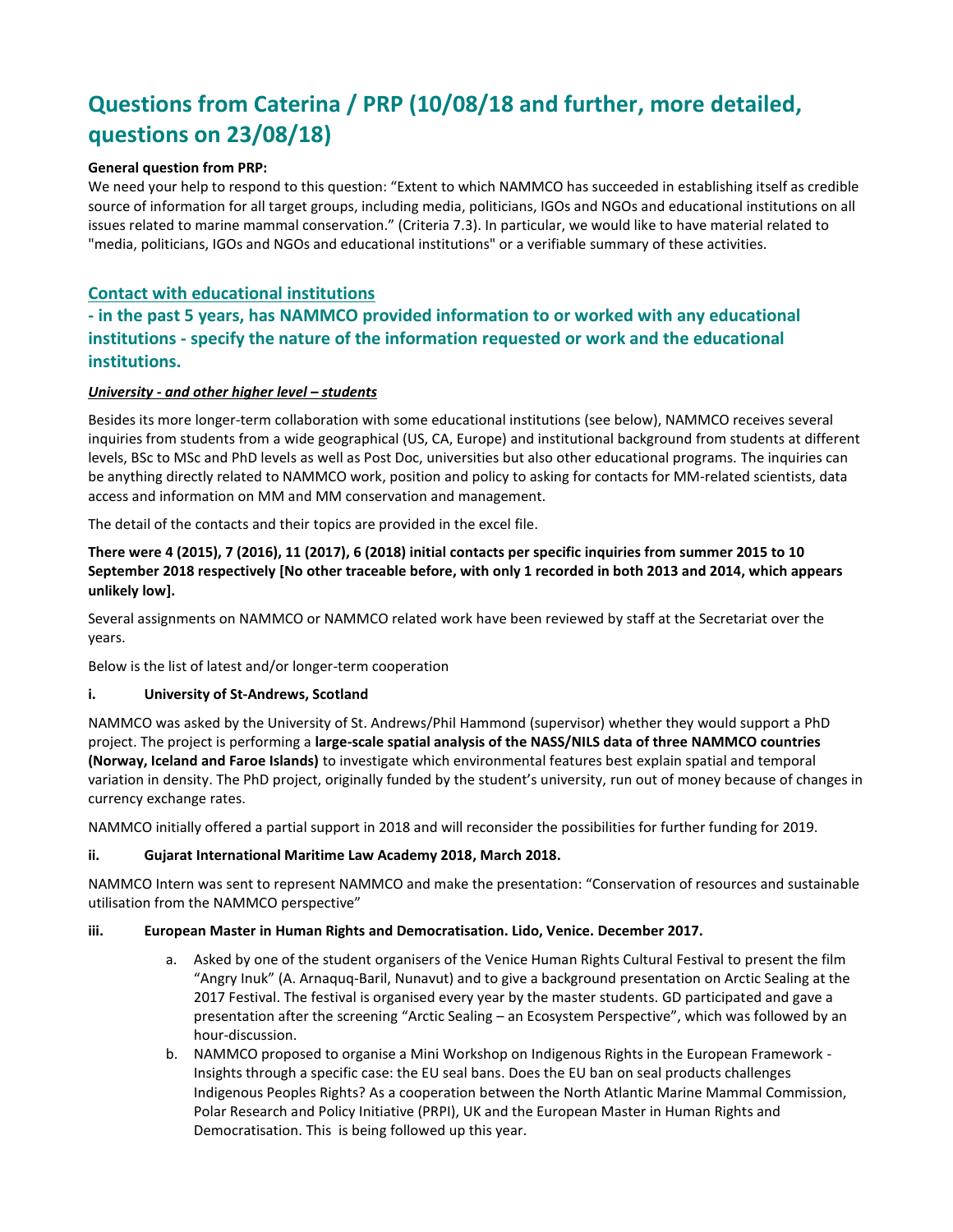c. Later GS acted as external supervisor to a master student writing her thesis on the EU protection of indigenous peoples, with as focus case the EU seal ban. Provided: bibliography, contacts, relevant NAMMCO document and position, interviews, review and fact checking of the dissertation.

## **iv. Danish School on Media and Journalism, DMJX**

Contacted by a Diploma student, who wanted to have NAMMCO as subject of two of her assignments, one deals with NAMMCO outreach, presently and ways of developing it, the second on NAMMCO in Social Media and development strategy. Provided: Information, short internship at Secretariat with interview of staff, contacts, participation to Council 24, review of both assignments.

## **v. UiT The Arctic University of Norway**

Lecturing from the Secretariat at the UiT International Master programme in Law of the Sea on International Ocean Governance, in 2009, 2010, 2011, 2012 and 2013. This stopped because of restructuring of UIT courses and funding.

In addition, random lectures on NAMMCO has been held over the years 2002 and 2003, 2017.

In 2017, NAMMCO participated to a seminar for media and library students informing about NAMMCO in the hope of getting interested students for internship in 2017.

In 2018, NAMMCO participated to the mini harbour porpoise survey in a nearby fjord (Balsfjord) organised by the UiT the Arctic University of Norway as a teaching tool for student. The Survey had also borrowed equipment stored at the secretariat from the T-NASS 2007 survey.

### **vi. [UNIS The University Centre in Svalbard,](https://www.unis.no/)**

In March 2003 (the GS, GHR, gave two lectures on the course on "Arctic Environmental Management" of the MSc programme, "Subsistence cultures in the circumpolar Arctic, - past and present" and "Management regimes for marine mammals in the North Atlantic"

#### **vii. INUIT College Ottawa**

In 2012, the students went on a sponsored tour of whaling and sealing countries. The Secretariat lectured about the role of the hunting committee and Scientific Secretary, M. Acquarone, gave a lecture on "General History of Marine Mammal Exploitation and Management through NAMMCO".

# **viii. UIMP bi-annual fall course (organised by Toni Raga and Peter Evans).**

Lecturing from C. Lockyer at the UIMP bi-annual fall course in Valencia. CL participated in 2006, 2008, 2010 and 2012 and lectured on MM life history and gave a practical age estimation course in the lab, then funding to Norwegian participants dried out.

#### **ix. CL's lectures in Japan**

Lockyer provided a lecture about NAMMCO to the Whales Research Group (invitation from Seiji Ohsumi) and Hidehiro Kato's University students on ageing while in Tokyo in November 2009.

#### **x. NMMCO and IMR seminar series**

NMMCO and IMR had a (*monthly-like*) seminar serie (started by Dan Pike (NAMMCO) and Stine Frie (IMR)) in 2003 – 2005.

#### *Extract from the invitation letter*

The North Atlantic Marine Mammal Commission (NAMMCO), in co-operation with the marine mammal research group at the Institute of Marine *Research in Tromsø, are pleased to announce the initiation of a seminar series to deal with any topic related to marine mammals (whales, seals, polar bears). The seminar series will be hosted by NAMMCO and talks will be given on a monthly basis.*

*There are many researchers dealing either directly or peripherally with marine mammals, scattered among several institutions in Tromsø. Yet there is*  little formal or informal contact between these researchers. The main objective of the seminar series will be to bring these people together on a regular *basis, to increase awareness on marine mammal-related research being conducted out of Tromsø. We hope this will in turn stimulate scientific discussion and co-operation among researchers.*

*The series will be broad in scope and will deal with any subject related to the biology, ecology and management of marine mammals, as well as the anthropology and economics of marine mammal fisheries. Researchers will be encouraged/invited to volunteer to give talks in Norwegian or English of approximately ½ hour on a topic of their choice. In addition, we will take advantage of the opportunities offered by researchers who may be visiting Tromsø. The talks will be followed by an informal question period and discussion.* 

We anticipate that the seminar series will begin in September 2003. Notification of upcoming seminars will be sent out by e-mail. In addition, a *schedule will be maintained on the NAMMCO web site at [www.nammco.no.](http://www.nammco.no/) …"*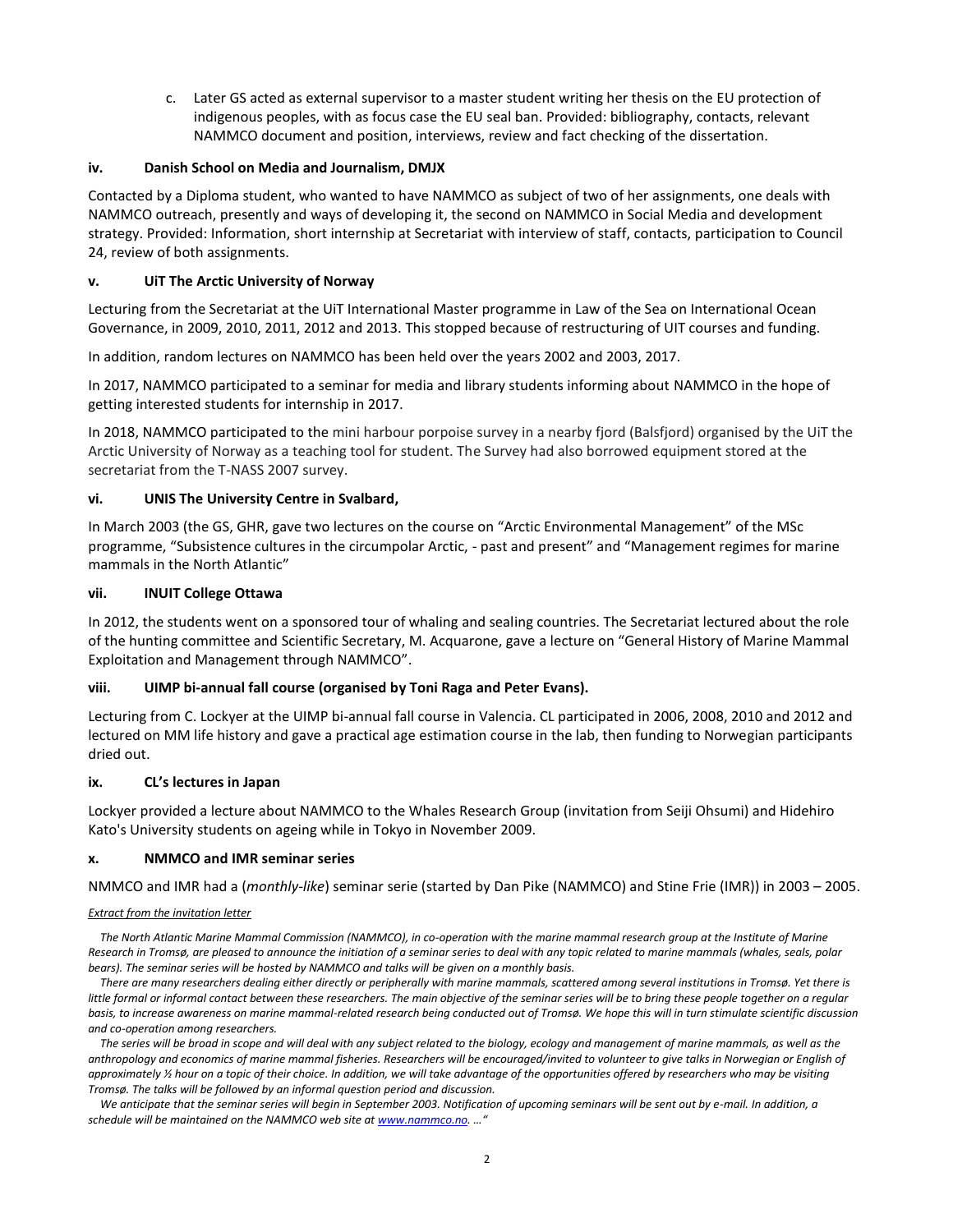The seminar series stopped because of lack of lecturers. However, it started a tradition in IMR.Tromsø of a Friday lunch lecture by the IMR researchers as well as invited guests, which still continue now on a bi-weekly basis. NAMMCO secretariat has made several presentations at the seminar on different topics.

# *Schools*

7.11 2016: NAMMCO became aware of a school project on killer whales undertaken by pupils in the 5<sup>th</sup> to 10<sup>th</sup> grades at Strønstad children school, Nordland County, Norway. The Secretariat contacted them – informing about NAMMCO and welcomed them to visit and offered assistance should they need it.

# *Other Courses*

# **Annual Courses for Norwegian national inspectors and hunters**

NAMMCO made a general presentation of NAMMCO and in particular of the Observation Scheme at the annual courses held prior to the whaling and sealing seasons for the Norwegian national inspectors and hunters in the years where the scope of the NAMMCO observations scheme was Norway (2001-2003, 2005, 2008).

# *New initiatives*

All of them initiated in the perspective of collaborating with projects touching students from a wide geographical dispersion, well outside the usual NAMMCO impact.

# **i. International Master in Marine Biological Resources (IMBRSea)**

NAMMCO is seeking a partnership with IMBRSea to become an internship possibility and if possible also gives lectures on the management of marine mammals.

The IMBRSea is a master programme organized by nine European Universities: Ghent University (BE), University of Pierre and Marie Curie (FR), University of the Algarve (PT), University of Oviedo (ES), Galway-Mayo Institute of Technology (IE), University of the Basque Country (ES), Polytechnic University of Marche (IT), University of Bergen (NO) and Université de Bretagne Occidentale (FR), supported by fourteen Marine Research Institutes belonging to the European Marine Biological Resource Centre [\(EMBRC\)](http://www.embrc.eu/). Based on the objectives of the EMBRC consortium, IMBRSea covers a wide range of subjects related to the sustainable use of marine biological resources. With an emphasis on marine biological and ecological processes, the programme links biology of marine organisms and environmental studies with subjects in marine policy and planning.

# **ii. European Master in Human Rights and Democratisation (EMA) from the European Inter-University Centre for Human Rights and Democratisation (EIUC)**

NAMMCO has again contacted the Program managers in the view of organising the Mini workshop on Indigenous Rights in the European Framework – with the EU seal ban as one of the focus case, which was proposed last year but could not be realised because of the too short time frame [Contact taken in November, but students dispersing from Venice in mid-January to join one of the European universities for preparing their master thesis. Students in this programme come from all over the world, with 90students from 34 nationalities in 2017-2018. They are particularly sensitised to human and indigenous rights, but also ecology and nature conservation. Their knowledge of sealing and whaling issues is limited, with the usual ani-NGOs tainted, but when setting things in a human/indigenous/small community rights perspective, they can relatively easily understand the new perspective presented.

# **iii. Arctic Frontiers Emerging Leaders**

"The Arctic Frontiers Emerging Leaders consist of 30 selected young professionals and scientists from pan-arctic countries, each with their unique perspective on Connecting the Arctic." Actually, students come from all over the world, connected to a university from pan-Arctic countries. The Emerging Leaders program sails from Bodø, to Lofoten before arriving Tromsø just before the Arctic Frontiers Conference. There is a VIP reception at their arrival, and the students talk about their experience on Connecting the Arctic.

GD was invited to the reception in 2018 and mentioned the possibility for NAMMCO to participate and give a lecture with the Project Manager.

# **iv. Tromsø student symposium**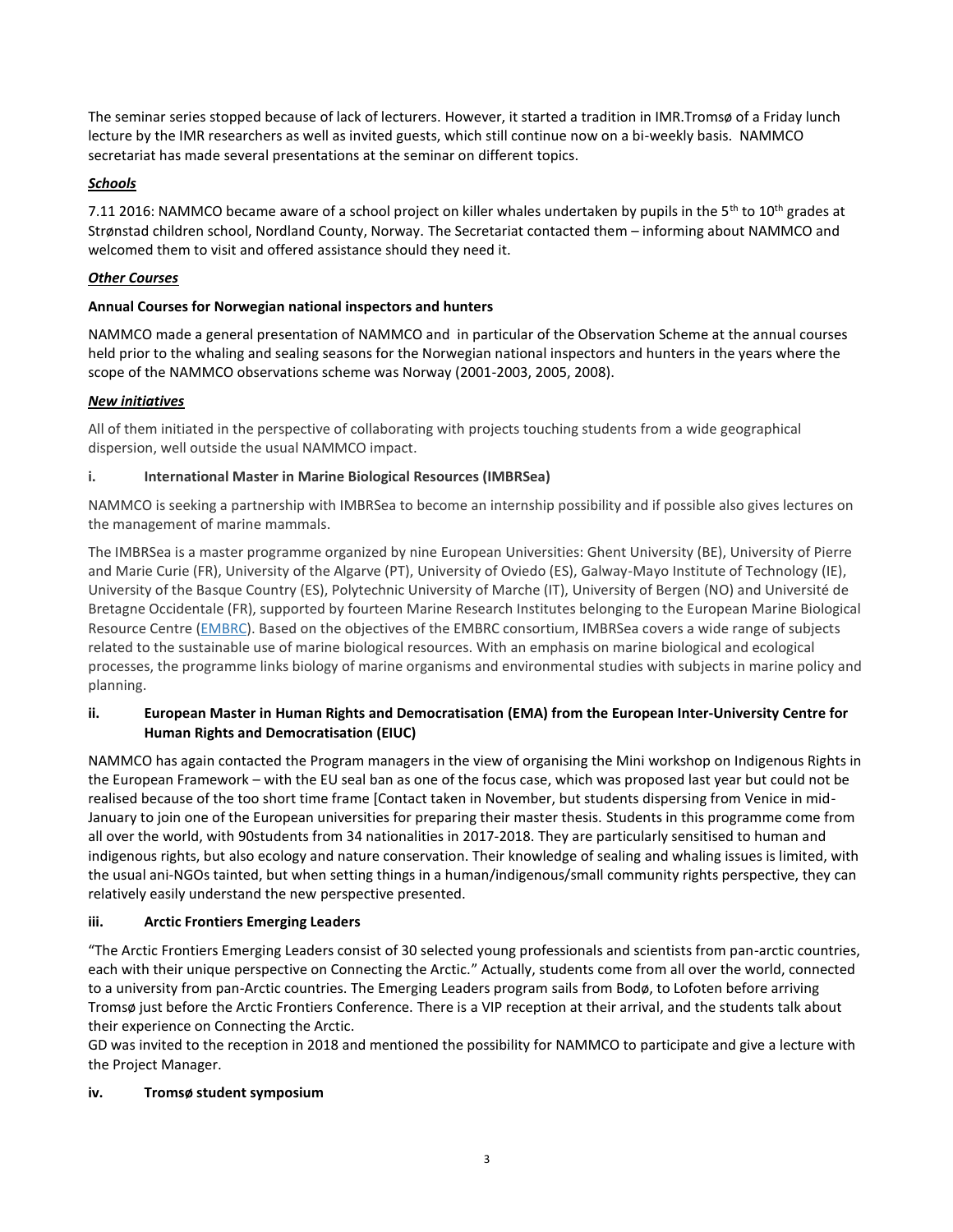Taking advantage of its presently two interns, NAMMCO took the initiative to arrange a MM student symposium in Tromsø, for Tromsø students (BSc, MSc and PhD) engaged in projects related to MM with the UiT (Fisheries Management, Law of the Sea and Veterinary Departments), Polar Institute and IMR. Students will present their projects, the work of NAMMCO will be presented and a make-you-think discussion will be organized on a special theme, e.g., whaling and sealing in the light of the blue Economy. The symposium will be spiced by one/two talks from a key note from one of the senior MM local scientists/lawyer. The first symposium will happen in December 2018 and it is expected to become an annual event.

# **v. Developing spills and games related to MM & MM conservation and sustainable use**

NAMMCO has a project of developing information material on marine mammals and marine mammal sustainable use (with CW as project leader). This has so far two folds, a website part dedicated to kids/youth and developing educational material for schools and gymnasium. The project is at present stranded, as a result of little interest for cooperation from various local educational institutions. Initiatives have also been taken to create games (both computer and traditional) related to MM (memory game), MM stock abundance estimation and MM management (computer games taking the player along the process of estimating population abundance for different species, and along the process of managing the stocks). The present idea is to use one of the present interns (Solveig) to reactivate the idea as she has a network via her teaching experience in local schools. Partly supported with social funding (she is presently unemployed), she will develop a project and NAMMCO will seek external funding, including salary for her during the project.

# **Contact with parliamentarians**

# **- how many times in the past 5 years have parliamentarians referred to NAMMCO - in what fora?**

I am not sure there is any means of getting a comprehensive answer to that. Below follows the answers received from Parties (NAMMCO community emailed on August 28) and some information on the Secretariat contact with Parliamentarians in the last years.

# *Parties' contact with Parliamentarians - Answer from Parties*

# **Bjarni Mikkelsen (FO)**

On two occasions, a Faroese parliamentarian, representing Faroes in the Danish parliament, has arranged conferences in the Danish parliament:

- i. one conference on the pilot whaling in the Faroes (November 2015),
- ii. one conference on the role of marine mammals in marine ecosystems (May 2017)

At both events, the importance of the NAMMCO cooperation for the management of marine mammals was highlighted. Bjarni participated in both, with presentations. At the second event, CW from the Secretariat also participated with a presentation.

# **Ásta Eirnarsdóttir (IS)**

**"**In our Ministry it is a rule that whenever we are discussing the issue of Marine Mammals then we mention the important role of NAMMCO. This was, for example done at a meeting last Monday with the USA Embassy in relation to the upcoming IWC meeting. Unfortunately, we cannot name the number of times this has been done over the last years, but this is done quite frequently."

# **Ole-David Stenseth (NO)**

"As Iceland, we approach NAMMCO as an inherent part of our marine mammal policy. Currently NAMMCO is dealing with several issues that are of importance to our day-to-day handling of management questions and therefore often mentioned when policy and management is discussed and commented on."

# **No answer from Greenland on this specific point**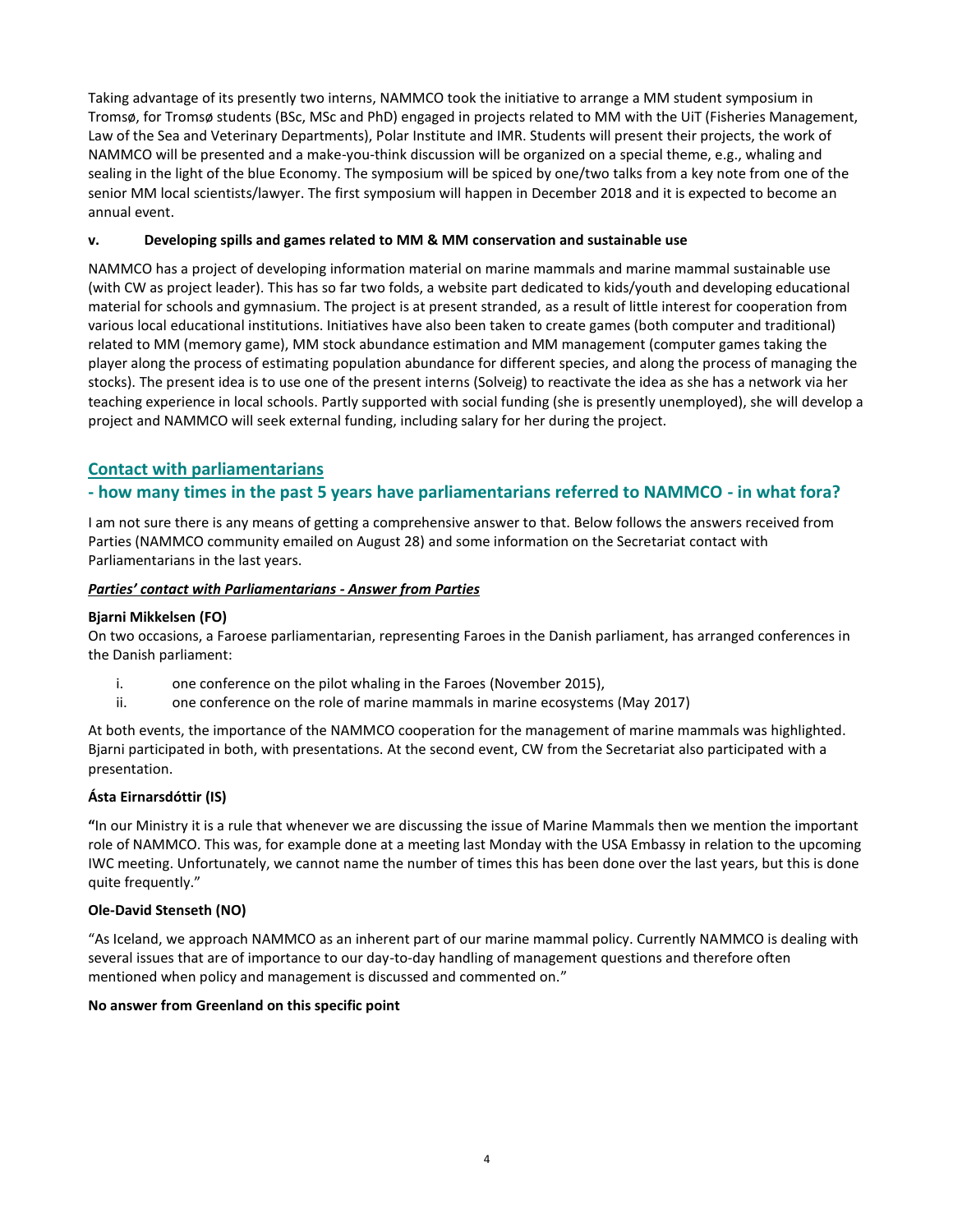# *[Present] Secretariat's contacts with parliamentarians.*

Regular [but not frequent like once or twice a year contact with **Greenlandic and Faroese Members to the Danish Parliament** Magni Arge (FO), Aaja Chemnitz Larsen (GL) and Alequa Hammond (GL) – and their staff/helpers. NAMMCO invited them to attend the BOS organised at the Arctic circle Assembly in 2016 and 2017 and Aaja Chemnitz Larsen (GL) was a member of the discussion panel at the 2017 BOS. Magni Arge had asked to be part of the BOS, but the BOS was focussing on Arctic Sealing and therefore his presence not relevant.

The NAMMCO Secretariat made a presentation of NAMMCO to the Stortinget, the **Norwegian Parliament,** and the Statssekretær in 2009 and 2014 respectively.

Desportes was contacted on behalf of the **European Parliament** Intergroup on "*Climate Change, Biodiversity, and Sustainable Development*" and MEP Jorn Dohrmann, to a conference entitled *"How can we support indigenous people's sustainable hunt in the Arctic? The initiative of a QR Code for Seal Skin"* (29 November 2017, European Parliament, Brussels) to deliver an intervention on seal hunting and seal products as part of a blue economy and participate in the discussion.

# **- how many times in the last 5 years have parliamentarians asked NAMMCO for information?**

Magni Arge (Faroese PM) and his group initiated contact with NAMMCO three times in relation with event planned at the Danish Parliament on the sustainable use of marine resources.

- i. Helping to the preparation, providing information on stock status and participate to a conference on Sustainable harvest from the Sea focusing on the Arctic (May 2016). The event was finally not carried out.
- ii. Present the role of NAMMCO in the management of MM at a conference on the right for sustainable utilization of marine resources, including whales and seals (February and April 2017). Winsnes participated to the event held in May 2017.

# **Contact with the media**

# **- how many times in the last 5 years have representatives of NAMMCO members or the Secretariat given media interviews** *[added by GD – related to NAMMCO work]* **- specify print, radio, TV or other - local or international?**

# *Parties' contact with media - Answers received from Parties*

#### **Amalie Jessen, GL:**

"In Greenland, we have always made Greenlandic and Danish translation of the NAMMCO CNL Press Release. In some occasions, I have been contacted and interviewed by Greenlandic radio and television. But we have not systematically collected documentations. Unfortunately, I have no resources to collect old news."

# **Ásta Eirnarsdóttir (IS):**

**"**In our Ministry it is a rule that whenever we are discussing the issue of Marine Mammals then we mention the important role of NAMMCO."

#### **Gudni Erikson (IS, Fisheries Directorate)**

"We do not have information that may be of help here at the Directorate of Fisheries and do not keep any records on this. We would need to make a special media search for this and I dont know how much that would cost." The Directorate mentioned NAMMCO in interviews sometimes "it happens not so often, roughly once pr. year."

#### **Ole-David Stenseth (NO)**

As Iceland we approach NAMMCO as an inherent part of our marine mammal policy. Currently NAMMCO is dealing with several issues that are of importance to our day-to-day handling of management questions and therefore often mentioned when policy and management is discussed and commented on.

#### **Tore Haug (NO, IMR)**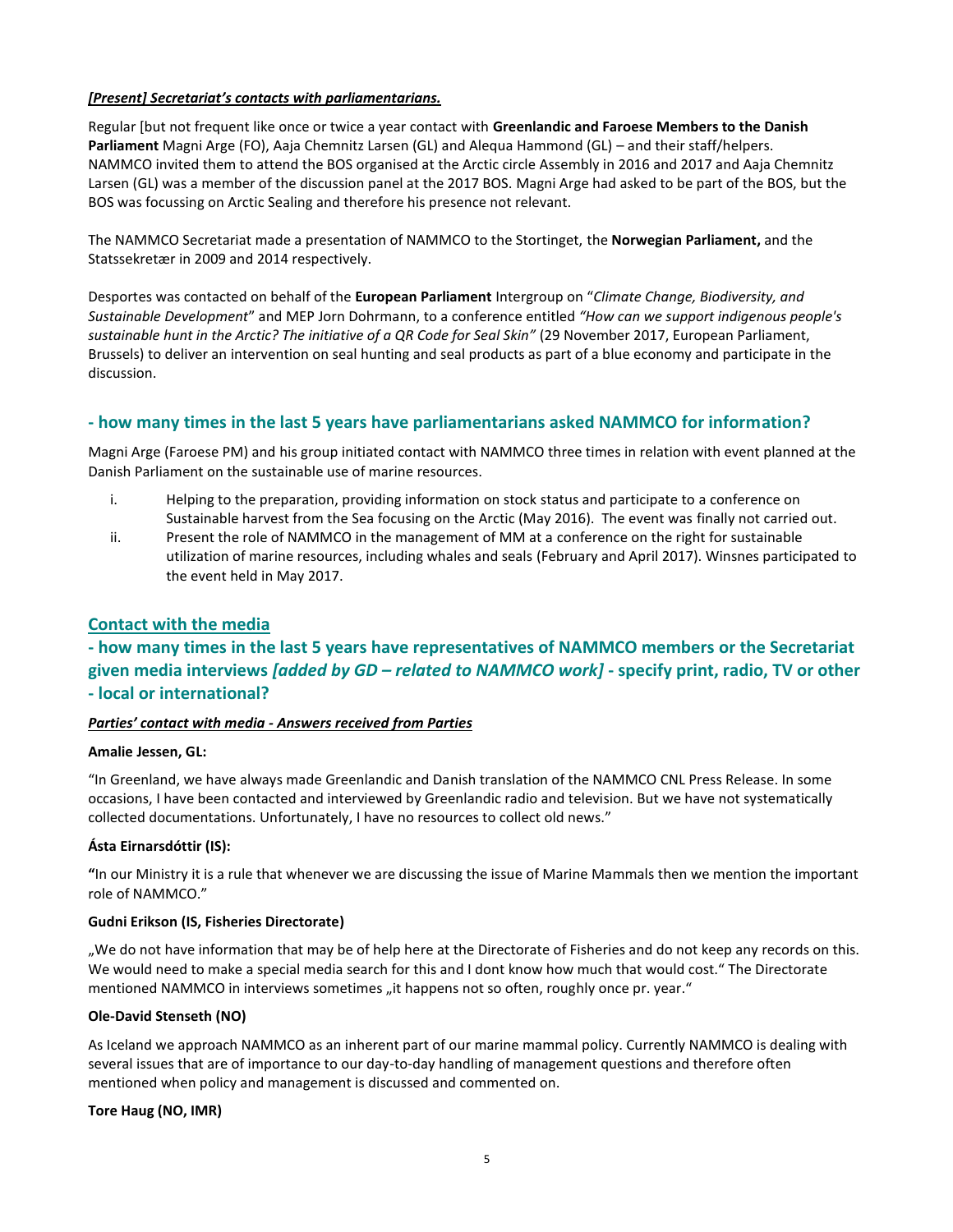"IMR we do not keep systematically track of when we appear in any media"

## **Bjarni Mikkelsen (FO, SAVN)**

"In Faroes, around five times locally and one time internationally, where the cooperation within NAMMCO has been mentioned.

Locally, one on print about pilot whale tagging and sustainability of hunt (NAMMCO); one in TV, two in radio and one on print about sightings surveys (NAMMCO coordination); and one in radio about pilot whaling and sustainability (NAMMCO cooperation).

Internationally, one on print about the knowledge on pilot whales in connection with the hunt.

Also, every year journalists visit the Faroes, and have special interest in the pilot whale harvest, they usually end up at the Museum, where information on the topic is given, and the cooperation within NAMMCO is mentioned as a strong cooperation in order to strengthen the research and advice on the marine mammals in general."

### *Secretariat's contact with Media*

Press Releases are sent, both after and before Council meetings to a list of Scandinavian newspaper and media, as well as a few European ones, as well as for ministerial meetings.

For any special event, like new permanent staff joining the Secretariat, etc, PR are also sent out but only to Parties' media.

The Secretariat has a regular but infrequent contact with the Media/film makers, a few per year with a peak in 2017 related to the 25 Year anniversary of NAMMCO and because a Journalist was contracted for carrying a Press Campaign and therefore approached many of the Parties' media.

The subject of media contacts can be to get information or/and the opinion/quote of NAMMCO on different issues. Objects and output are detailed in the excel file.

# **The visibility of NAMMCO work and cooperation with other fora**

# **- how many times in the last 5 years, has the work of the NAMMCO SC or CHM been used or cited by other scientists or relevant IGOs (IWC, CITES, FAO, ICES, NAFO etc.)**

The problem with this question is the definition, not provided, of NAMMCO work. I consider the work of the individual scientists as being the work of the Parties, even if is initiated on a request or a recommendation of NAMMCO bodies.

Therefore, referring to NAMMCO work has been taken as referring to NAMMCO reports only, annual reports, reports of the Council and subsidiary bodies (committees and working group reports, as well report/proceedings of conference/symposium/workshop/event organised or co-organised by NAMMCO). A difficulty with that is that such reports are not indexed, and it is therefore very difficult to search for quotations. Some NAMMCO reports were cited under "anonymous" as author, although this was not part of the systematic search.

Besides NAMMCO reports, as specified above, references to non-published documents presented to NAMMCO Working Groups and references to entire volumes of NAMMCO Scientific Publications were included. Citations of individual articles published in the NAMMCO Scientific Publications were not included however, although very frequent.

The results found, citing and cited, are listed in Appendix 1, and summarised in the Table below, but do not constitute a comprehensive overview of the citations of "NAMMCO work". Lots of reports are not catalogued or may also have been catalogued under key words the search was not using. There is a limited amount of citations of NAMMCO reports in the academic literature. This might not be particularly surprising, as especially science generally prefers to cite peer-reviewed literature than reports, the possibilities of citing non-peered reviewed and grey literature being actually limited or not allowed by some journals. Some general comments on the citing of NAMMCO work by different bodies are further provided below.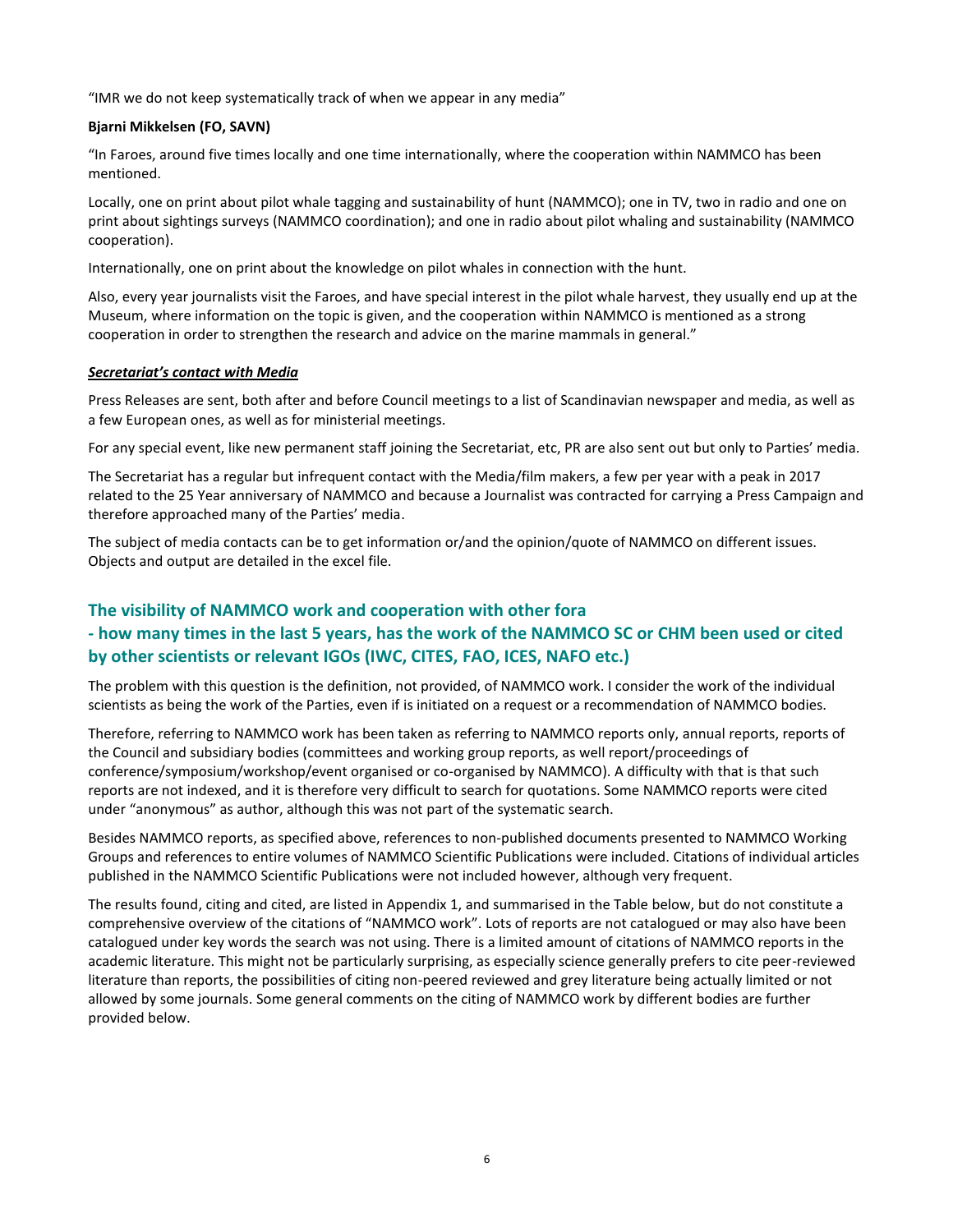#### *Table 1.: Citation of "NAMMCO work" – as defined above - in 2013-2018 (August 31)*

Binary count: the count does not represent the number of different citations in each article, although they are often multiple, but only the presence or absence of citations of NAMMCO work.

|                 | Academic | <b>IUCN Red</b><br>List | IWC (Co, Sc,<br><b>SC</b> annexes<br>considered<br>separately) | <b>CAFF</b>  | <b>ICES</b><br><b>WGBYC &amp;</b><br><b>WGMME</b> | DFO/<br><b>COSEWIC</b> | <b>SCOS</b><br>reports | <b>NGOs</b>  | <b>Total</b> |
|-----------------|----------|-------------------------|----------------------------------------------------------------|--------------|---------------------------------------------------|------------------------|------------------------|--------------|--------------|
| 2018<br>(10/09) | 9        | 1                       | 5                                                              |              | $\overline{2}$                                    |                        | na                     | 2            | 19           |
| 2017            | 9        | $\mathbf{1}$            | 3                                                              | $\mathbf{1}$ | $\mathbf{1}$                                      | $\overline{2}$         | $\mathbf{1}$           |              | 18           |
| 2016            | 10       | $\mathbf{1}$            | $\mathbf{1}$                                                   |              | $\mathbf{1}$                                      | 3                      | $\mathbf{1}$           | $\mathbf{1}$ | 18           |
| 2015            | 14       | $\mathbf{1}$            | $\overline{2}$                                                 |              | $\mathbf{1}$                                      | $\mathbf{1}$           | $\mathbf{1}$           |              | 20           |
| 2014            | 20       | $\Omega$                | $\mathbf{1}$                                                   |              | $\mathbf{1}$                                      | $\overline{2}$         | 1                      | $\mathbf{1}$ | 26           |
| 2013            | 5        | $\mathbf{1}$            | $\mathbf{1}$                                                   |              | $\mathbf 0$                                       | $\mathbf{1}$           | $\mathbf{1}$           | $\mathbf{1}$ | 10           |

#### *Quoting of NAMMCO work in academic literature and by scientific bodies*

#### *Academic literature*

There are some citations of NAMMCO reports in the scientific literature, but it is not particularly surprising if there are not more, as science prefers to cite peer-reviewed literature. Citations of articles published in the NAMMCO Scientific Publication series, however, are numerous in all kinds of peer-reviewed articles, grey literature and reports dealing with marine mammals, although the detail of these are not reported here, as not defined in this overview as "NAMMCO work".

### *DFO & COSEWIC*

There are references to NAMMCO work in DFO Research Documents, but many are not published and difficult to access and they are not indexed as published literature. Papers published in NAMMCO Scientific Publications are widely referred to in that forum.

# *Quoting of NAMMCO work by IGOs*

#### **IUCN**

IUCN in its Red List of Threatened Species review quotes NAMMCO WG reports and assessments surprisingly little (only fin whale, bottlenose whale, pilot whale, narwhal, harbour porpoise, harbour seal and walrus. NAMMCO work is not referenced for a species like beluga, for which NAMMCO performed regular stock review and assessment and provide catch quota advices to users. See Appendix 1 for details on citations.

#### **IWC**

The reports of the IWC Scientific Committee report, under the point on its agenda called NAMMCO, at length every year on the work undertaken in NAMMCO, both at the Scientific Committee and subsidiary bodies and at Council levels. The reports of the Commission meetings under agenda item WKWI usually have a reference to NAMMCO work on killing methods. The reports of the WKWI refer more extensively when NAMMCO has given a specific presentation (2014, 2016)

#### **ICES**

Is regularly referring to NAMMCO work in the report of the Working Group on Marine Mammal Ecology and on By-Catch of Protected Species. See table in Appendix 1 for specific citations by ICES WGs.

The report of the WGBYC mentioned always NAMMCO under its *Terms of Reference for the [next] meeting/Supporting Information/Linkages to other organisations* (2017, 2015-14, 2012-09) when this information exists (all years except 2016 and 2013), except in the report of the first meeting of the Group, SGBYC 2008.

## **RFMOs**

RFMOs in general are not much involved in marine mammal issues. Also, NEAFC does not undertake scientific work, and explicitly stated that as its position in 2015 (as a part of its reaction to its own Performance Review Report). ICES undertakes the scientific work that creates the basis for NEAFC's management decisions.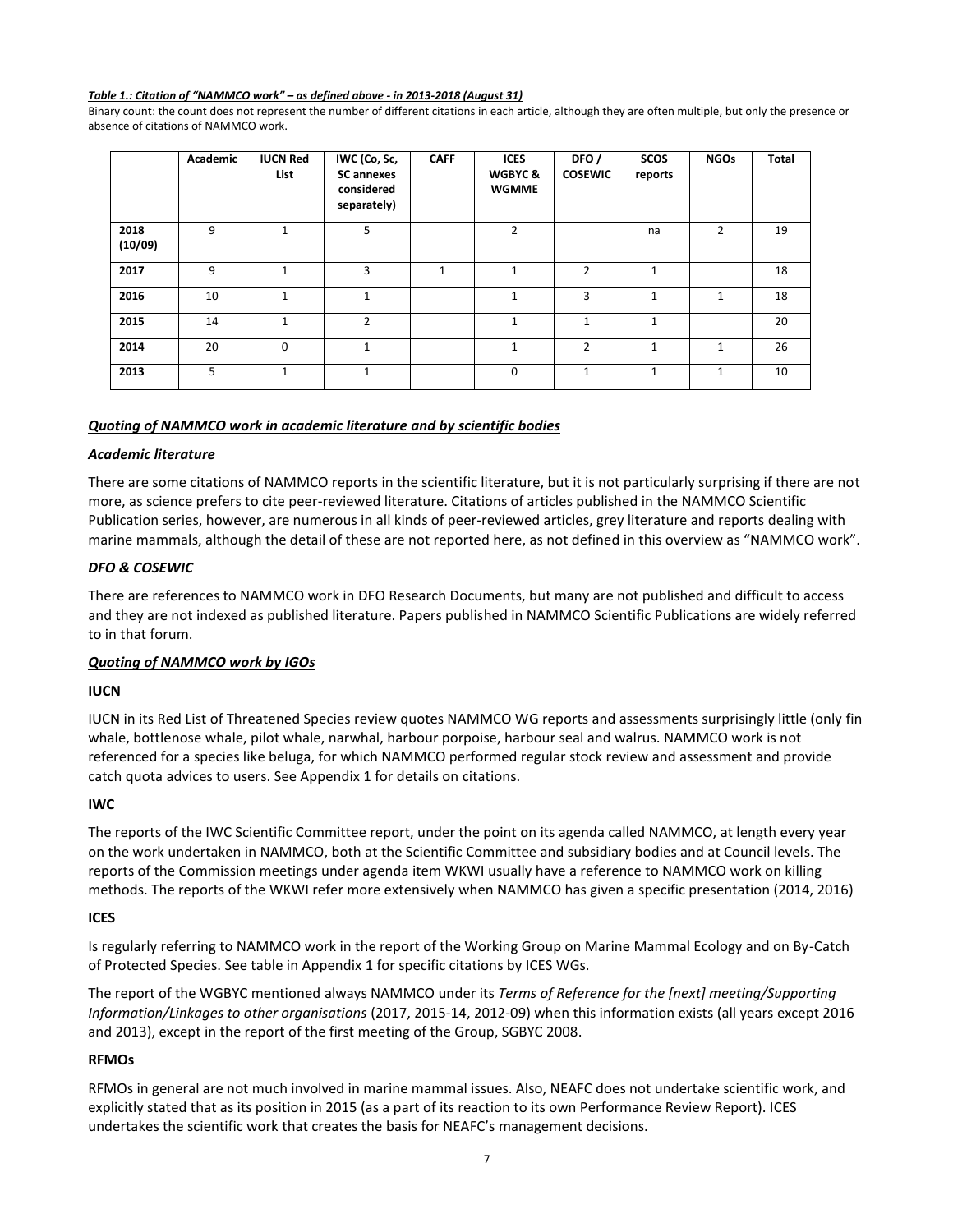It is therefore unlikely, that bodies like NEAFC and NAFO directly use NAMMCO work directly, as confirmed by NEAFC former and present Secretary and NAFO Executive Secretary, when contacted.

# **EFSA**

Although this is an older document, not included in the Table above, it is interesting to note that the EFSA (European Food Safety Authority) in its 2007 "Animal welfare of the killing and skinning of seals - Scientific Opinion of the Panel on Animal Health and Welfare - Scientific Opinion of the Panel on Animal Health and Welfare" refers several times to the work of NAMMCO, see below [AFSA Journal (2007) 610, accessible at

[https://efsa.onlinelibrary.wiley.com/doi/epdf/10.2903/j.efsa.2007.610\]](https://efsa.onlinelibrary.wiley.com/doi/epdf/10.2903/j.efsa.2007.610).

- Haug, T., Hammill, M.O. and Ólafsdóttir, D., 2007a. Grey Seals in the North Atlantic and the Baltic. NAMMCO Sci. Publ. Vol 6. pp. 227.
- Haug, T., Hammill, M.O. and Ólafsdóttir, D., 2007b. Introduction. NAMMCO Sci. PUbl. 6, 7-12.
- NAMMCO. undated a. The ringed seal. Status of Marine Mammals in the North Atlantic. North Atlantic Marine Mammal Commission. Tromsø, Norway.
- NAMMCO. undated b. The Atlantic Walrus. Status of Marine Mammals in the North Atlantic. North Atlantic Marine Mammal Commission. Tromsø, Norway.
- NAMMCO. 2004. Report of the NAMMCO Workshop on Hunting Methods for Seals and Walrus. North Atlantic House Copenhagen, Denmark. 7-9 September 2004.
- NAMMCO. 2006. Report of the NAMMCO Workshop to Address the Problems of "Struck and Lost" in Seal, Walrus, and Whale Hunting. North Atlantic House, Copenhagen, Denmark 14-16 November 2006.
- Ugarte, F. and Jakobsen, J. 2006. Struck and lost in the harp seal hunt in Greenland: A questionnaire survey. pp. 31 37. In: NAMMCO, 2006. The North Atlantic Marine Mammal Commission. Report of the NAMMCO Workshop to Address the Problems of "Struck and Lost" in Seal, Walrus, and Whale Hunting. North Atlantic House, Copenhagen, Denmark 14 - 16 November 2006.

# **Co-operation with other MM-related organisations**

# **- how many times in the last 5 years and by who has NAMMCO been asked to participate in the work (specify the nature of the work) of other related organizations (IGOs and NGOs)?**

NAMMCO likely makes a greater effort in reaching out to different institutions, than it is contacted by others, likely due to its "controversial" stand regarding the conservation of marine mammal resources.

- i. The Makah tribe asked in 2015, NAMMCO to review and assess their training programme for hunters. This was done by the 2015 EGM.
- ii. Japan asked in 2016 to have their research and results on costal seals as well as management plan reviewed by the NAMMCO Coastal Seal WG.
- iii. The CAFF Secretary asked in 2016 NAMMCO to be member of the Program Advisory Committee of the Arctic Biodiversity Congress October 2018.
- iv. NAMMCO was asked in 2016 by IMR/Tromsø division to co-organise a HP WS in 2018
- v. The Joint JNCC/NAMMCO Scientific WG on Narwhal and Beluga asked NAMMCO in 2016 and 2017 to organise a WS on Climate Change Impact on Management Advice, back to back with the next joint Scientific WG meeting in March 2019, Canada
- vi. The NCM asked GD in September 2017 to attend the "Nordist" meeting and report on NAMMCO present work and engagement
- vii. GD was asked by the Chairs of the ICES WGBYC to participate to 2018 meeting, and report on the activity of the NAMMCO WG on By-catch. Desportes could not attend for financial constraints, but there were an exchange of reports and a skype meeting between the WG and GD.
- viii. NAFO Executive Secretary reach out to GD when she was in Halifax at the SMM conference (Fall 2017) and invited her to visit the NAFO secretariat have lunch with him and NAFO Administrative Secretary. Discussions concerned ways of increasing relation/cooperation and specific cooperation on by-catch reporting.
- ix. OSPAR Executive Secretary invited NAMMCO to an increased cooperation and invited in December 2017 GD to participate to the next meeting of NEAFC/OSPAR Collective Arrangement (CollArrt) in May 2018. Desportes participated and provided the following presentation "NAMMCO – Contributing to a sustainable North".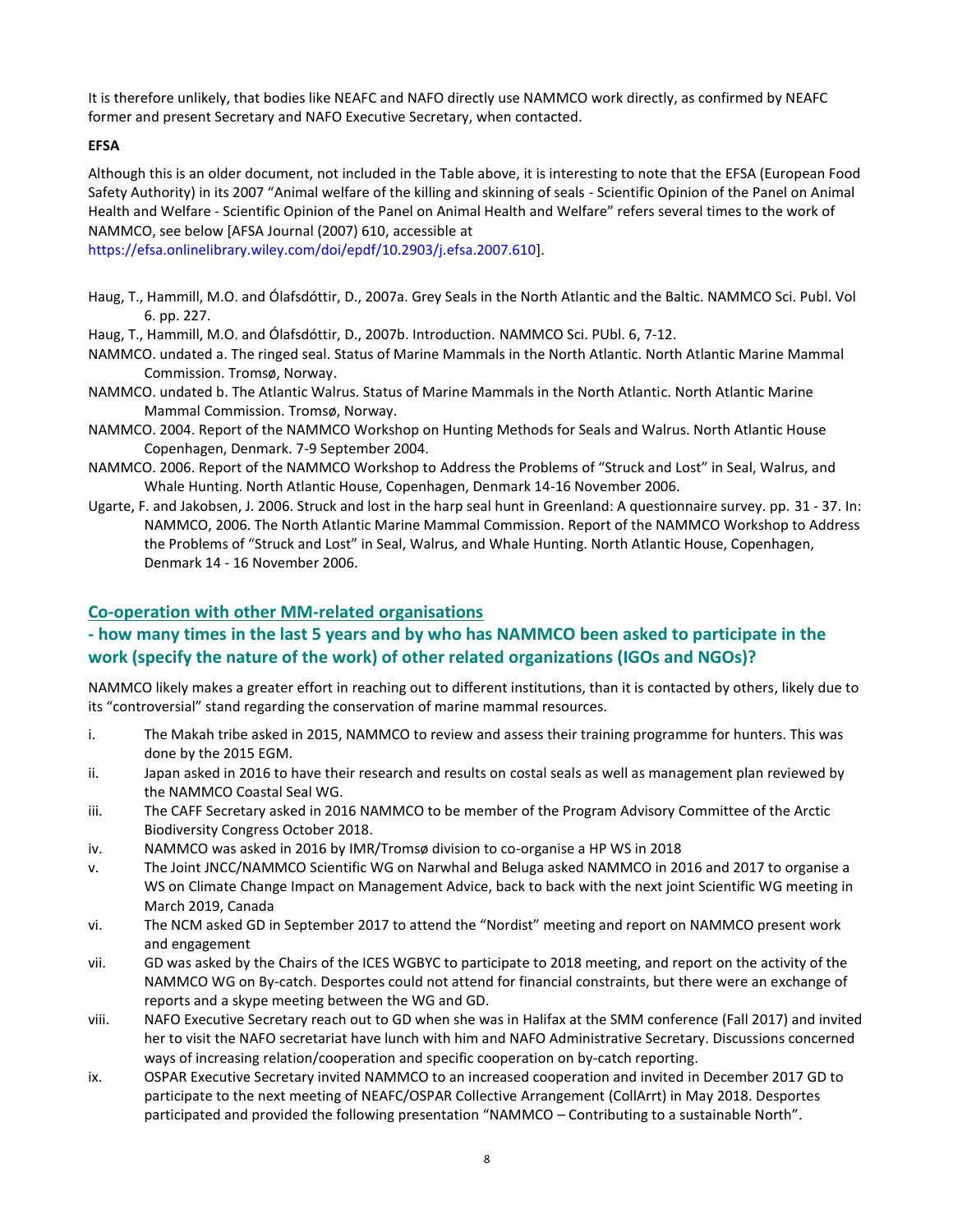- x. The OSPAR Secretariat repeated in different occasions that NAMMCO would be welcome to join the CollArrt and proposed that both Secretariats establish a MOC.
- xi. ICES WGMME is regularly asking NAMMCO for its update on population abundance. NAMMCO has produced several documents related to surveys and update on population abundance. It did specifically this year as well and asked for permission to include in the report a summary of the outcome of the NAMMCO Halifax WS on population abundance.
- xii. ICES WGBYC 2018 supports/asks for a closer cooperation with the NAMMCO BYCWG (ICES WGBYC 2018).

Although this is older, in 2009 Japan requested NAMMCO to assess their TTD data. As a direct result, the 1<sup>st</sup> Expert Group meeting on assessing TTD data for large whales was organised in 2010 and later followed up with the  $2^{nd}$  EGM in 2015. Furthermore, the EGM on small whale hunting in 2011 also assessed the small whale hunt in Japan on their request. The recommendations given were followed up from Japan.

# **- Answer to a non-asked question: how many times in the last 5 years has NAMMCO asked other organisations (IGOs and NGOs) to participate in its work (specify the nature of the work and who)?**

# *IGOs and NGOs*

In parallel to being reached at, NAMMCO has increased in the last years its effort in reaching out to several IGOs and NGOs belonging to the NAMMCO sphere of activity, but also several which do not or with who there has only been very little practical engagement in the past.

# **ASCOBANS**

Invitation to further scientific cooperation with NAMMCO, with a general invitation at MOP8 in the OS (2016), and a specific invitation at AC23 (2017) to coordinate with IMR and NAMMCO the WS on Harbour porpoise conservation status in NA. Also many suggestions for cooperation have been given at the different ACs and MoPs meetings.

# **IWC**

Invitation to participate to the NAMMCO Disturbance Symposium (2016)

Invitation to a cooperation between the two organisations' WGs on Population Abundance (2018)

# **ICES**

In 2014, NAMMCO contacted ICES regarding its participation to the ICES/NAFO working Group on harp and hooded seals (WGHARP). A joint ICES/NAFO/NAMMCO WGHARP became effective at the 2016 meeting of the WG.

In 2018, NAMMCO contacted ICES for asking them to participate in the organisation of the Joint IMR/NAMMCO WS on HP. **NTI**

Invitation to co-organise the BOS organised at Arctic Circle Assembly in 2017

Invitation to participate to the Walrus WG in October 2018

Invitation to participate to the annual Scientific Committee meeting in November 2018

# **Makivik**

Invitation to participate to the annual Scientific Committee meeting in November 2018 **ICC**

Invitation to co organise the BOS organised at Arctic Circle Assembly 2017

# **WWF**

Invitation to participate and sponsor the NAMMCO Disturbance Symposium (2016)

Invitation to co-organise the BOS organised at Arctic Circle Assembly 2017

# *Research Institutes*

NAMMCO has also reached out to several research institutes, not belonging to the normal NAMMCO sphere for organising workshop and symposium, both to participate in Planning Groups (PG) and to the events themselves. Some examples of this are

- The disturbance symposium (2015)
- The GROM,
- The NAMMCO Workshop on Cetacean Abundance and Distribution in the North Atlantic, 28-29 October 2017, Halifax, Nova Scotia
- The Joint IMR/NAMMCO HP WS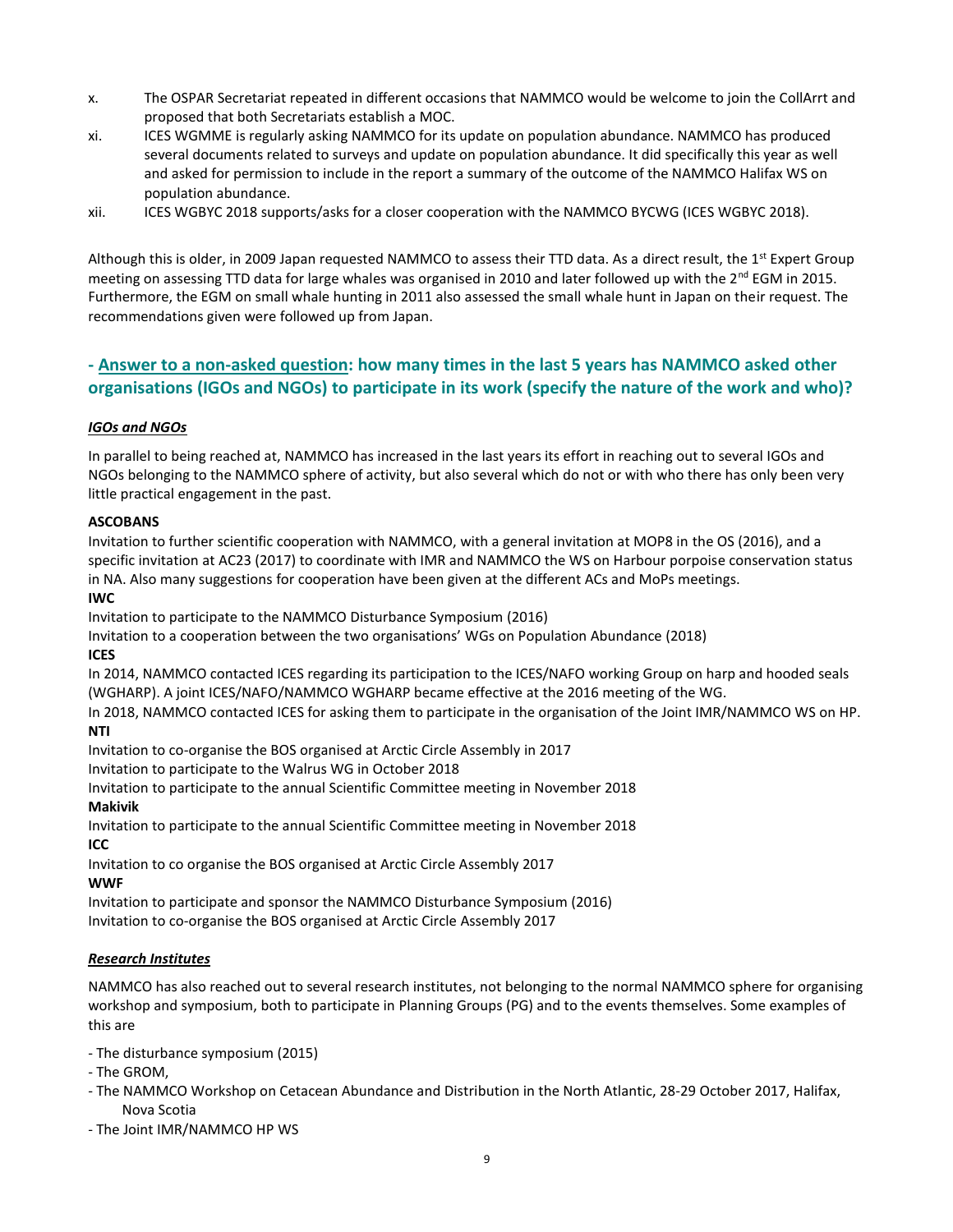NAMMCO put an effort (both organisational and financial) in supporting a global overview/understanding of marine mammal conservation, with an Arctic perspective (e.g., Disturbance Symposium, GROM), a North Atlantic perspective (Halifax WS, Joint HP workshop).

It also makes a specific effort in reaching out to Russian Scientists. An example of this is the GROM, where Russian scientists were the only one financially supported, besides the Chair, R. Hobbs, and A. Reeves.

# **- describe how NAMMCO cooperates with other marine mammal management organizations and other international organizations dealing with marine mammal conservation.**

- **Organisation of scientific/technical meetings (how many annually)**
- **Organisation of political/policy meetings (how many annually)**
- **Organisation of public awareness meetings (how many annually)**

### *Organisation and participation in meetings*

#### **Table 2. List of meetings/event organised by NAMMCO with other organisations participating**

|           | 2013 | 2014 | 2015                                                       | 2016                                                                                                                 | 2017                                                                                                              | 2018                                                  |
|-----------|------|------|------------------------------------------------------------|----------------------------------------------------------------------------------------------------------------------|-------------------------------------------------------------------------------------------------------------------|-------------------------------------------------------|
| Sc./tech. |      |      | - TTD EG<br>- JCNB/NAMMCO WG<br>- Disturbance<br>Symposium | - Joint WGHARP                                                                                                       | - Arctic Frontiers scient.<br>session on future fisheries<br>with IMR<br>- GROM<br>- JCNB/NAMMCO WG<br>- [SMM] WS | - Joint<br>IMR/NAMMCO<br>WS on HP Status<br><b>NA</b> |
| Pol./pol. |      |      |                                                            |                                                                                                                      |                                                                                                                   |                                                       |
| Pub./awa. |      |      |                                                            | - Arctic Circle BOS<br>"Sustainable Marine<br>Resources: a Piece of<br>the Blue Economy<br>Puzzle in the<br>Arctic?" | - Arctic Circle joint<br>NAMMCO/WWF/ICC/NTI BOS<br>"Arctic Sealing: Threath or<br><b>Blue Prospect"</b>           | - CAFF Arctic<br>Biodiversity<br>Congress             |

#### **Table 3. List of meetings/events where NAMMCO has an active participation, i.e with presentation/interventions/any active input**

|           | 2013                                                         | 2014                                                                                                  | 2015                                                              | 2016                                                                                                                                 | 2017                                                                                                           | 2018      |
|-----------|--------------------------------------------------------------|-------------------------------------------------------------------------------------------------------|-------------------------------------------------------------------|--------------------------------------------------------------------------------------------------------------------------------------|----------------------------------------------------------------------------------------------------------------|-----------|
| Sc./tech. | - Wd Cong Marine<br>Biotechnology<br>- ASCOB AC20<br>- SMM20 | - AC/SCTF<br>- IWC WS Impact<br>Increased MA on<br>Cet. in the Arctic<br>- IWC65 WKWI<br>- ASCOB AC21 | - AC/PAME WG<br>- CAFF/CBMP<br>Marine<br>- ASCOB AC22<br>$-SMM21$ | - Joint ECS-ASCOB-<br>ACCOB WS<br>- AC/SDWG/ AHHEG<br>- PAME-CAFF-AMAP<br>Conf on EAM<br>- CAFF/CBMP Marine<br>- IWC66 WKWI<br>- ECS | - AF - Sc session<br>- ECS (2 posters)<br>- ASCOB AC23<br>- CAFF Bd<br>- CAFF/CBMP<br>Marine<br>SMM22<br>- ECS | - FAO-RSN |
| Pol./pol. |                                                              | - IWC65<br>- UNFAO Global<br>Ocean Action<br>Summit for FS                                            |                                                                   | - IWC66<br>- ASCOB MOP8                                                                                                              | - DK-P: SU Conf.<br>- NCM/Nordist<br>- EU-P, QR code<br>event                                                  | $-$ IWC67 |
| Pub./awa. |                                                              |                                                                                                       | - IMR lunch<br>seminar                                            | - IMR lunch seminar                                                                                                                  | - World Seafood<br>Congress<br>- EU DK Embassy,<br>OR code event<br>- Venice Human<br>Rights Cult. Festival    |           |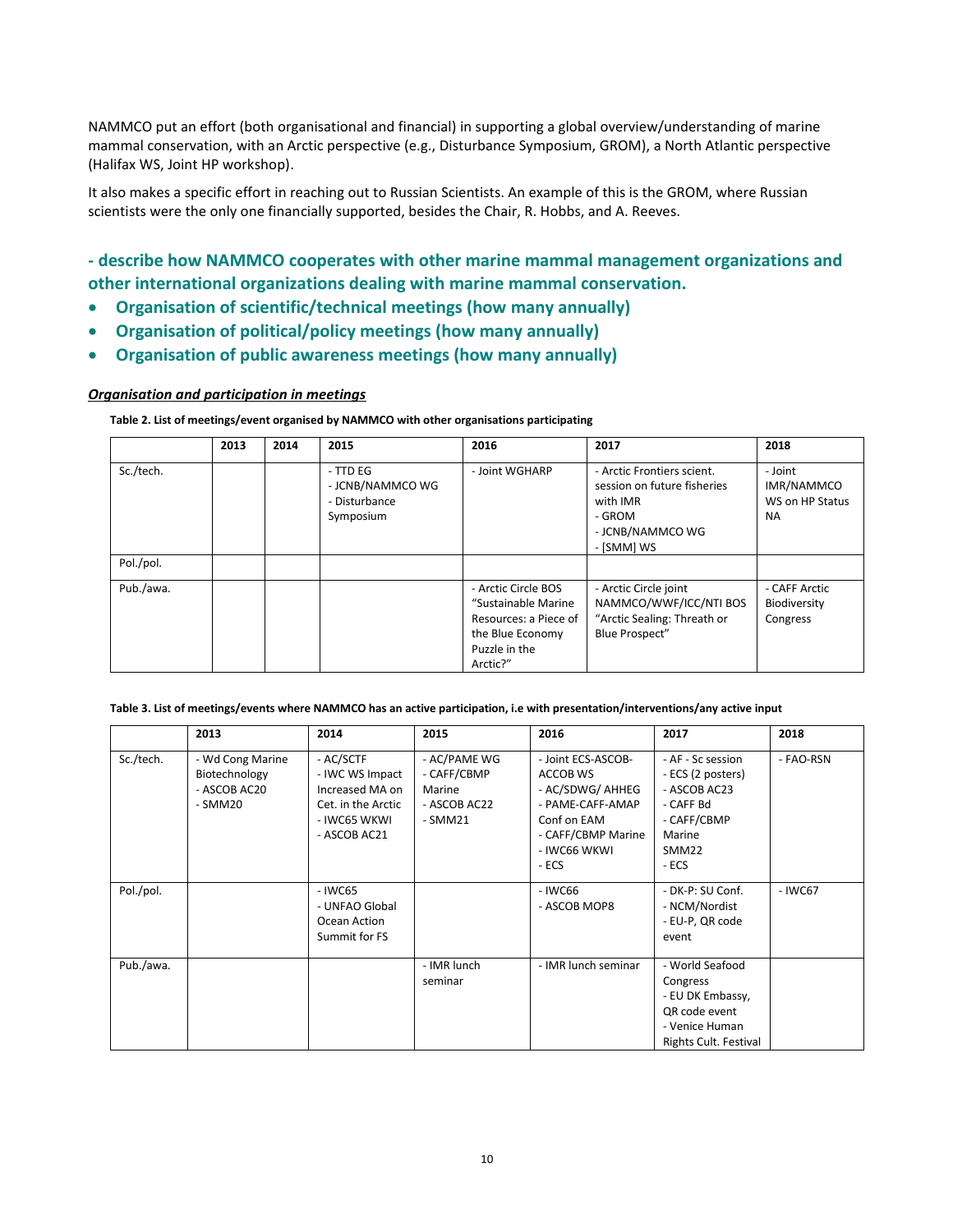| Table 4: List of meetings/events where NAMMCO participated with no specific input (scientific conferences and WS w/o particular input |
|---------------------------------------------------------------------------------------------------------------------------------------|
| (presentation or poster) - are not included)                                                                                          |

|         | 2013        | 2014        | 2015                    | 2016                | 2017          | 2018         |
|---------|-------------|-------------|-------------------------|---------------------|---------------|--------------|
| SC/tech | - IWC/SC65A | - IWC/SC65B | - IWC/SC66A             | - IWC/SC66B         |               | - IWC67 WKWI |
|         |             | - FAO/RSN   | - IWC/EW-ASW            |                     |               |              |
|         |             |             | - AC/SCTF               |                     |               |              |
|         |             |             | - AC/CAFF WG            |                     |               |              |
| Pol/pol |             | - FAO/COFI  |                         |                     | - SDGs in the |              |
|         |             |             |                         |                     | Arctic-DK     |              |
| Pub/awa | - IMR lunch | - IMR lunch | - Symposium on          | - Conf "Minding the | - IMR lunch   | - IMR lunch  |
|         | seminar     | seminar     | <b>Ethical Dilemnas</b> | Future"             | seminar       | seminar      |
|         |             |             | - IMR lunch             | - IMR lunch seminar |               |              |
|         |             |             | seminar                 |                     |               |              |

Note: NCM – Nordistmeetings were annual until 2012, stopped and then resumed again in 2017. NAMMCO has had presentations in 2005 – 2012, 2017.

# *Joint Standing Working Groups*

NAMMCO-JCNB joint scientific WG on narwhal and beluga, since 2001

ICES-NAFO-NAMMCO joint WG on harp and hooded seals, since 2015

# *Specific case: cooperation with the Arctic Council and its subsidiary bodies*

The cooperation strategy of NAMMCO, is since 2015 to re-enforce its position in the "Arctic niche" and prioritise its cooperation with and active engagement in the Arctic Council, both by actively participating to meetings of several subsidiary bodies and by asking CAFF for example for participating in NAMMCO events. Co-operation with AC and AC subsidiary bodies has therefore been reinforced in the last four years, with the engagement going beyond observing at Ministerial, SAO or WG meetings. NAMMCO has for example become an active member of the CAFF CBMP Marine Mammal Expert Group since October 2015 and has given presentations to most of the meeting it participated to.

# **i. NAMMCO participating in AC++ meetings**

NAMMCO has participated to the following meetings of the Arctic Council's Subsidiary Bodies since 2013:

**- 6th Task Force for Enhancing Scientific Cooperation in the Arctic, Denmark, August 2015**

# **- PAME, CAFF, AMAP, ACAP WG Board Meetings, Norway, September 2015**

Desportes attended (partly) both the CAFF and PAME working group meeting and the joint meeting. At the PAME meeting, Desportes gave a presentation on "NAMMCO activities in the Arctic".

# **- CAFF's CBMP – Marine annual meeting, Norway, November 2015**

Desportes actively participated to Marine Mammal Expert Group (MMEG) effort in progressing on the section of the State of the Arctic Marine Ecosystem Report - SAMBR. Attention was specifically drowned to the new abundance estimates, updated trends and assessment developed within the framework of NAMMCO for narwhal, beluga and walrus, bringing in particular attention to the latest reports of the NAMMCO-JCNB Joint Working Group.

# **- SDWG / Arctic Human Health Experts Group, Norway, May 2016**

Desportes presented the work made by NAMMCO and discussed possible cooperation on the NAMMCO project "Marine Mammals and Food Security".

# **- CAFF-PAME-AMAP International Science and Policy Conference "The Ecosystem Approach to Management of Arctic Ecosystems: Status of Implementation, Alaska, September 2016**

Prewitt presented the talk "Which benefits can marine mammals gain from an Ecosystem Approach to Management?" **- CAFF's CBMP-Marine annual meeting, Iceland, October 2016** 

Desportes participated in the effort of the MMEG in reviewing and finalising the draft of the SAMBR, contributing to completing the abundance and trend dataset for the Arctic stocks of the 11 marine mammals that had been chosen as Focal Ecosystem Components (FECs) for evaluating changes in Arctic biodiversity, including beluga, narwhal, bowhead whales, ringed, bearded, harp, hooded seals, and walrus, NAMMCO has expertise on.

**- CAFF Board meeting, Alaska, September 2017**

Prewitt gave a presentation on the activities in NAMMCO with relevance to CAFF, specifically on Arctic marine mammals. The board member from the Kingdom of Denmark (representing Greenland) noted that there are many experts who work with both CAFF and NAMMCO, and that it would benefit both organisations to have a close cooperation.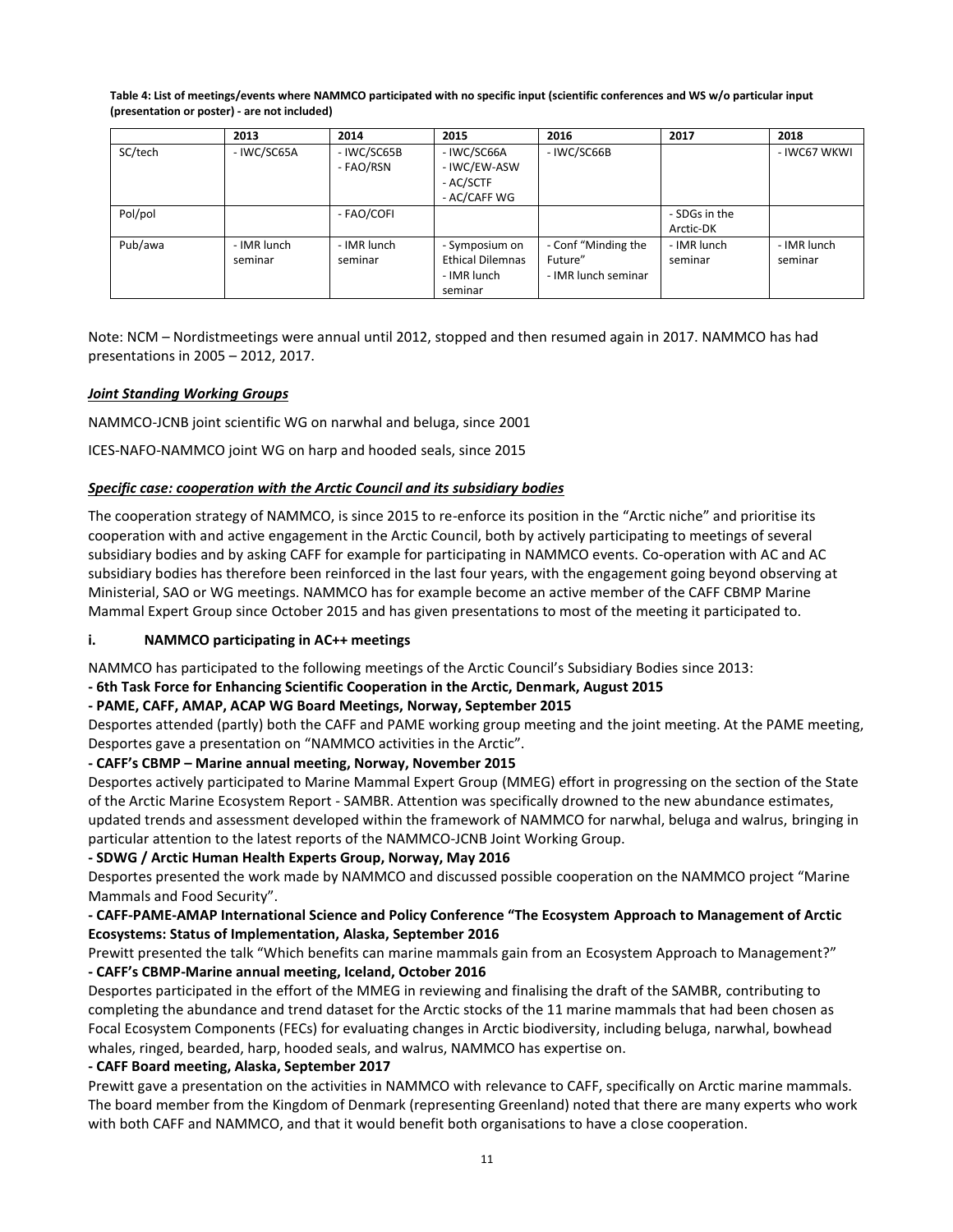# **- CAFF's CBMP- Marine annual meeting, Alaska, October 2017**

This meeting was a joint meeting between the Marine and Coastal groups. Prewitt gave a presentation on the result of the Global Review of Monodontids meeting. The participants agreed that the results from this meeting were relevant to the work of the Marine Mammal Expert Group within the CBMP – Marine and will be incorporated into their future work. **- Arctic Biodiversity Congress October 2018.**

GD was asked by CAFF Secretary to be member of the Program Advisory Committee of the Arctic Biodiversity Congress October 2018. She will also contribute with the following presentation "Reconciliating conservation and sustainable harvest"

# **ii. NAMMCO reaching out to AC and subsidiary bodies**

Since 2014, NAMMCO worked on organising a Global Review of Monodontids (GROM), which took place in 2017, with the aim of completing a comprehensive review of the status of all populations/stocks of narwhals and belugas throughout the Arctic. At the invitation of NAMMCO, CAFF (ES Tom Barry) joined the Steering Group of GROM in Spring 2016. Indeed, the GROM review organised under the auspice of NAMMCO will clearly feed the monitoring carried out under the framework of the CBMP/CAFF, the assessment efforts carried out in the framework of SAMBR, and specifically the aspects relevant to narwhal and beluga, representing a good start point for the review. The cooperation between CAFF and NAMMCO allows for a broader dissemination of the results, data and conclusion of the Workshop.

In Spring 2015, NAMMCO Secretariat visited the AC Secretariat to take contact and discuss administrative subjects of common interest. Since then, staff of both secretariats have maintained contacts and further discussed subjects or issues of interest.

Tom Barry, Executive Secretary of CAFF, was invited to attend the annual meeting of the NAMMCO Scientific Committee, Reykjavík, November 2017, and give a presentation of the results of SAMBR and possible areas of cooperation between NAMMCO SC and CAFF were discussed.

### *Cooperation with other organisations*

## **FAO/RSN**

NAMMCO Secretariat participates regularly to the RSN Secretariat meeting and is an active sender of news for the RSN Newsletter.

NAMMCO has a standing invitation to join Fisheries and Resources Monitoring System (**FIRMS**). Secretariat participated in a technical WG in 2011 but did not follow up further. As an outcome of the RSN meeting in 2018, the question of membership will be reconsidered.

# **OSPAR**

NAMMCO participation to OSPAR activities seems to have been very limited.

NAMMCO participated in May 2018 to the meeting of the NEAFC/OSPAR Collective Arrangement.

The Secretariat of NAMMCO and OSPAR are presently drafted a MOC between the two organisations' secretariat. NAMMCO has invited the OSPAR Secretariat to participate to the Joint IMR/NAMMCO Ws on harbour porpoises.

Participating of NAMMCO to the NEAFC/OSPAR Collective Arrangement is presently been considered.

# **IWC**

NAMMCO, and NAMMCO scientists, participates regularly to IWC meetings

The IWC has been invited to participate to events organised by NAMMCO

NAMMCO initiated a cooperation between the two AEWGs

NAMMCO has observers in the IWC initiative on By-catch

#### **European Cetacean Society**

The Scientific Secretary of NAMMCO, Mario Acquarone, seek for being in the board of the Society and was elected as Secretary in2008. He promoted the participation of NAMMCO Scientists and NAMMCO's work, in particular cetacean surveys.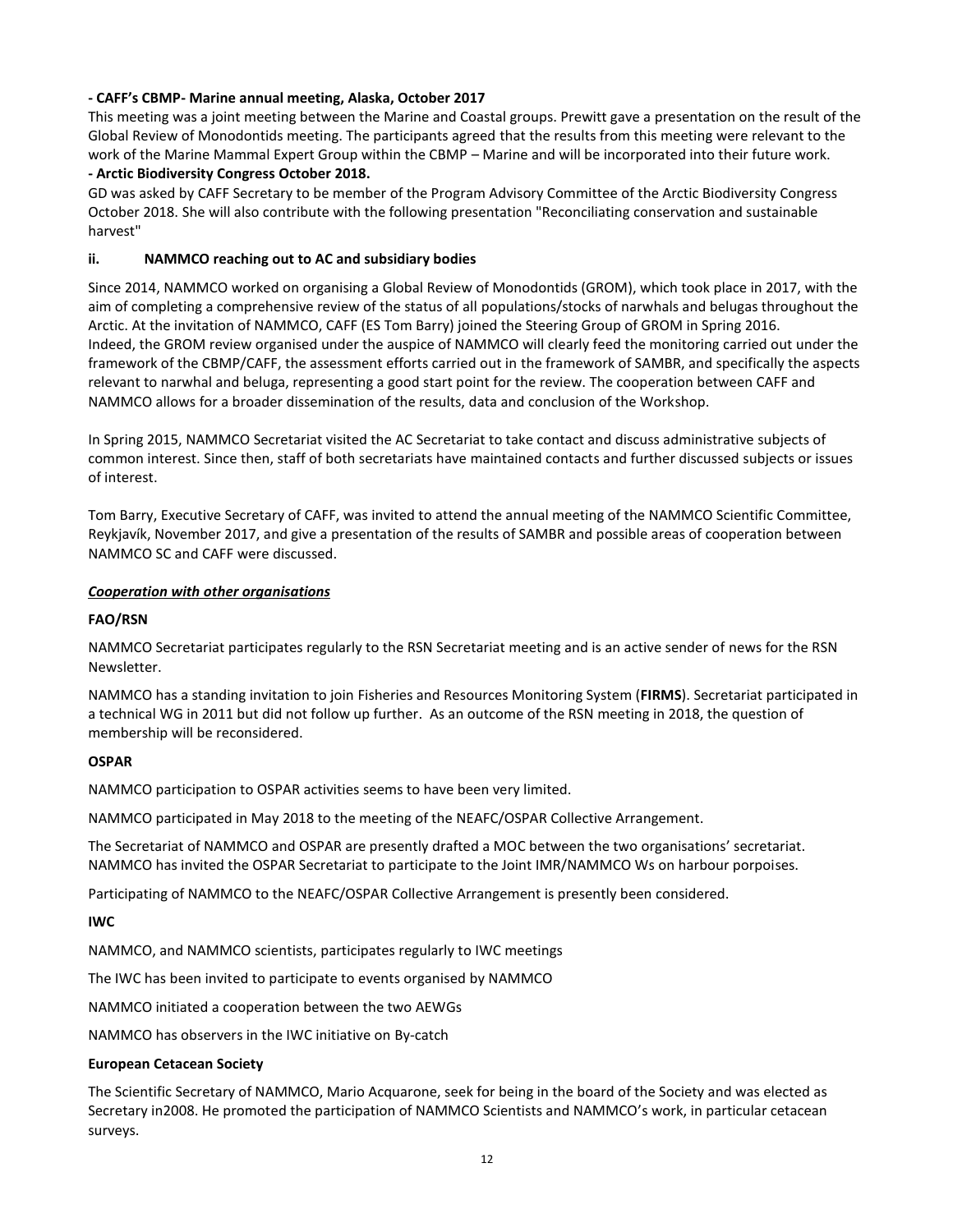He became later Chair of the Society in 2015, after having left the Secretariat.

## *Non-scientific cooperation*

## **Norwegian Small Whaler Union**

NAMMCO attends the annual meetings and has given presentations on several occasions (2007, 2009, 2017). The attendance at these meetings is due to the fact that the Secretariat is in Norway. NAMMCO presentations and attendance in the hunters' organisations in the other member countries have been covered by national authorities if at all. In 2017, the NSWU issued an opinion paper on the status of NAMMCO as management advice provider in Norway for minke whaling and urge the Government to increase that role.

## **Cooperation on Hunting Methods**

Generally, all the CHM WS' objective has been the sharing of information across different regions – not only NAMMCO parties but widely – with the aim of learning from each other and thus improving TTD and safety issues for the hunters. Dr Egil Ole Øen expertise has unquestionably been instrumental in NAMMCO's achievements on improving hunting methods. Through NAMMCO and the work of the CHM, hunting nations outside NAMMCO has also benefited from the accrued knowledge.

At all the WS on hunting methods, NAMMCO strived to get participation from the hunters' organisations in Russia (Chukotka), Alaska and Canada. Glenn Williams from NTI, Canada, was co-chairing the WS in 2004 and 2006. In general, it has been a priority to have good working relationships with the various national hunters' organisations.

In 2009 Japan requested NAMMCO to assess their TTD data. As a direct result the 1<sup>st</sup> Expert Group meeting on assessing TTD data for large whales was organised in 2010 and later followed up with the  $2^{nd}$  EGM in 2015. Furthermore, the EGM on small whale hunting in 2011 also assessed the small whale hunt in Japan on their request. It should also be noted that the recommendations given were followed up from Japan.

As mentioned, on request from the Makah tribe, NAMMCO reviewed and assessed their training programme for hunters at the 2015 EGM

Also, in the 2015 EGM both the Alaska and Canada bowhead whale hunts were reviewed. The EGM was critical to the techniques used by Canada and recommended to Canada to exchange information with other bowhead-hunting nations to benefit from their expertise and experience with other hunting techniques. Canada – following the EGM recommendations - are now planning courses to this end and has invited Dr Egil Ole Øen – now retired from NAMMCO – as an expert on hunting methods to give such a course.

# **- Answer to a non-asked question: Other indices showing that NAMMCO is a credible/recognised partner**

# *Personalised invitation to the GS to high level conferences:*

- November 2018: "Science for Ocean Actions Conference" supporting the High-level Panel on Building a Sustainable Ocean Economy, initiated by the NO Prime Minister with the support of the UN and G7. Organised by IMR and the NO MFA

- December 2017: "The SDGs in the Arctic: Local and Global Perspectives", organised by DK MFA.

- November 2015: Conference on "Security and Governance in the Global Arctic: Nordic and International Perspectives" - Match Points Seminar organised by 10 Nordic universities with support of Danish Folketing, the NCM and the DK Ministries of FA, Defense and Education and Research.

- June 2015: Norway Foreign Ambassadors' Excursion, Tromsø - NAMMCO invited to present the organisation [WWW.NAMMCO.NO](http://www.nammco.no/) and to the dinner and seated at the VIP table.

# *Joint and international Workshops attended by many and funded externally*

- Joint NAMMCO/JCNB Joint Workshop on Climate Change Impact on Management Advice, 2019.

- Joint IMR/NAMMCO WS on the Status of harbour Porpoises in the North Atlantic, December 2018. In the Planning Group participate NAMMCO and IMR scientists + US, CA, IE, SE.

- NAMMCO Workshop on Cetacean Abundance and Distribution in the North Atlantic, 2017, with scientists representing all the large NA sightings survey effort (US, CA, NAMMCO, SCANS III, ObSERV) as well as modelling scientists.

- Global Review of Monodontids, 2017, with funding from WWF, and circumpolar participation of scientists.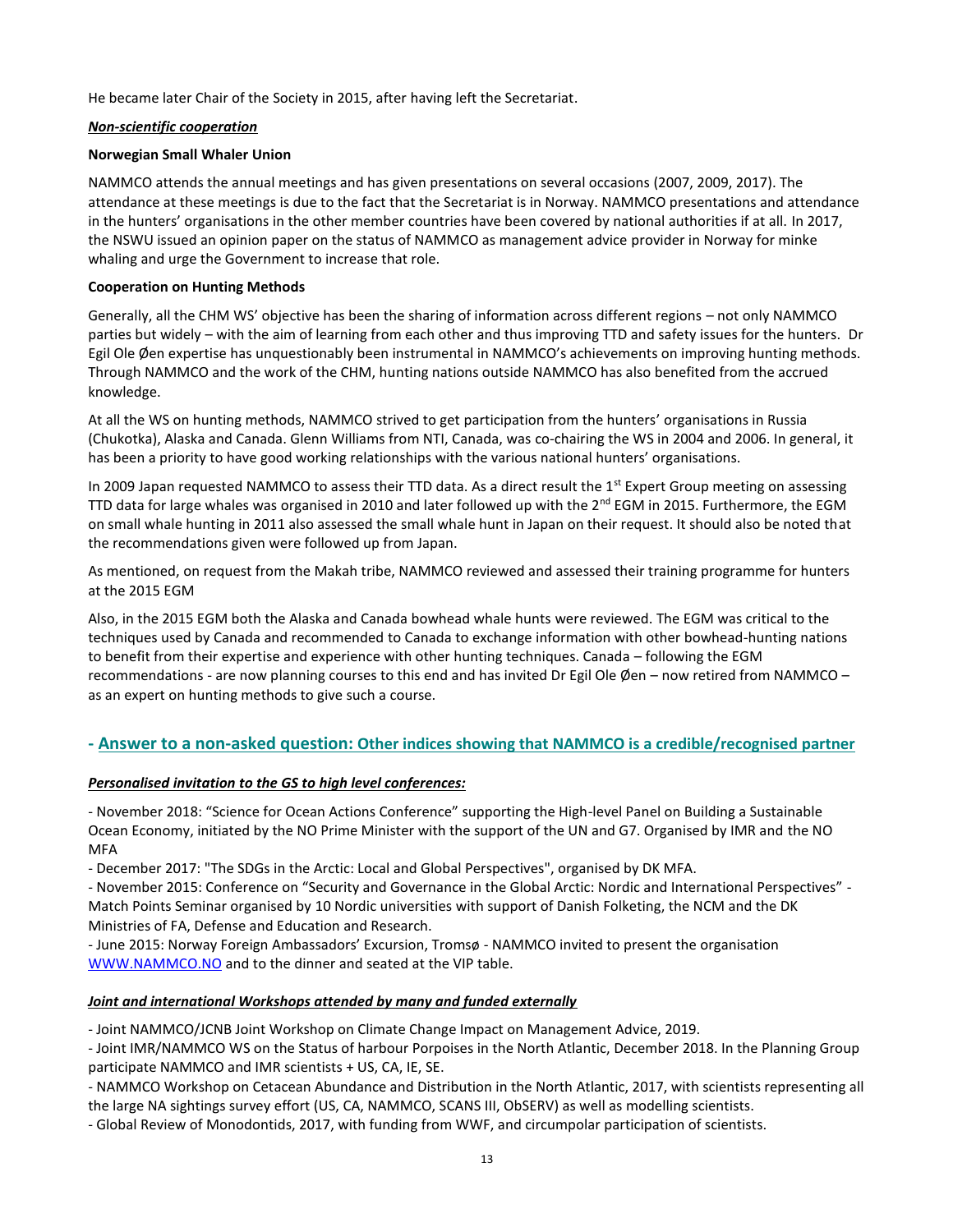- Distrurbance symposiuem with particvipation of IWC and funding from Shell and WWF Denmark, with participants form WWF CA, Dk, SE

- Joint NAMMCO/JCNB WS on Age Estimation in Monodontids1, 2011

- Joint NAMMCO/JCNB Workshop on Beluga Age Estimation 2, 2011

- Joint NAMMCO/ICES Workshop on observation schemes for bycatch of mammals and birds (WKOSBOMB) **2010, at**  NAMMCO's initiative

**-** Joint ICES/NAFO/NAMMCO symposium on the role of marine mammals in the ecosystem in the 21st century, 2008. - Vasa International Conference on "Seals and Society - how to manage resources and interactions in the Baltic Sea and the North Atlantic" 2007. Arranged by Nordic Council of Ministers, Ministry of Agriculture and Forestry and Finnish Game and Fisheries Research Institute (Finland), Swedish Board of Fisheries (Sweden), Ministry of Fisheries and Coastal Affairs (Norway), HELCOM, NAMMCO, WWF and the Kvarken Council to discuss how resources and interactions should be managed in the Baltic and North Atlantic.

- International Symposium on harbour porpoises in the North Atlantic (1999) with scientists participating from all NAMMCO Parties, Europe, Baltic region, US and Canada.

# *International cooperation on surveys and population abundance*

- Cooperation between NAMMCO and SCANS II and CODA

- NAMMCO Workshop on Cetacean Abundance and Distribution in the North Atlantic, 28-29 October 2017, Halifax, Nova Scotia, with all American (NOAA), Canadian (DFO) and European (NAMMCO, SCANS III, Ireland) survey efforts from 2015 and 2016 sending representatives – many of them supported partly or totally financially by NAMMCO. Also decision by the group to have **on the NAMMCO website** a specific site presenting these efforts and giving all abundance estimates.

# *Non-Party Members Chair of WG or WS*

- By-catch Working Group: Kimberly Murray, NOAA/NFSC

- Walrus Working Group: Rob Stewart, DFO (former)
- Joint NAMMCO-JCNB scientific WG on narwhal and beluga: Rod Hobbs, NOAA, for NAMMCO
- GROM WS, Rod Hobbs, NOAA

- Participation of, many over the years, foreign scientists as invited experts at NAMMCO WG, also from very anti-whaling countries (e.g., UK, USA, Baltic countries, Germany)

# *Cooperation of other bodies to event initiated by NAMMCO*

BOS at Arctic Circle 2017 co-organised with WWF Arctic Programme, ICC and NTI inc., with the participation of the NCM in the panel.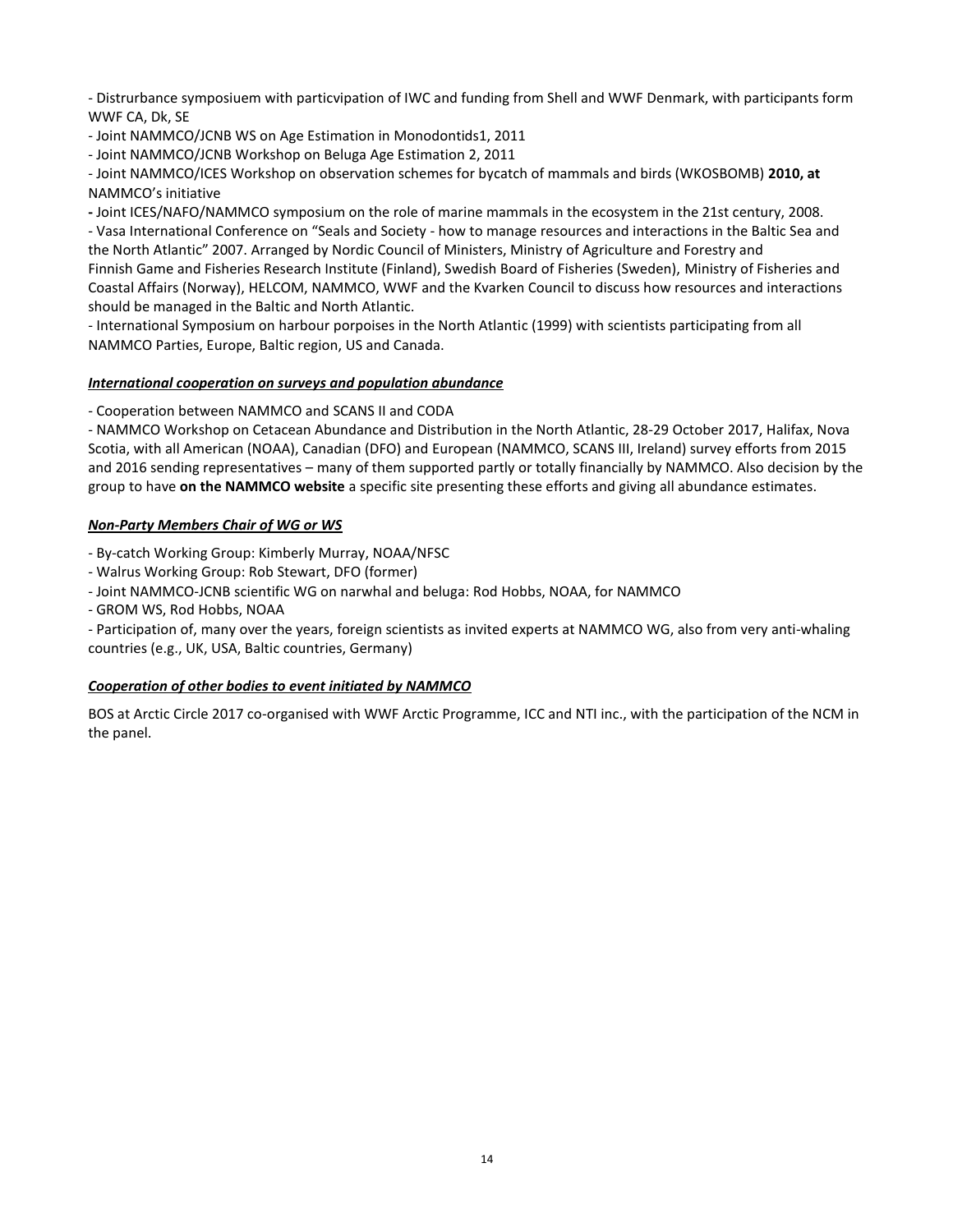# Appendix 1: **Non exhaustive** list of citations of NAMMCO work (see definition in text) by forum: Academic, IUCN Red list assessments, IWC, CAFF, ICES, SCOS reports, NGOs.

| <b>CITED</b>                                                                                                                                                                                                                                      | <b>CITING</b>                                                                                                                                                                                                                                                                                                                                                                                                                                                                                                        |
|---------------------------------------------------------------------------------------------------------------------------------------------------------------------------------------------------------------------------------------------------|----------------------------------------------------------------------------------------------------------------------------------------------------------------------------------------------------------------------------------------------------------------------------------------------------------------------------------------------------------------------------------------------------------------------------------------------------------------------------------------------------------------------|
| NAMMCO. 1996. Report of the Scientific Committee. NAMCCO Annual Report 1996.                                                                                                                                                                      | Heide-Jørgense et al. 2013. The significance of the North Water Polynia to Arctic Top predators.<br>Ambio 2013, 42: 596-610                                                                                                                                                                                                                                                                                                                                                                                          |
| NAMMCO 2010: Stock Status of walrus in Greenland and adjacent seas. NAMMCO.no.<br>Accessed Nov 2012.                                                                                                                                              |                                                                                                                                                                                                                                                                                                                                                                                                                                                                                                                      |
| NAMMCO. 2005. The beluga whale. Status of marine mammals in the North Atlantic.<br>Tromsø, Norway: NAMMCO. 11 p.                                                                                                                                  | Hoover, C., et al. 2013. Estimating the Economic Value of Narwhal and Beluga Hunts in Hudson<br>Bay, Nunavut. Arctic. 66, 1, 1-16, Mar. ISSN: 00040843.                                                                                                                                                                                                                                                                                                                                                              |
| Iwasaki T, Kaib Y. Brief report on improvement of slaughtering method in dolphin drive<br>fisheries in Taiji, Japan during the years between 2000 and 2010. NAMMCO/EG/Doc8 2011;<br>$1 - 5.$                                                      | Morita, Y., Hiramatsu, N., Fujita, T., Amano, H., Katsumata, E., Arai, K.,  Hara, A. (2013).<br>Characterization of Alpha-fetoprotein Levels in Three Dolphin Species: Development of<br>Sensitive Immunoassays for Analysis of the Pregnancy-associated Variations. Journal of<br>Reproduction and Development, 59(4), 368-377. https://doi.org/10.1262/jrd.2012-061                                                                                                                                                |
| Pike DG, Gunnlaugsson T, Elvarsson B, Víkingsson GA (2011) Correcting perception bias for<br>Icelandic aerial surveys, 2007 and 2009. NAMMCO SC/18/AESP/08                                                                                        | Víkingsson GA, Audunsson GA, Elvarsson BT and Gunnlaugsson T. 2013. Energy storage in<br>common minke whales (Balaenoptera acutorostrata) in Icelandic waters 2003-2007-Chemical<br>composition of tissues and organs. Víkingsson GA. et al. Paper SC/F13/SP10 presented to the<br>IWC Scientific Committee Icelandic Special Permit Expert Panel Review Workshop, 18-22<br>February 2013, Reykjavík, Iceland (unpublished). 13pp. Paper available from the Office of the<br>international Whaling Commission. (PDF) |
| NAMMCO, 2009. Statement issued at the 18th Annual Meeting of NAMMCO, Tromsø, 10<br>September. In: NAMMCO Annual Report 2009, North Atlantic Marine Mammal Commission,<br>Tromsø, Norway, 529 pp.                                                  | Wegge, N. 2013. Politics between science, law and sentiments: explaining the European Union's<br>ban on trade in seal products. Environmental Politics. 22, 2, 255-273, Mar. 2013. ISSN:<br>09644016.                                                                                                                                                                                                                                                                                                                |
| NAMMCO (1995) Report of the third meeting of the Scientific Committee. In: NAMMCO<br>Annual Report 1995, NAMMCO, Tromsø, 71-127                                                                                                                   | Andersen, L. W., Born, E. W., Stewart, R. E., Dietz, R., Doidge, D. W., & Lanthier, C. (2014).<br>A genetic comparison of West Greenland and Baffin Island (Canada) walruses:<br>Management implications. NAMMCO Scientific Publications, 9, 33-52.                                                                                                                                                                                                                                                                  |
| NAMMCO (2006) NAMMCO Annual Report 2005. North Atlantic Marine Mammal<br>Commission, Tromsø, Norway, 381 pp.                                                                                                                                      |                                                                                                                                                                                                                                                                                                                                                                                                                                                                                                                      |
| NAMMCO (2009) Meeting Report of the NAMMCO Scientific Committee on Atlantic Walrus,<br>23-26 November 2009, Copenhagen, 23 pp.                                                                                                                    |                                                                                                                                                                                                                                                                                                                                                                                                                                                                                                                      |
| NAMMCO (2010) NAMMCO Annual Report 2010. North Atlantic Marine Mammal<br>Commission, Tromsø, Norway, 501 pp.                                                                                                                                      |                                                                                                                                                                                                                                                                                                                                                                                                                                                                                                                      |
| NAMMCO (2005) Annex 3. Report of the Scientific Committee Working Group on stock<br>status of walrus in the North Atlantic and adjacent seas. In: NAMMCO Annual Report 2005,<br>North Atlantic Marine Mammal Commission, Tromsø, Norway, 279-308. | Born, E., Stefansson, E., Mikkelsen, B., Laidre, K., Andersen, L., Rigét, F., Jensen, M. V., Bloch, D.<br>(2014). A note on a walrus' European odyssey. NAMMCO Scientific Publications, 9, 75-91.                                                                                                                                                                                                                                                                                                                    |
| NAMMCO (2010) Annex 2. Report of the NAMMCO Scientific Working Group on walrus. In:<br>NAMMCO Annual Report 2010, North Atlantic Marine Mammal Commission, Tromsø,<br>Norway, 333-358.                                                            |                                                                                                                                                                                                                                                                                                                                                                                                                                                                                                                      |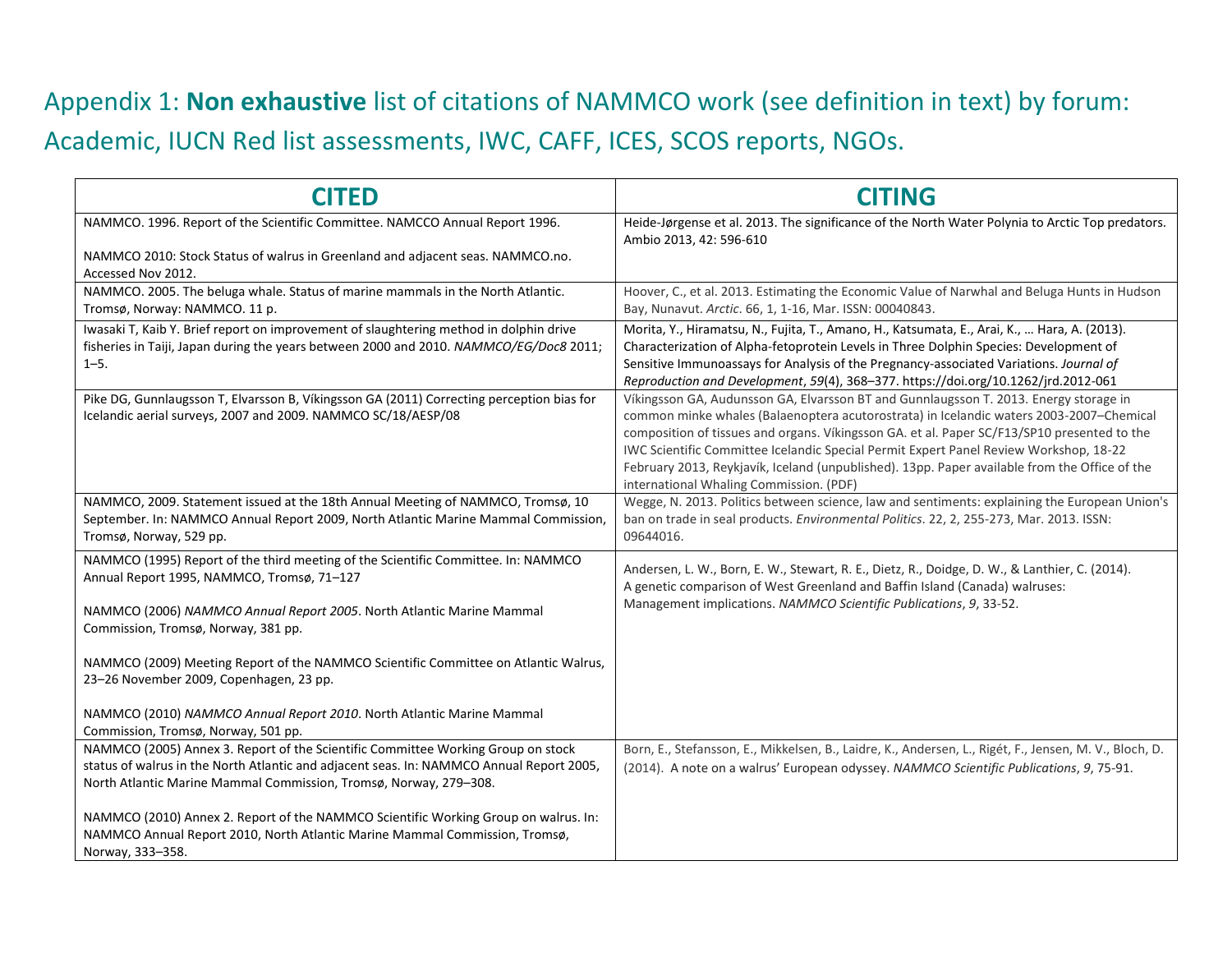| <b>CITED</b>                                                                                                                                                                                                                                                                                                                                                                                             | <b>CITING</b>                                                                                                                                                                                                                                                                       |
|----------------------------------------------------------------------------------------------------------------------------------------------------------------------------------------------------------------------------------------------------------------------------------------------------------------------------------------------------------------------------------------------------------|-------------------------------------------------------------------------------------------------------------------------------------------------------------------------------------------------------------------------------------------------------------------------------------|
| NAMMCO 2012. Report of the workshop on age estimation in beluga Beaufort, North<br>Carolina, USA, 5-9 December 2011. In NAMMCO Annual Report, 2012, pg.476-540.<br>Available at http://www.nammco.no/webcronize/images/Nammco/992.pdf                                                                                                                                                                    | Campana, S. E., & Stewart, R. E. (2014). Bomb dating, age validation and quality control of age<br>determinations of monodontids and other marine mammals. NAMMCO Scientific<br>Publications, 10.                                                                                   |
| Anonymous (2009) NAMMCO Annual Report 2007-2008. Tromsø, Norway: North Atlantic<br>Marine Mammal Commission. 399 p.                                                                                                                                                                                                                                                                                      | da Silva, R. P. (2014). Sei whale (Balaenoptera borealis) ecology and management in the North<br>Atlantic. Dissertação Apresentada à Universidade Dos Açores Para Obtenção Do Grau de Doutor<br>No Ramo de Ciências Do Mar e Especialidade Em Ecologia Marinha, 207.                |
| NAMMCO (2006) NAMMCO Scientific Committee Report of the Thirteenth Meeting, Reine,<br>Norway, 25-27 October 2005. NAMMCO/15/5. Fifteenth Meeting of the Council, 14-16<br>March 2006, Selfoss, Iceland.                                                                                                                                                                                                  | Dietz, R., Born, E., Stewart, R., Heide-Jørgensen, M., Stern, H., Rigét, F., Toudal, L., Lanthier, C.,<br>Jensen, M. V., Teilmann, J. (2014). Movements of walruses (Odobenus rosmarus) between<br>central West Greenland and southeast Baffin Island, 2005-2008. NAMMCO Scientific |
| NAMMCO (1995) Report of the ad hoc Working Group on Atlantic Walrus. In: NAMMCO,<br>Annual Report 1995. Tromsø, Norway, pp<br>$101 - 119.$                                                                                                                                                                                                                                                               | Publications, 9, 53-74.                                                                                                                                                                                                                                                             |
| NAMMCO (2009) Report of the ad hoc Working Group on Atlantic Walrus. In: NAMMCO<br>Annual Report 2009. Tromsø, Norway, pp<br>$101 - 119.$                                                                                                                                                                                                                                                                |                                                                                                                                                                                                                                                                                     |
| NAMMCO (2006) NAMMCO Scientific committee working group on the stock status of<br>walruses in the North Atlantic and adjacent seas, Pp. 279-308 in NAMMCO (North Atlantic<br>Marine Mammal Commission) Annual Report 2005: 380 pp.                                                                                                                                                                       |                                                                                                                                                                                                                                                                                     |
| NAMMCO [North Atlantic Marine Mammal Commission]. 1998. NAMMCO Scientific<br>Committee Report. NAMMCO, Tromsø, Norway.                                                                                                                                                                                                                                                                                   | Essington, T., & Criddle, K. (2014). Putting a price tag on whales: Are conservation markets a<br>viable conservation tool? <sup>1</sup> . Ecological Applications, 24(1), 3-3. https://doi.org/10.1890/13-<br>1590.1                                                               |
| NAMMCO. (2011). Report of the Eighteenth Meeting of the Scientific Committee. NAMMCO<br>Annual Report 2011 Section 3.                                                                                                                                                                                                                                                                                    | Harwood, J. and King, S.L. 2014. The Sensitivity of UK Marine Mammal Populations to Marine<br>Renewables Developments. Report number SMRUL-NER-2012-027. Submitted to the Natural<br>Environment Research Council (NERC). (unpublished).                                            |
| NAMMCO (2006) NAMMCO scientific committee working group on the stock status of<br>walruses in the North Atlantic and adjacent seas, pp. 279-308 in North Atlantic Marine<br>Mammal Commission Annual Report 2005: 381 pp.                                                                                                                                                                                | Heide-Jørgensen, M. P., Laidre, K., Fossette, S., Rasmussen, M. H., Nielsen, N. H., & Hansen, R.<br>G. (2014). Abundance of walruses in eastern Baffin Bay and Davis Strait. NAMMCO Scientific<br>Publications, 9, 159-171.                                                         |
| NAMMCO (2010) NAMMCO scientific committee working group on walrus-stock status of<br>walrus in West Greenland and adjacent seas, pp. 333-358 in North Atlantic Marine<br>Mammal Commission Annual Report 2010: 501 pp.                                                                                                                                                                                   |                                                                                                                                                                                                                                                                                     |
| NAMMCO (North Atlantic Marine Mammal Commission). 2005. Report of the Joint Meeting<br>of the NAMMCO Scientific Committee Working Group on the population status of narwhal<br>and beluga in the North Atlantic and the Canada/Greenland Joint Commission on<br>Conservation and Management of Narwhal and Beluga Scientific Working Group. North<br>Atlantic Marine Mammal Commission, Nuuk, Greenland. | LGL Ecological Research Associates Inc. 2014. OGP Arctic Response Consequence Analysis<br>Tables (ARCAT): Marine Mammal Valuable Ecosystem Components (VECs). Rep. by LGL<br>Ecological Research Associates, Inc., Bryan, TX, for Environ, Port Gamble, WA. 53 p. + appendix.       |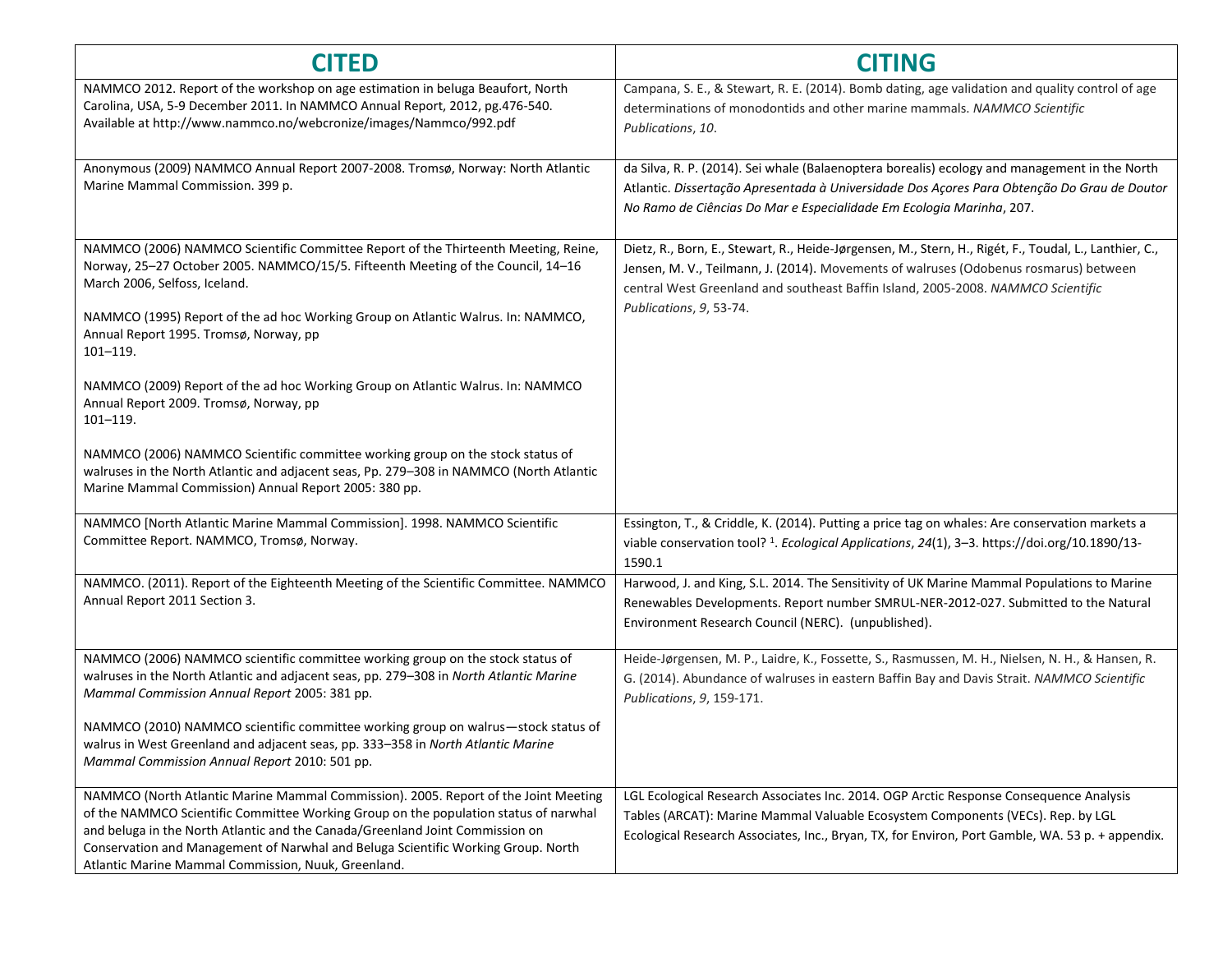| <b>CITED</b>                                                                                                                                                                                                                                                                                            | <b>CITING</b>                                                                                                                                                                                                                                                                                                                |
|---------------------------------------------------------------------------------------------------------------------------------------------------------------------------------------------------------------------------------------------------------------------------------------------------------|------------------------------------------------------------------------------------------------------------------------------------------------------------------------------------------------------------------------------------------------------------------------------------------------------------------------------|
| NAMMCO. 2012. Report of the 19th Meeting of the NAMMCO Scientific Committee.<br>Tasiilag, East Greenland, 19-22 April 2012. 226pp.                                                                                                                                                                      | Paxton, C.G.M., Scott-Hayward, L.A.S. & Rexstad, E. 2014. Statistical approaches to aid the<br>identification of Marine Protected Areas for minke whale, Risso's dolphin, white-beaked<br>dolphin and basking shark. Scottish Natural Heritage Commissioned Report No. 594.                                                  |
| Anonymous (2009) NAMMCO Annual Report 2007-2008. Tromsø, Norway: North Atlantic<br>Marine Mammal Commission. 399 p.                                                                                                                                                                                     | Prieto, R. 2014. Sei whale (Balaenoptera borealis) ecology and management in the North<br>Atlantic. PhD, Universidade dos Açores, Horta. xvi + 189 pp                                                                                                                                                                        |
| NAMMCO (2006) Fifteenth Meeting of the Council<br>14-16 March 2006, Selfoss, Iceland NAMMCO /15/5, Scientific Committee Report of the<br>Thirteenth Meeting Reine, Norway, 25-27 October 2005.<br>NAMMCO (2011) Annual Report 2010. North Atlantic Marine Mammal Commission,<br>Tromsø, Norway: 501 pp. | Stewart, R. E., Born, E. W., Dunn, J. B., Koski, W. R., & Ryan, A. K. (2014). Use of multiple<br>methods to estimate walrus (Odobenus rosmarus rosmarus) abundance in the Penny Strait-<br>Lancaster Sound and West Jones Sound stocks, Canada. NAMMCO Scientific Publications, 9, 95-<br>122.                               |
| NAMMCO (1995) The Atlantic walrus. In: Status of Marine Mammals in the North Atlantic.<br>Report of the Third Meeting of the Scientific Committee of NAMMCO.<br>NAMMCO (2006) NAMMCO Annual Report 2005. North Atlantic Marine Mammal<br>Commission, Tromsø, Norway, 381 pp.                            | Stewart, R. E., Born, E. W., Dietz, R., Heide-Jørgensen, M. P., Rigét, F. F., Laidre, K., Jensen, M.<br>V., Knutsen, L. Ø., Fossette, S. & Dunn, J. B. (2014). Abundance of Atlantic walrus in western<br>Nares Strait, Baffin Bay stock, during summer. NAMMCO Scientific Publications, 9, 123-140.                         |
| NAMMCO (2011) Annual Report 2010. North Atlantic Marine Mammal Commission,<br>Tromsø, Norway: 501 pp.                                                                                                                                                                                                   |                                                                                                                                                                                                                                                                                                                              |
| NAMMCO (2006) North Atlantic Marine Mammal Commission Fifteenth Meeting of the<br>Council 14-16 March 2006, Selfoss, Iceland NAMMCO /15/5, Scientific Committee Report of<br>the Thirteenth Meeting Reine, Norway, 25-27 October, 2005.                                                                 | Stewart, R. E., Born, E. W., Dietz, R., & Ryan, A. K. (2014). Estimates of minimum population size<br>for walrus near southeast Baffin Island, Nunavut. NAMMCO Scientific Publications, 9, 141-157.                                                                                                                          |
| NAMMCO (2006) NAMMCO Scientific Committee Working Group on the stock status of<br>walruses in the North Atlantic and adjacent seas, Final Report. Copenhagen, 11-14 January<br>2005, 27 pp.                                                                                                             | Stewart, D. B., Higdon, J. W., Reeves, R. R., & Stewart, R. E. (2014). A catch history for Atlantic<br>walruses (Odobenus rosmarus rosmarus) in the eastern Canadian Arctic. NAMMCO Scientific<br>Publications, 9, 219-313.                                                                                                  |
| NAMMCO-North Atlantic Marine Mammal Commission (in review) Report of the<br>workshop on age estimation in beluga. NAMMCO Sci. Publ. doi:<br>http://dx.doi.org/10.7557/3.XXXX                                                                                                                            | Stewart, B. E., & Stewart, R. E. (2014). The biology behind the counts: tooth development<br>related to age estimation in beluga (Delphinapterus leucas). NAMMCO Scientific<br>Publications, 10.                                                                                                                             |
| Hiby, L. and Duck, C. (2003) Estimates of the size of British grey seal Halichoerus<br>grypus population and levels of uncertainty. NAMMCO Scientific Committee Working Group<br>on Grey Seals, SC/11/GS/14. Annual report 2003.                                                                        | Stringell, T. B., Millar, C. P., Sanderson, W. G., Westcott, S. M., & McMath, M. J. (2014). When<br>aerial surveys will not do: grey seal pup production in cryptic habitats of Wales. Journal of the<br>Marine Biological Association of the United Kingdom, 94(6), 1155-1159.<br>https://doi.org/10.1017/S0025315413000064 |
| NAMMCO. 2009. Report of the 15th meeting of the Scientific Committee. North Atlantic<br>Marine Mammal Commission, Tromso", Norway Annual Report 20072008: 105300.                                                                                                                                       | Víkingsson, GA., et al. 2014. Recent changes in the diet composition of common minke whales<br>(Balaenoptera acutorostrata) in Icelandic waters. A consequence of climate change? Marine<br>Biology Research. 10, 2, 138-152, Feb. 7, 2014. ISSN: 17451000.                                                                  |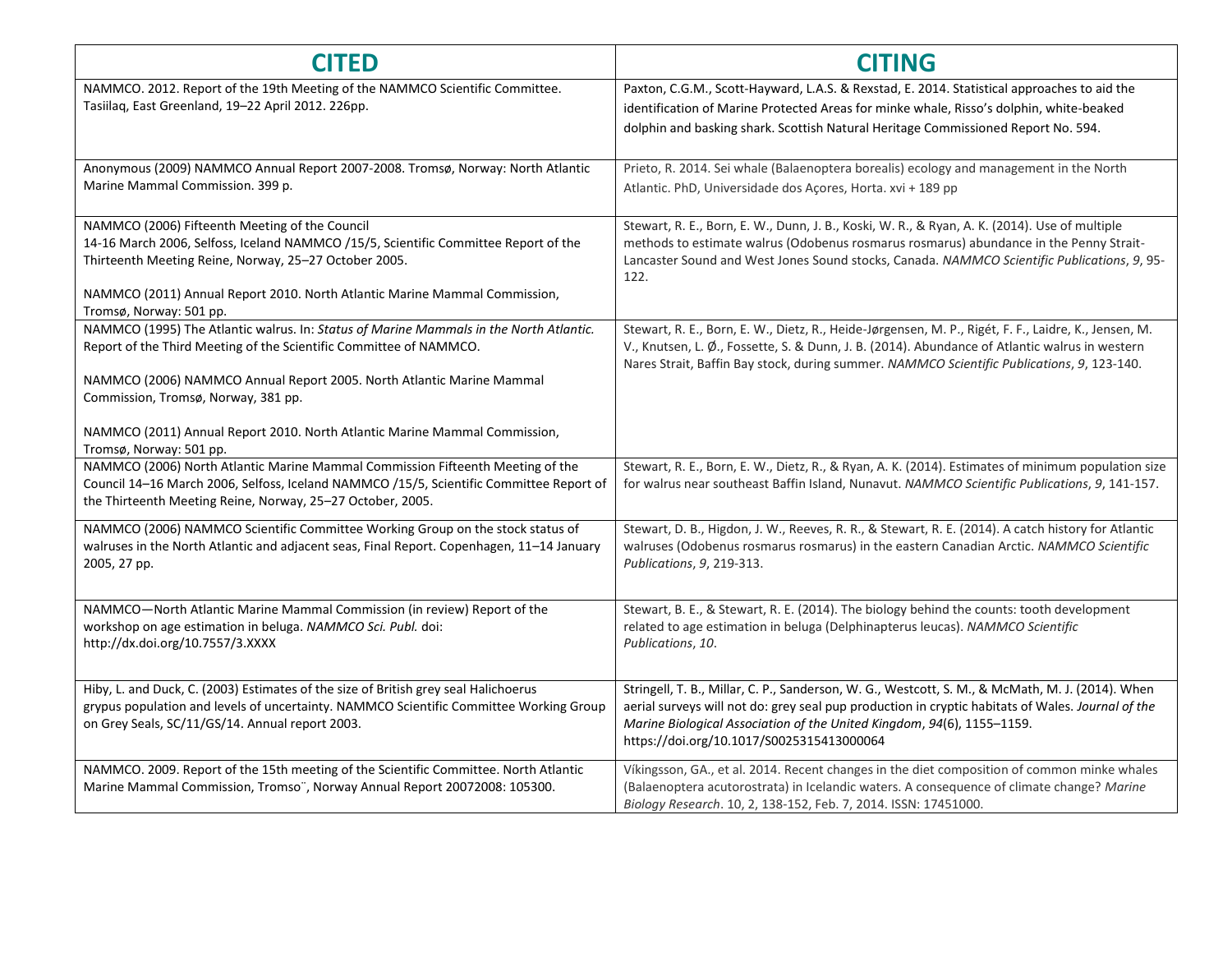| <b>CITED</b>                                                                                                                                                                                                                                                                                                                                                                                                              | <b>CITING</b>                                                                                                                                                                                                                                                                                                               |
|---------------------------------------------------------------------------------------------------------------------------------------------------------------------------------------------------------------------------------------------------------------------------------------------------------------------------------------------------------------------------------------------------------------------------|-----------------------------------------------------------------------------------------------------------------------------------------------------------------------------------------------------------------------------------------------------------------------------------------------------------------------------|
| NAMMCO (2006) NAMMCO Annual Report<br>2005. North Atlantic Marine Mammal Commission, Tromsø, Norway: 381pp.                                                                                                                                                                                                                                                                                                               | Wiig, Ø., Born, E. W., & Stewart, R. E. (2014). Management of Atlantic walrus (Odobenus<br>rosmarus rosmarus) in the arctic Atlantic. NAMMCO Scientific Publications, 9, 315-341.                                                                                                                                           |
| NAMMCO (2007) NAMMCO Annual Report 2006-Volume I. North Atlantic Marine Mammal<br>Commission, Tromsø, Norway: 277 pp.                                                                                                                                                                                                                                                                                                     |                                                                                                                                                                                                                                                                                                                             |
| NAMMCO (2010) NAMMCO Annual Report 2009. North Atlantic Marine Mammal<br>Commission, Tromsø, Norway: 535 pp.                                                                                                                                                                                                                                                                                                              |                                                                                                                                                                                                                                                                                                                             |
| NAMMCO (2011) NAMMCO Annual Report 2010. North Atlantic Marine Mammal<br>Commission, Tromsø, Norway: 501 pp                                                                                                                                                                                                                                                                                                               |                                                                                                                                                                                                                                                                                                                             |
| NAMMCO (2010) Report of the NAMMCO Scientific Committee Working Group on Walrus.<br>Stock Status of Walrus in Greenland and Adjacent Seas. NAMMCO Annual Report 2010:333-<br>358.                                                                                                                                                                                                                                         | Witting, L., & Born, E. (2014). Population dynamics of walruses in Greenland. NAMMCO<br>Scientific Publications, 9, 191-218.                                                                                                                                                                                                |
| NAMMCO (North Atlantic Marine Mammal Commission). 1997. Report of the Scientific<br>Committee. NAMMCO annual report 1996. P. 166. Tromsø, Norway: NAMMCO                                                                                                                                                                                                                                                                  | Balazy, P., Kuklinski, P., Włodarska-Kowalczuk, M., Barnes, D., Kędra, M., Legeżyńska, J., &<br>Węsławski, J. M. (2015). Hermit crabs (Pagurus spp.) at their northernmost range: distribution,<br>abundance and shell use in the European Arctic. Polar Research, 34(1), 21412.<br>https://doi.org/10.3402/polar.v34.21412 |
| NAMMCO. 2012. NAMMCO Annual Report 2011. NAMMCO, Norway. 523 pp.<br>NAMMCO. 2015. NAMMCO Annual Report 2014. NAMMCO, Norway. 247pp.                                                                                                                                                                                                                                                                                       | Blanchet MA. 2015. At-sea behaviour of the world's northermost harbour seal (Phoca vitulina)<br>population in a changing Arctic. Dissertation for the degree of Philosophy Doctor. Faculty od<br>Biosciences, Fisheries and Economics of Arctic and Marine Biology. UiT The Arctic University of<br>Norway.                 |
| Born EW, Boertmann D, Heide-Jørgensen MP, Dietz R, Witting L, Kyhn L, Riget FF, Laidre K,<br>Ugarte F (2009) Abundance of Atlantic Walrus (Odobenus rosmarus rosmarus) inGreenland.<br>NAMMCO Scientific Committee Working Group<br>on Walrus SC/17/WWG/07                                                                                                                                                                | Boertmann, D., Kyhn, L. A., Witting, L., & Heide-Jørgensen, M. P. (2015). A hidden getaway for<br>bowhead whales in the Greenland Sea. Polar Biology, 38(8), 1315-1319.<br>https://doi.org/10.1007/s00300-015-1695-y                                                                                                        |
| Víkingsson, Gísli A, & Gunnlaugsson, Þ. (2006). Stock structure of fin whales (Balaenoptera<br>physalus) in the North Atlantic - indications from non-genetic data. SC/14/FW/7 for the<br>NAMMCO Scientific Committee, 12.                                                                                                                                                                                                | Elvarsson, B. Þ. 2015. Evaluating stock structure hypotheses using genetically determined close<br>relatives: a simulation study on North Atlantic fin whales. ICES Journal of Marine Science, 72(2),<br>661-669. https://doi.org/10.1093/icesjms/fsu140                                                                    |
| Cited NAMMCO and Faroese Membership to NAMMCO several times.<br>e.g.: In 1992 the Faroe Islands became a founding member of the North Atlantic Marine<br>Mammal Commission (NAMMCO). This organization, which includes management and<br>scientific committees, provides a site for cooperation on whaling matters in Norway,<br>Iceland, Greenland, and the Faroe Islands, and provides scientific advice on management. | Fielding, R., J.E. Davis Jr., and B.E. Singleton. 2015. Mutual aid, environmental policy, and the<br>regulation of Faroese pilot whaling. Human Geography 8(3): 37-48.                                                                                                                                                      |
| Alongside<br>the growth of these institutions various changes also occurred to the practice of whaling.<br>For example, during this time new equipment was introduced with the intention to improve<br>the efficiency of slaughter,<br>reducing the time-to-death for each whale. The pilot whaling regulations were then also<br>updated to reflect these changes (Joensen 2009).                                        |                                                                                                                                                                                                                                                                                                                             |
| Referring to NAMMCO and NAMMCO advice several time - no reference<br>Conclusion:<br>It can therefore be concluded that the advice on sustainable harvest levels provided by<br>NAMMCO and the implementation of catch limits in communities that were unfamiliar with<br>restrictions on beluga hunting have enabled the stock to rebuild.                                                                                | Heide-Jørgensen MP et al. 2015. Rebuilding beluga stocks in West Greenland. Animal<br>Conservation __ (2016) _ - _ ª 2016 The Zoological Society of London                                                                                                                                                                  |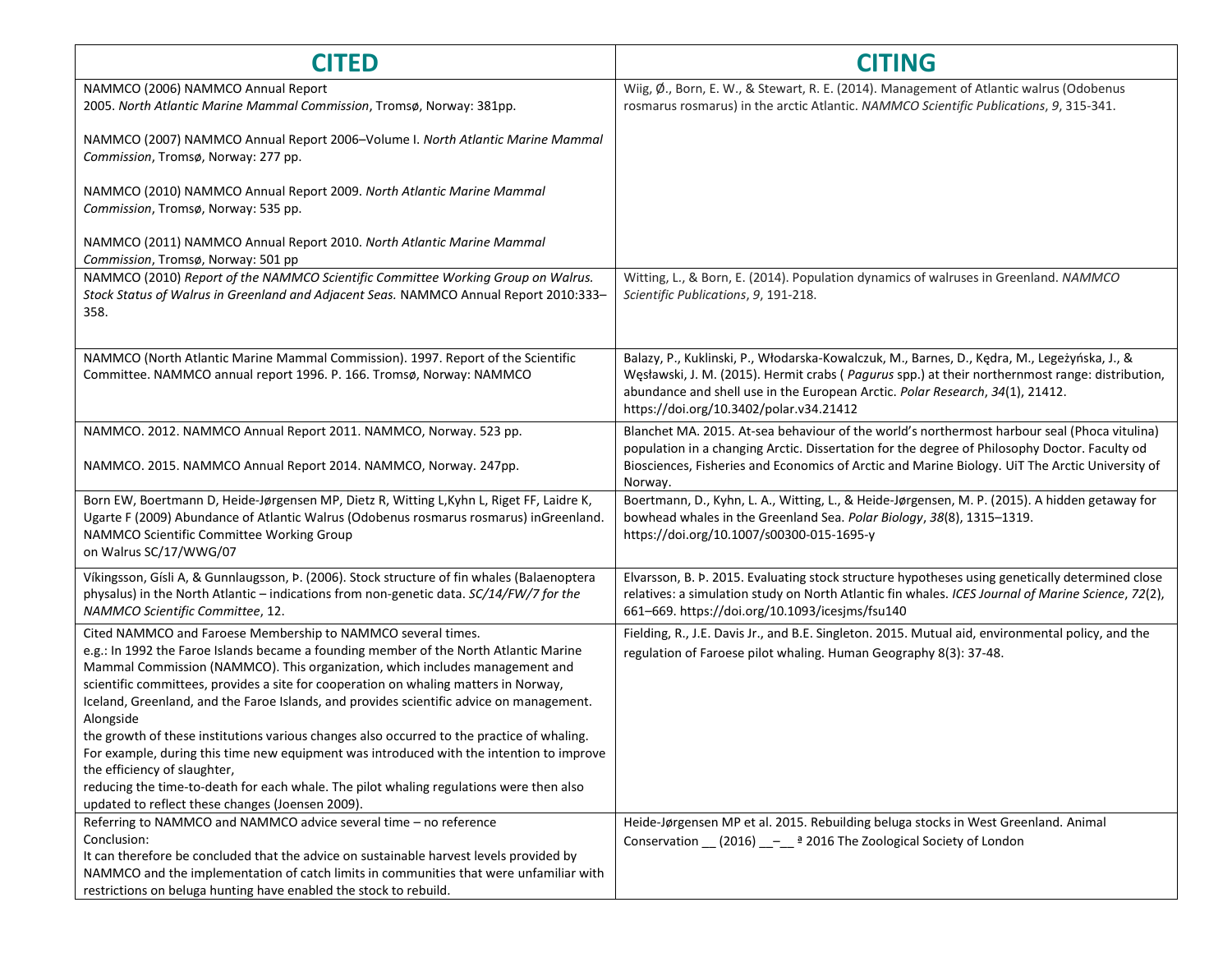| <b>CITED</b>                                                                                                                                                                                                                                                                                                                                                                                                                                                           | <b>CITING</b>                                                                                                                                                                                                                                                                                                                                                                         |
|------------------------------------------------------------------------------------------------------------------------------------------------------------------------------------------------------------------------------------------------------------------------------------------------------------------------------------------------------------------------------------------------------------------------------------------------------------------------|---------------------------------------------------------------------------------------------------------------------------------------------------------------------------------------------------------------------------------------------------------------------------------------------------------------------------------------------------------------------------------------|
| NAMMCO (2010) Stock status of walrus in Greenland and adjacent seas. North Atlantic<br>Marine Mammal Commission.                                                                                                                                                                                                                                                                                                                                                       | Heide-Jørgensen MP et al. 2015. Large numbers of marine mammals winter in the North Water<br>Polynya. Polar Bio. DOI 10.1007/s00300-015-1885-7                                                                                                                                                                                                                                        |
| Referring to nAMMCO several times, but no reference.<br>e.g.:<br>Subpopulations included are those recognized by management bodies and advisory groups<br>such as the International Whaling Commission (IWC), the North Atlantic Marine Mammal<br>Commission (NAMMCO).<br>Scientific information on narwhals is shared though the Canada-Greenland Joint<br>Commission for Narwhal-Beluga and NAMMCO. Norway and Greenland receive<br>management advice through NAMMCO | Laidre et al. 2015. Arctic marine mammal population status, sea ice habitat loss, and<br>conservation recommendations for the 21st century. Conservation Biology, Volume 29, No. 3,<br>724-737.                                                                                                                                                                                       |
| NAMMCO www.nammco.no                                                                                                                                                                                                                                                                                                                                                                                                                                                   | Loukacheva, N. ed. 2015. Polar Law and Resources. TemaNord 2015:533<br>7. International Law and Whaling in the Arctic by Malgosia Fitzmaurice<br>8. A Legal Framework for Seals and Sealing in the Arctic by Nikolas Sellheim                                                                                                                                                         |
| NAMMCO (North Atlantic Marine Mammal Commission). (2013). "Report of the twenty<br>second meeting of the Scientific Committee," in NAMMCO Annual Report (Tromsø), 305.                                                                                                                                                                                                                                                                                                 | Nøttestad I et al. 2015. Recent changes in distribution and relative abundance of cetaceans in<br>the Norwegian Sea and their relationship with potential prey. Frontiers in Ecology and<br>Evolution. Volume 2   Article 83                                                                                                                                                          |
| JCNB/NAMMCO. (2004). Joint Scientific Meeting. NAMMCO Scientific Committee Working<br>Group on the Population Status of Narwhal and Beluga in the North Atlantic and the<br>Canada/ Greenland Joint Commission on Conservation and Management of Narwhal and<br>Beluga Scientific Working Group. Montreal,<br>Canada, February 3-6, 2004.                                                                                                                              | Reinhardt Nielsen M and Meilby H. 2015. Quotas on Narwhal (Monodon monoceros) Hunting in<br>East Greenland: Trends in Narwhal Killed per Hunter and Potential Impacts of Regulations on<br>Inuit Communities. Hum Ecol (2013) 41:187-203 DOI 10.1007/s10745-012-9558-4                                                                                                                |
| JCNB/NAMMCO. (2005). NAMMCO Scientific Committee Working Group on the Population<br>Status of Narwhal and Beluga in the North Atlantic and the Canada/Greenland Joint<br>Commission on Conservation and Management of Narwhal and Beluga Scientific Working<br>Group. Join Scientific Meeting, Nuuk, Greenland, October 13-16, 2005.                                                                                                                                   |                                                                                                                                                                                                                                                                                                                                                                                       |
| NAMMCO. (1999). North Atlantic Marine Mammal Commission.<br>Annual Report. pp. 168. Tromsø, Norway.                                                                                                                                                                                                                                                                                                                                                                    |                                                                                                                                                                                                                                                                                                                                                                                       |
| Witting, L. and Heide-Jørgensen, M.P. (2009). Assessment runs for East Greenland. Report<br>of the Joint Meeting of the NAMMCO Scientific Committee Working Group on the<br>Population Status of Narwhal and Beluga in the North Atlantic and the Canada/ Greenland<br>Joint Commission on Conservation and Management of Narwhal and Beluga Scientific<br>Working Group. JWG-2009-10. Winnipeg, Canada, 17-20 February 2009.                                          |                                                                                                                                                                                                                                                                                                                                                                                       |
| NAMMCO (2013) NAMMCO Scientific Committee Working Group on Walrus; Stock Status of<br>Walrus in Greenland, 8-10 November 2013, Greenland Representation, Copenhagen,<br>Denmark. In: Report of the 20th Meeting of the Scientific Committee, NAMMCO, pp 81-90.<br>http://nammco.no/publications/scientific-committee-reports/this-pagecontains-the-<br>available-reports-of-the-scientific-committee-and-associated-working-groups/                                    | Ugarte, F. 2015. Third standing non-detriment findings for exports from Greenland of products<br>derived from Atlantic walrus (Odobenus rosmarus rosmarus). Greenland Institute of Natural<br>Resources, CITES Scientific Authority Greenland, 1 July 2015. Letter to the Ministry of Domestic<br>Affairs, Nature and Environment, Nuuk, Greenland. J. nr. 40.00.01.01.45-1/14: 7 pp. |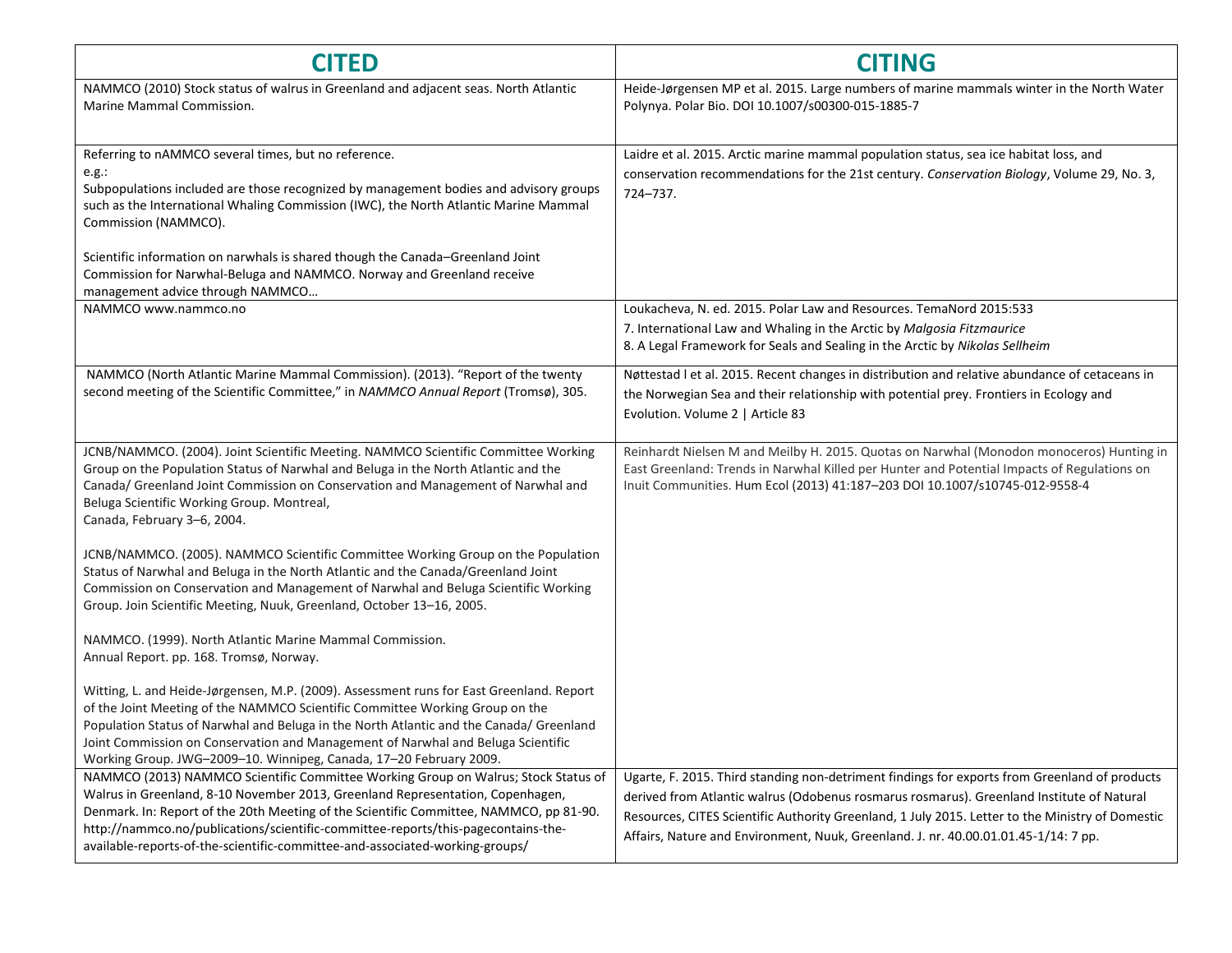| <b>CITED</b>                                                                                                                                                                                                                                                                                                                                                     | <b>CITING</b>                                                                                                                                                                                                                                                                            |
|------------------------------------------------------------------------------------------------------------------------------------------------------------------------------------------------------------------------------------------------------------------------------------------------------------------------------------------------------------------|------------------------------------------------------------------------------------------------------------------------------------------------------------------------------------------------------------------------------------------------------------------------------------------|
| IWC, and NAMMCO (2006). Report of the Joint NAMMCO/IWC Scientific Workshop on the<br>catch history, stock structure and abundance of North Atlantic fin whales. J Cetacean Res<br>Manage 8 (SUPPL.), 451-468.                                                                                                                                                    | Víkingsson, G. A. 2015. Decadal changes in distribution, abundance and feeding ecology of<br>baleen whales in Icelandic and adjacent waters. A consequence of climate change? Dissertation<br>for the degree of Doctor of Philosophy. Faculty od Biosciences, Fisheries and Economics of |
| NAMMCO (2005). Report of the Joint Meeting of the NAMMCO Scientific Committee<br>Working Ground on the population status of narwhal and beluga in the North Atlantic and<br>the Canada/Greenland Joint Commission on Consercation and Management of Narwhal and<br>Beluga Scientific Working Group. North Atlantic Marine Mammal Commission, Nuuk,<br>Greenland. | Arctic and Marine Biology. UiT The Arctic University of Norway. Retrieved from<br>https://munin.uit.no/handle/10037/8581                                                                                                                                                                 |
| NAMMCO (2009). Report of NAMMCO Scientific Committee on Abundance Estimates. In:<br>NAMMCO Annual Report 2007-2008. Tromsø, Norway: North Atlantic Marine Mammal<br>Commission.                                                                                                                                                                                  |                                                                                                                                                                                                                                                                                          |
| NAMMCO (2011). Report of the Scientific Committee working group on assessment.<br>Tromsö, Norway: North Atlantic Marine Mammal Commission.                                                                                                                                                                                                                       |                                                                                                                                                                                                                                                                                          |
| NAMMCO (2012). Report of the 18th meeting of the Scientific Committee. Tromsø, Norway:<br>North Atlantic Marine Mammal Commission.                                                                                                                                                                                                                               |                                                                                                                                                                                                                                                                                          |
| Lockyer, C., and Pike, D. G. (eds.). (2009). North Atlantic Sightings Surveys 1987–2001.<br>Counting Whales in the North Atlantic. Tromsø: NAMMCO Sci. Publ. 7. North Atlantic<br>Marine Mammal Commission.                                                                                                                                                      | Víkingsson GA, Pike DG, Valdimarsson H et al. 2015. Distribution, abundance and feeding<br>ecology of baleen whales in Icelandic waters: have recent environmental changes had an<br>effect? Frontiers in Ecology and Evolution, 2015, vol. 3, 1-18.                                     |
| NAMMCO. (2009). "Report of NAMMCO Scientific Committee on Abundance Estimates," in<br>NAMMCO Annual Report 2007-2008 (Tromsø: North Atlantic Marine Mammal<br>Commission).                                                                                                                                                                                       |                                                                                                                                                                                                                                                                                          |
| Pike, D. G., Gunnlaugsson, T., Elvarsson, B., and Víkingsson, G. A. (2011a). Correcting<br>Perception Bias for Icelandic Aerial Surveys, 2007 and 2009. NAMMCO SC18AESP08, 12.<br>Available online at: https://iwc.int/index.php?                                                                                                                                |                                                                                                                                                                                                                                                                                          |
| Pike, D. G., Gunnlaugsson, T., and Víkingsson, G. A. (2010b). Icelandic Aerial Survey 2009:<br>Survey Report and a Preliminary Abundance Estimate for Minke Whales. NAMMCO<br>SC/17/AS/07, 29.                                                                                                                                                                   |                                                                                                                                                                                                                                                                                          |
| Pike, D.G., Gunnlaugsson, T., Elvarsson, B. and Víkingsson, G. (2011) Correcting perception<br>bias for Icelandic aerial surveys, 2007 and 2009. Paper SC/18/AESP/08, presented to the<br>NAMMCO Scientific Committee, 12 pp                                                                                                                                     | Bertulli, C., Leeney, R., Barreau, T., & Matassa, D. (2016). Can whale-watching and whaling co-<br>exist? Tourist perceptions in Iceland. Journal of the Marine Biological Association of the United<br>Kingdom, 96(4), 969-977. doi:10.1017/S002531541400006X                           |
| NAMMCO Annual Report 2006-Volume II. North Atlantic Marine Mammal Commission. 287<br>pp., Tromsø, Norway                                                                                                                                                                                                                                                         | Fernández, R., Schubert, M., Vargas-Velázquez, A. M., Brownlow, A., Víkingsson, G. A., Siebert,<br>U.,  Orlando, L. (2016). A genomewide catalogue of single nucleotide polymorphisms in white-                                                                                          |
| NAMMCO Annual Report 2010. North Atlantic Marine Mammal Commission. 501 pp.,<br>Tromsø, Norway                                                                                                                                                                                                                                                                   | beaked and Atlantic white-sided dolphins. Molecular Ecology Resources, 16(1), 266-276.<br>https://doi.org/10.1111/1755-0998.12427                                                                                                                                                        |
| NAMMCO Annual Report 2014. North Atlantic Marine Mammal Commission, Tromsø,<br>Norway, 247 p.                                                                                                                                                                                                                                                                    | Granquist, S. M., & Hauksson, E. (2016). Diet of harbour seals in a salmon estuary in North-West                                                                                                                                                                                         |
|                                                                                                                                                                                                                                                                                                                                                                  | Iceland. Icelandic Agricultural Sciences, 29, 7-19. https://doi.org/10.16886/IAS.2016.02                                                                                                                                                                                                 |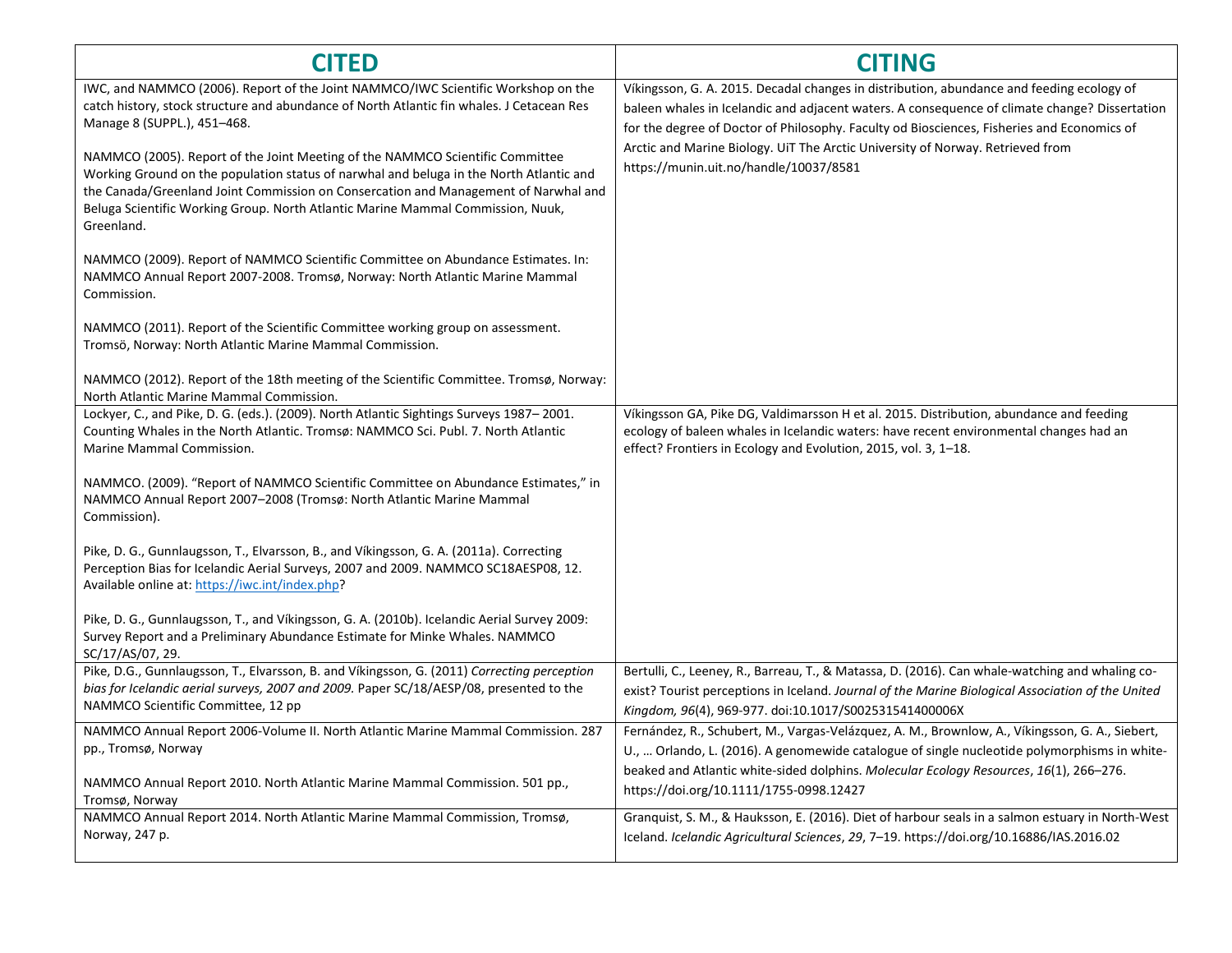| <b>CITED</b>                                                                                                                                                                                                                                                                                                                                           | <b>CITING</b>                                                                                                                                                                                                                                                                                                             |
|--------------------------------------------------------------------------------------------------------------------------------------------------------------------------------------------------------------------------------------------------------------------------------------------------------------------------------------------------------|---------------------------------------------------------------------------------------------------------------------------------------------------------------------------------------------------------------------------------------------------------------------------------------------------------------------------|
| NAMMCO. Annual Report 2006-Volume I. North Atlantic Marine Mammal Commission.<br>Tromsø, Norway: 2006; 277. http://www.nammco.no/<br>webcronize/images/Nammco/907.pdf.                                                                                                                                                                                 | Lindqvist, C., Roy, T., Lydersen, C., Kovacs, K. M., Aars, J., Wiig, Ø., & Bachmann, L. (2016).<br>Genetic diversity of historical Atlantic walruses (Odobenus rosmarus rosmarus) from Bjørnøya<br>and Håøya (Tusenøyane), Svalbard, Norway. BMC Research Notes, 9(1).<br>https://doi.org/10.1186/s13104-016-1907-8       |
| NAMMCO (2013) Report of the Workshop on Age Estimation in Monodontids. NAMMCO<br>Annual Report 2012:476-540. Available online at: www.nammco.no                                                                                                                                                                                                        | Lockyer, C., Hohn, A. A., Hobbs, R., & Stewart, R. E. (2016). Report of the workshop on age<br>estimation in beluga: Beaufort, North Carolina, US 5-9 December 2011. NAMMCO Sci. Pub. 10.                                                                                                                                 |
| NAMMCO [North Atlantic Marine Mammal Commission] (2006). Report of the NAMMCO<br>Workshop to Address the Problems of "Struck and Lost" in Seal, Walrus and Whale Hunting.<br>North Atlantic House, Copenhagen, Denmark. 14-16 November 2006.                                                                                                           | Nunny, L., Langford, F., & Simmonds, M. P. (2016). Does the Seal Licensing System in Scotland<br>Have a Negative Impact on Seal Welfare? Frontiers in Marine Science, 3.                                                                                                                                                  |
| Referring many times to the cooperation through NAMMCO - without references.<br>North Atlantic Marine Mammal Commission. 2012. NAMMCO Annual Report 2011. Tromsø:<br>NAMMCO.                                                                                                                                                                           | Singleton, B. 2016. From the sea to the land beyond. Exploring plural perspectives on whaling.<br>Örebro Studies in Sociology 21. PhD thesis.                                                                                                                                                                             |
| North Atlantic Marine Mammal Commission. 1998. NAMMCO annual report 1997. Section 2<br>- Management Committee. Tromsø: NAMMCO.<br>North Atlantic Marine Mammal Commission. 2012. NAMMCO Annual Report 2011. Tromsø:<br>NAMMCO.                                                                                                                         | Singleton, B. 2016. Love-iathan, the meat-whale and hidden people: ordering<br>Faroese pilot whaling. School of Humanities, Education and Social Sciences, Örebro<br>University, Sweden.                                                                                                                                  |
| Víkingsson, Gísli A, & Gunnlaugsson, P. (2006). Stock structure of fin whales (Balaenoptera<br>physalus) in the North Atlantic - indications from non-genetic data. SC/14/FW/7 for the<br>NAMMCO Scientific Committee, 12.<br>NAMMCO. 2005. Report of the 13th meeting of the NAMMCO Scientific Committee.<br>NAMMCO Annual Report 15/5, Reine, Norway | Vighi, M. 2016. Use of chemical markers in the study of distribution range and population<br>structure of large cetaceans = Uso de marcadores químicos en el estudio del rango de<br>distribución y de la estructura de poblaciones de grandes cetáceos. Retrieved from<br>http://diposit.ub.edu/dspace/handle/2445/69433 |
| Víkingsson, Gísli A, & Gunnlaugsson, P. (2006). Stock structure of fin whales (Balaenoptera<br>physalus) in the North Atlantic - indications from non-genetic data. SC/14/FW/7 for the<br>NAMMCO Scientific Committee, 12.                                                                                                                             | Vighi, M., Borrell, A., & Aguilar, A. 2016. Stable isotope analysis and fin whale subpopulation<br>structure in the eastern North Atlantic. Marine Mammal Science, 32(2), 535-551.<br>https://doi.org/10.1111/mms.12283                                                                                                   |
| NAMMCO (North Atlantic Marine Mammal Commission). 2006. Annual report 2005. North<br>Atlantic Marine Mammal Commission, Tromsø.<br>NAMMCO (North Atlantic Marine Mammal Commission). 2010. Annual report 2010. 13.<br>Recommendation for research. Stock structure. North Atlantic Marine Mammal<br>Commission, Tromsø, 352-353.                       | Andersen L. et al. 2017. Walruses (Odobenus rosmarus rosmarus) in the Pechora Sea in the<br>context of contemporary population structure of Northeast Atlantic walruses 2017. Biological<br>Journal of the Linnean Society, 2017, XX, 1-19                                                                                |
| Eytór Björnsson, Nette Levermann, Kristján Loftsson, Justines Olsen, Kathrine A. Ryeng, Hild<br>Ynnesdal, and Egil O. Øen, "Instruction Manual on Pilot Whaling," North Atlantic Marine<br>Mammal Commission,                                                                                                                                          | Campbell. 2017. Grinding to a stop on Sea Shepherd's Operation GrindStop and Operation<br>Jairo: animal law advocacy, direct enforcement, and colonialism. Master of Arts thesis.<br>University of British Colombia.                                                                                                      |
| North Atlantic Marine Mammal Commission. 1997. Report of the scientific committee<br>working group on abundance estimation. Annual Report of the North Atlantic Marine<br>Mammal Commission. North Atlantic Marine Mammal Commission, Tromsø, Norway.                                                                                                  |                                                                                                                                                                                                                                                                                                                           |
| Referring to NAMMCO many times, some with references, incl.:<br>3.2.3 Splendid Isolation: The EU and NAMMCO<br>NAMMCO Agreement: Reproduced at www.nammco.no.                                                                                                                                                                                          | Henning M and Caddell R. 2017. On Thin Ice? Arctic Indigenous Communities, the European<br>Union and the Sustainable Use of Marine Mammals. In Liu, Kirk and Henriksen, eds. "The<br>European Union and the Arctic" Brill.                                                                                                |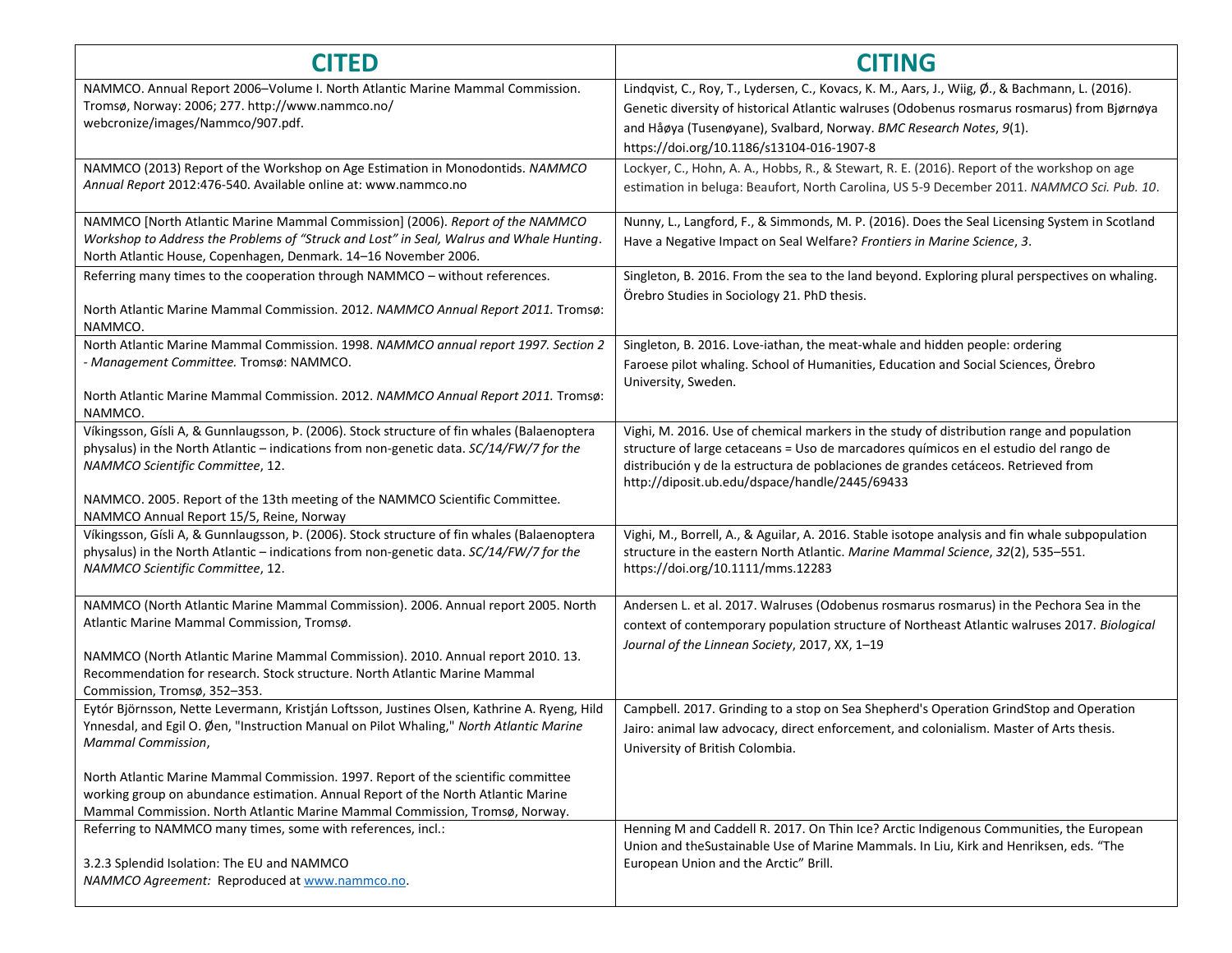| <b>CITED</b>                                                                                                                                                                                                                       | <b>CITING</b>                                                                                                                                                                                                                                                                                      |
|------------------------------------------------------------------------------------------------------------------------------------------------------------------------------------------------------------------------------------|----------------------------------------------------------------------------------------------------------------------------------------------------------------------------------------------------------------------------------------------------------------------------------------------------|
| NAMMCO. 2008. Report of the Seventeenth Meeting of the NAMMCO Council (Tromsø,<br>NAMMCO, 2008).                                                                                                                                   |                                                                                                                                                                                                                                                                                                    |
| EU Import Ban on Seal Products Contrary to International Principles for Conservation and<br>Sustainable Management, NAMMCO Statement of 2 September 2010.                                                                          |                                                                                                                                                                                                                                                                                                    |
| Note 195: In 2016 the NAMMCO Council adopted a set of Rules and Procedures for<br>Observers, under which such status will be suspended for an observer that 'engages in<br>activities which are at odds with the NAMMCO Agreement' |                                                                                                                                                                                                                                                                                                    |
| NAMMCO website as information source.                                                                                                                                                                                              | Lafrance, D. 2017. Canada's Seal Harvest. [Canadian] Parliament Library - Background papers                                                                                                                                                                                                        |
| Seals and Walrus (Pinnipeds)<br>[Bearded seal] "Current Abundance and Trends                                                                                                                                                       | series. Publications 2017-18-e. Available at<br>https://lop.parl.ca/Content/LOP/ResearchPublications/2017-18-e.pdf                                                                                                                                                                                 |
| [Harbour seal] "Current Abundance and Trends - reproducing map.                                                                                                                                                                    |                                                                                                                                                                                                                                                                                                    |
| Also: "NAMMCO estimated the Northeastern Canada-Baffin Bay-West Greenland stock [of<br>ringed seals] to be approximately 1.3 million individuals in the late 1990s" - no reference.                                                |                                                                                                                                                                                                                                                                                                    |
| NAMMCO (North Atlantic Marine Mammal Commission). 2004. Report of the NAMMCO<br>workshop on hunting methods for seals and walrus. North Atlantic Marine Mammal<br>Commission, Tromsø, Norway.                                      | MacCracken, J.G., W.S. Beatty, J.L. Garlich-Miller, M.L. Kissling, and J.A. Snyder. 2017. Final<br>species status assessment for the Pacific Walrus (Odobenus rosmarus divergens), May 2017<br>(Version 1.0). U.S. Fish and Wildlife Service, Marine Mammals Management, Anchorage, AK.<br>297 pp. |
| NAMMCO. 2012. NAMMCO Annual Report 2011. Tromsø.<br>NAMMCO. 2014. NAMMCO committee on hunting methods. 2014. Instruction manual for                                                                                                | Singleton, B. and Fielding, R. 2017. Inclusive hunting: examining Faroese whaling using the<br>theory of socio-cultural viability. Maritime Studies 201716:6.                                                                                                                                      |
| pilot whaling. Tromsø: NAMMCO.                                                                                                                                                                                                     |                                                                                                                                                                                                                                                                                                    |
| Víkingsson, Gísli A, & Gunnlaugsson, P. (2006). Stock structure of fin whales (Balaenoptera<br>physalus) in the North Atlantic - indications from non-genetic data. SC/14/FW/7 for the<br>NAMMCO Scientific Committee, 12.         | Vighi, M., Borrell, A., & Aguilar, A. 2017. Bone as a surrogate tissue to monitor metals in baleen<br>whales. Chemosphere, 171, 81-88. https://doi.org/10.1016/j.chemosphere.2016.12.036                                                                                                           |
| JWG 2015. Report of the Joint Meeting of the Narwhal Catch Allocation Sub-Group.<br>NAMMCO Annual Report 2015:281{304.                                                                                                             | Witting, L. (2017). Meta population modelling of narwhals in East Canada and West Greenland -<br>2017. https://doi.org/10.1101/059691                                                                                                                                                              |
| NAMMCO CSWG 2016. Report of the NAMMCO Working Group on Coastal Seals 2016.<br>North Atlantic Marine Mammal Commission. Tromsø, Norway. 40pp.                                                                                      | Þorbjörnsson, JG, Hauksson, E, Sigurðsson, GM and Granquist, SM. 2017. Aerial census of the<br>Icelandic harbour seal (Phoca vitulina)                                                                                                                                                             |
| NAMMCO 2006. NAMMCO annual report 2006. North Atlantic Marine Mammal<br>Commission. Tromsø, Norway. 277 pp.                                                                                                                        | population in 2016: Population estimate, trends<br>and current status.                                                                                                                                                                                                                             |
| Ólafsdóttir D. 2010. Report on monitoring of marine mammal by-catch in Icelandic fisheries,<br>statistics for 2009 and review of previous information. North Atlantic Marine Mammal<br>Commission, NAMMCO SC/17/16. 15pp.          |                                                                                                                                                                                                                                                                                                    |
| NAMMCO. 1992. Agreement on Cooperation in Research, Conservation and Management<br>of Marine Mammals in the North Alantic. https://iea.uoregon.edu/treaty-text/1992-<br>marinemammalsnorthatlanticentxt.                           | Andersen, A. O., Heide-Jørgensen, M. P., & Flora, J. (2018). Is sustainable resource utilisation a<br>relevant concept in Avanersuaq? The walrus case. Ambio, 47(2), 265-280.<br>https://doi.org/10.1007/s13280-018-1032-0                                                                         |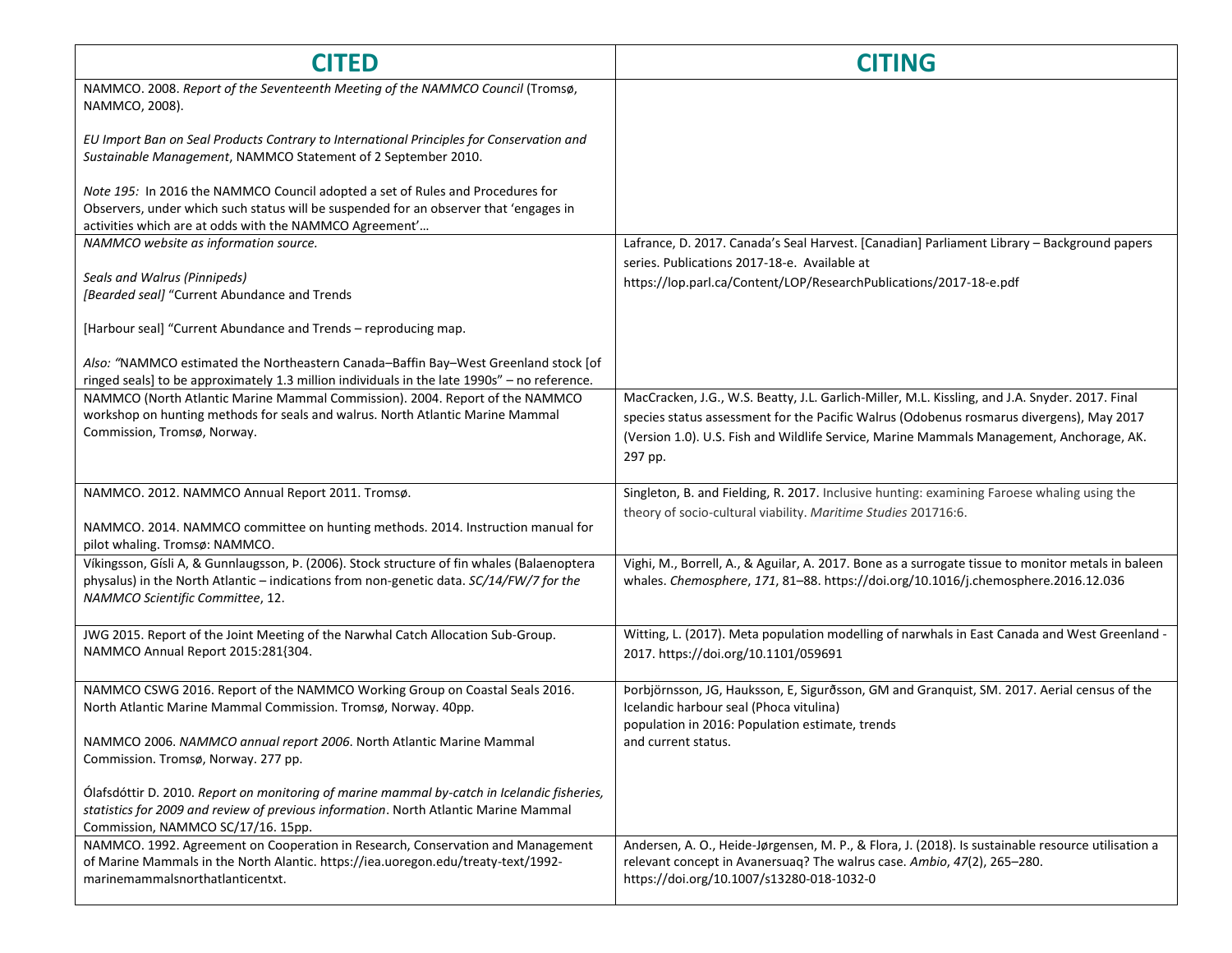| <b>CITED</b>                                                                                                                                                                                                                                                                     | <b>CITING</b>                                                                                                                                                                                                                                                                                                                     |
|----------------------------------------------------------------------------------------------------------------------------------------------------------------------------------------------------------------------------------------------------------------------------------|-----------------------------------------------------------------------------------------------------------------------------------------------------------------------------------------------------------------------------------------------------------------------------------------------------------------------------------|
| Garde E, Heide-Jørgensen MP. Update on life history parameters of narwhals (Monodon<br>monoceros) from East and West Greenland. North Atlantic Marine Mammal<br>Commission/Joint Commission on Narwhal and Beluga Report<br>NAMMCO/SC/24JCNB/SWG/2017-JWG/16. 2017.              | Blackwell, S. B., Tervo, O. M., Conrad, A. S., Sinding, M. H. S., Hansen, R. G., Ditlevsen, S., &<br>Heide-Jørgensen, M. P. (2018). Spatial and temporal patterns of sound production in East<br>Greenland narwhals. PLoS ONE, 13(6), 1-23. https://doi.org/10.1371/journal.pone.0198295                                          |
| Víkingsson, Gísli A, & Gunnlaugsson, P. (2006). Stock structure of fin whales (Balaenoptera<br>physalus) in the North Atlantic - indications from non-genetic data. SC/14/FW/7 for the<br>NAMMCO Scientific Committee, 12.                                                       | Borrell, A., et al. 2018. Fin whales as bioindicators of multi-decadal change in carbon and<br>oxygen stable isotope shifts in the North Atlantic. Marine Environmental Research, 138, 129-<br>134. https://doi.org/10.1016/j.marenvres.2018.04.014                                                                               |
| NAMMCO. 2006. NAMMCO annual report 2005. Tromsø: North Atlantic Marine Mammal<br>Commission<br>NAMMCO. 2010. NAMMCO annual report 2010. Tromsø: North Atlantic Marine Mammal                                                                                                     | Gotfredsen, A. B., Appelt, M., & Hastrup, K. (2018). Walrus history around the North Water:<br>Human-animal relations in a long-term perspective. Ambio, 47(S2), 193-212.<br>https://doi.org/10.1007/s13280-018-1027-x                                                                                                            |
| Commission                                                                                                                                                                                                                                                                       |                                                                                                                                                                                                                                                                                                                                   |
| NAMMCO Agreement of 1992. NAMMCO's objective is to provide advice "on the<br>conservation status, sustainable removals and responsible hunting methods of marine<br>mammals" (https://nammco.no/, accessed 23 June 2018)                                                         | Lockyer, C.H., Hohn, A.A., Hobbs, R.C., Stewart, R.E.A. 2018. Introduction: Age estimation of<br>marine mammals with a focus on monodontids. NAMMCO Sci. Publ. Volume 10.<br>https://doi.org/10.7557/3.4547.                                                                                                                      |
| 4th volume in the NAMMCO Scientific Publications series, Belugas in the North Atlantic and<br>the Russian Arctic, published in 2002.                                                                                                                                             |                                                                                                                                                                                                                                                                                                                                   |
| NAMMCO. 2018. Report of the Global Review of Monodontids.                                                                                                                                                                                                                        |                                                                                                                                                                                                                                                                                                                                   |
| NAMMCO. (2009, September 10). Statement issued at the 18th Annual Meeting of<br>NAMMCO: EU import ban on seal products is a huge step backwards for sustainable<br>development. Annual Repport NAMMCO.<br>NAMMCO. (2017). Marine Mammals: A multifaceted Resource. NAMMCO.       | Rasmussen, MY. 2018. Subsistence? - A critical analysis of the EU protection of indigenous<br>peoples' rights through the case of the EU Seal Regime. Thesis submitted in fulfilment of the<br>European Master's Degree in Human Rights and Democratisation. Université de Montpellier,<br>Faculté de Droit et Science politique. |
| NAMMCO. (5-6 April 2017). 25th Meeting of the Council. Nuuk, Greenland.                                                                                                                                                                                                          |                                                                                                                                                                                                                                                                                                                                   |
| Desportes, G. (2017, December 13). Which is more blue, Arctic sealing or the EU seal ban?<br>EURACTIVE Special Report - Seal of Approval: Greenland Fights Stereotypes on Inuit Hunt,<br>pp. 9-11.                                                                               |                                                                                                                                                                                                                                                                                                                                   |
| NAMMCO (2013) Annex 4. Report of the NAMMCO Scientific Workshop on Age Estimation<br>2, Beaufort (summary only). NAMMCO Annual report 2012 541-548.                                                                                                                              | Read, F. L., Hohn, A. A., & Lockyer, C. H. (2018). A review of age estimation methods in marine<br>mammals with special reference to monodontids. NAMMCO Scientific Publications, 10.                                                                                                                                             |
| NAMMCO, 'Management' <http: <br="" marinemammals="" www.nammco.no="">whales-and-dolphins-cetaceans/new-beluga/management/&gt;<br/>NAMMCO, 'Management' <http: <br="" marinemammals="" www.nammco.no="">whales-and-dolphins-cetaceans/new-narwhal/management/&gt;</http:></http:> | Tiili. 2018. The effects of climate change on migratory and resident Arctic whales, and the role<br>of international law towards their conservation. Thesis submitted in fulfilment of the degree of<br>Master of Arts in Polar Law (MA). Faculty of Law School of Humanities and Social Sciences<br>University of Akureyri.      |
| NAMMCO, 'Report of the Meeting of the Management Committee for Cetaceans' [2016]                                                                                                                                                                                                 |                                                                                                                                                                                                                                                                                                                                   |
| NAMMCO, 'Report of the Global Review of Monodontids' [2017]                                                                                                                                                                                                                      |                                                                                                                                                                                                                                                                                                                                   |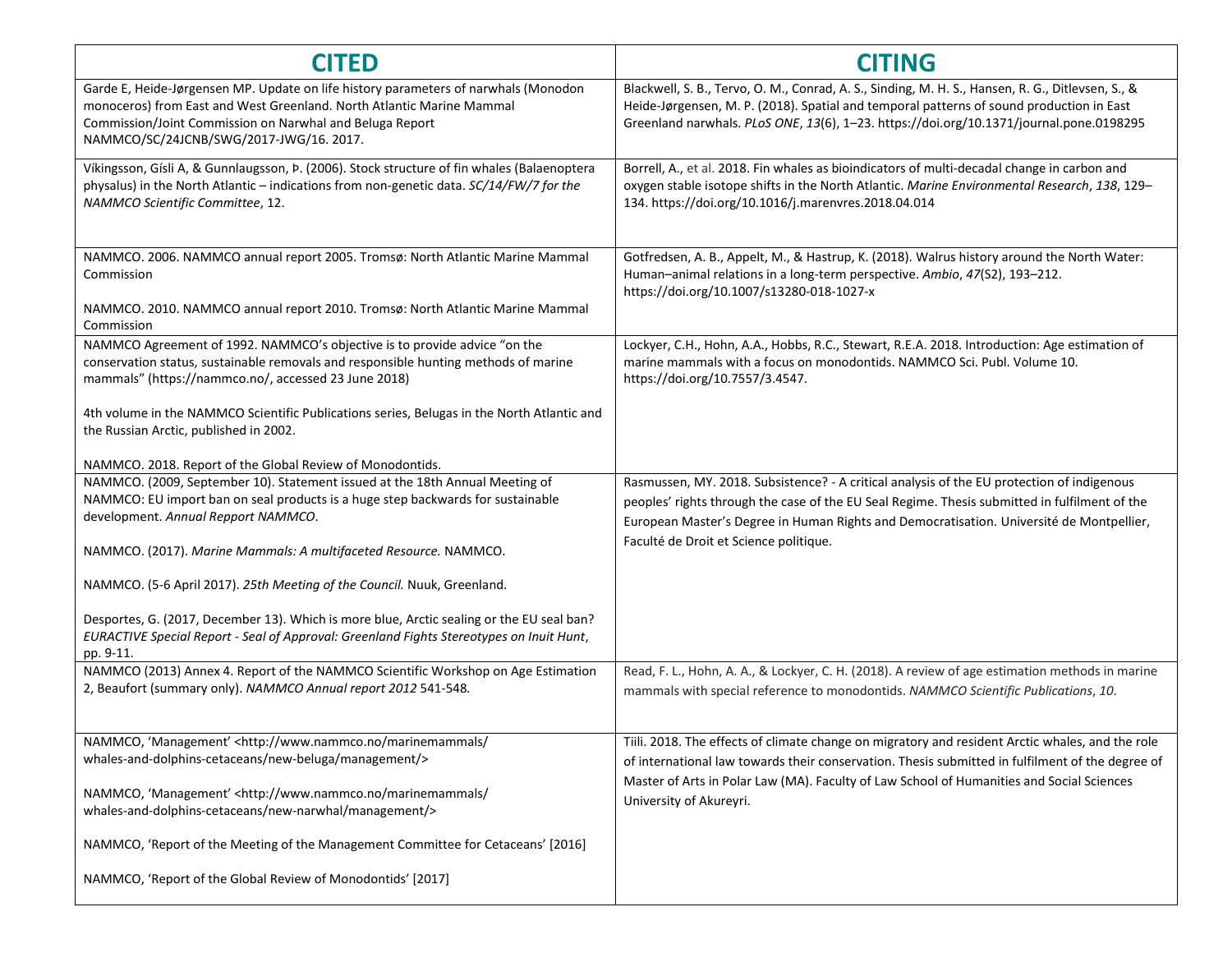| <b>CITED</b>                                                                                                                                                                  | <b>CITING</b>                                                                                                                                                                                                 |
|-------------------------------------------------------------------------------------------------------------------------------------------------------------------------------|---------------------------------------------------------------------------------------------------------------------------------------------------------------------------------------------------------------|
| NAMMCO-JCNB, 'Report of the Joint Scientific Working Group on Narwhal and Beluga'<br>[2017]                                                                                   |                                                                                                                                                                                                               |
| Nammco A and Nammco A, 'Rules of Procedure for the Management<br>Committee for' (2001) 2016                                                                                   |                                                                                                                                                                                                               |
| NAMMCO Scientific Committee, 'Report of the 23rd Meeting of the NAMMCO Scientific<br>Committee' [2016]                                                                        |                                                                                                                                                                                                               |
| NAMMCO, 'Abundance and Trends Cetaceans' [2017]                                                                                                                               |                                                                                                                                                                                                               |
| NAMMCO, 'Annex 2: Summary of Requests by NAMMCO Council to the<br>Scientific Committee and Responses by the Scientific Committee' [2017]                                      |                                                                                                                                                                                                               |
| NAMMCO, 'Draft Agenda 24th Meeting NAMMCO Scientific Committee'<br>264 [2017] NAMMCO, 'Report of the 24th Scientific Committee Meeting' [2017]                                |                                                                                                                                                                                                               |
| NAMMCO, 'Report of the NAMMCO Scientific Committee Working Group<br>Assessment' [2017]                                                                                        |                                                                                                                                                                                                               |
| NAMMCO (1999) Report of the working group on the population status of beluga and<br>narwhal in the North Atlantic. Oslo, 1-3 March, 1999:                                     | Hobbs R, Prewitt j, Reeves R, Desportes G et al. in review. Global Review of the conservation<br>status of Monodontid Stocks. Marine Fisheries Review.                                                        |
| NAMMCO (2015) NAMMCO-JCNB Joint Scientific Working Group on Narwhal and Beluga, 11-<br>13 March 2015, Ottawa, Canada.                                                         |                                                                                                                                                                                                               |
| NAMMCO (2017) NAMMCO-JCNB Joint Scientific Working Group on Narwhal and Beluga, 8-<br>11 March 2017 Copenhagen, Denmark. http://nammco.wpengine.com/wp-content/uploads        |                                                                                                                                                                                                               |
| /2017/06/nammco-jcnb-jwg-report-march-2017-final-with-ex-summ.pdf                                                                                                             |                                                                                                                                                                                                               |
|                                                                                                                                                                               | <b>IUCN Red List Assessments</b>                                                                                                                                                                              |
|                                                                                                                                                                               |                                                                                                                                                                                                               |
| NAMMCO. 2005. NAMMCO Annual Report 2005. North Atlantic Marine Mammal                                                                                                         | Hammond, P.S., Bearzi, G., Bjørge, A., et al. 2008. Phocoena phocoena. The IUCN Red List of                                                                                                                   |
| Commission, Tromsø, Norway.                                                                                                                                                   | Threatened Species 2008: e.T17027A6734992.<br>http://dx.doi.org/10.2305/IUCN.UK.2008.RLTS.T17027A6734992.en                                                                                                   |
| NAMMCO. 1997. Report of the scientific committee working group on abundance<br>estimation. Annual Report of the North Atlantic Marine Mammal Commission. North                | Taylor, B.L., Baird, R., Barlow, J., et al. 2008. Globicephala melas. The IUCN Red List of<br>Threatened Species 2008: e.T9250A12975001.                                                                      |
| Atlantic Marine Mammal Commission, Tromsø, Norway.                                                                                                                            | http://dx.doi.org/10.2305/IUCN.UK.2008.RLTS.T9250A12975001.en                                                                                                                                                 |
| NAMMCO. 2000. Report of the management committee. Annual Report of the North<br>Atlantic Marine Mammal Commission. North Atlantic Marine Mammal Commission,<br>Tromsø, Norway |                                                                                                                                                                                                               |
| North Atlantic Marine Mammal Commission. 1995. Report of the first meeting of the<br>Scientific Committee. North Atlantic Marine Mammal Commission, Tromsø, Norway.           | Taylor, B.L., Baird, R., Barlow, J., et al. 2008. Hyperoodon ampullatus. The IUCN Red List of<br>Threatened Species 2008: e.T10707A3208523.<br>http://dx.doi.org/10.2305/IUCN.UK.2008.RLTS.T10707A3208523.en. |
|                                                                                                                                                                               |                                                                                                                                                                                                               |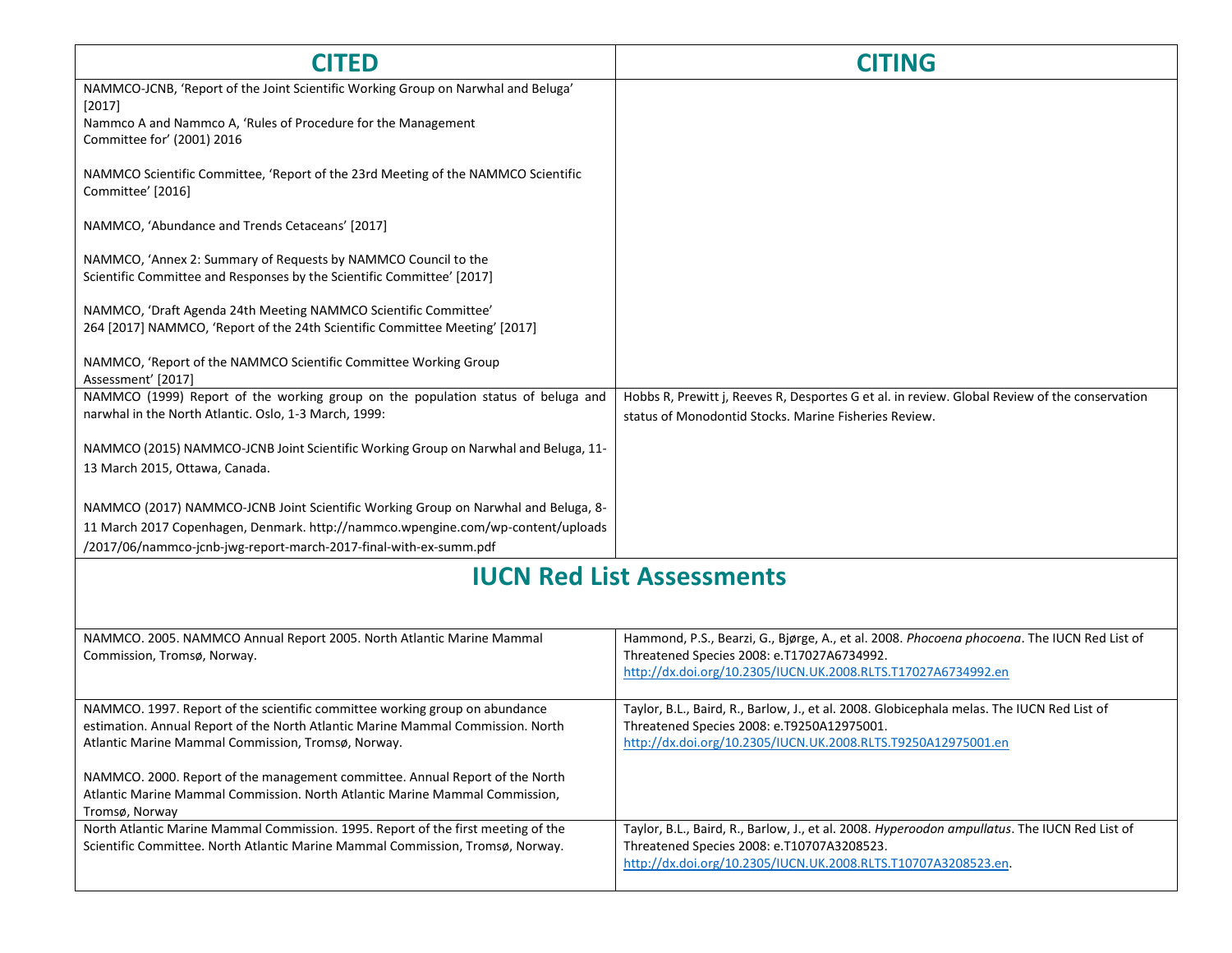| <b>CITED</b>                                                                                                                                                                                                                                                                                                                                                                                                                                                                                                                                                                                                                                                                                                                                              | <b>CITING</b>                                                                                                                                                                                                         |  |
|-----------------------------------------------------------------------------------------------------------------------------------------------------------------------------------------------------------------------------------------------------------------------------------------------------------------------------------------------------------------------------------------------------------------------------------------------------------------------------------------------------------------------------------------------------------------------------------------------------------------------------------------------------------------------------------------------------------------------------------------------------------|-----------------------------------------------------------------------------------------------------------------------------------------------------------------------------------------------------------------------|--|
| North Atlantic Marine Mammal Commission. Undated. Status of Marine Mammals in the<br>North Atlantic: the Fin Whale. Tromsø, Norway Available at: www.nammco.no.                                                                                                                                                                                                                                                                                                                                                                                                                                                                                                                                                                                           | Reilly, S.B., Bannister, J.L., Best, P.B., et al. 2013. Balaenoptera physalus. The IUCN Red List of<br>Threatened Species 2013: e.T2478A44210520. http://dx.doi.org/10.2305/IUCN.UK.2013-<br>1.RLTS.T2478A44210520.en |  |
| NAMMCO. 2005. Report of the 13th meeting of the NAMMCO Scientific Committee.<br>NAMMCO Annual Report 15/5, Reine, Norway                                                                                                                                                                                                                                                                                                                                                                                                                                                                                                                                                                                                                                  | Lowry, L. 2015. Odobenus rosmarus ssp. divergens. The IUCN Red List of Threatened Species<br>2015: e.T61963499A45228901. http://dx.doi.org/10.2305/IUCN.UK.2015-<br>4.RLTS.T61963499A45228901.en                      |  |
| Desportes, G., Bjorge, A., Rosing-Asvid, A. and Waring, G.T. 2010. Harbour seals in the North<br>Atlantic and the Baltic. NAMMCO Scientific Publications, Tromso, Norway.<br>Bjorge A., Desportes, G., Waring, G. and Rosing-Asvid, A. 2010. The harbour seal (Phoca<br>vitulina) – a global perspective. NAMMCO Scientific Publications 8: 7-14.                                                                                                                                                                                                                                                                                                                                                                                                         | Lowry, L. 2016. Phoca vitulina. The IUCN Red List of Threatened Species 2016:<br>e.T17013A45229114.<br>http://dx.doi.org/10.2305/IUCN.UK.2016-1.RLTS.T17013A45229114.en                                               |  |
| North Atlantic Marine Mammal Commission. 2016. NAMMCO Annual Report 2015. North<br>Atlantic Marine Mammal Commission, Tromsø, Norway. 374 pp.                                                                                                                                                                                                                                                                                                                                                                                                                                                                                                                                                                                                             | Lowry, M. S., Laidre, K. L., & Reeves, R. 2017. Monodon monoceros, Narwhal. The IUCN Red List<br>of Threatened Species 2017: E.T13704A50367651.                                                                       |  |
| NAMMCO. 2014. NAMMCO Annual Report 2013. North Atlantic Marine Mammal<br>Commission, Tromsø, Norway. 305p.<br>NAMMCO. 2016. Report of the 23 <sup>rd</sup> Meeting of the Scientific Committee. In: NAMMCO<br>Annual Report 2016, NAMMCO, Tromsø, pp. 95-328.<br>NAMMCO. 2017. Report of the 24 <sup>th</sup> Meeting of the Scientific Committee. NAMMCO,<br>Tromsø.<br>NAMMCO. 2018a. Report of the Meeting of the Management Committee for Cetaceans,<br>March 2018. North Atlantic Marine Mammal Commission, Tromsø, Norway, 17p.<br>NAMMCO. 2018b. Report of the Workshop 'Cetacean Abundance and Distribution in the<br>North Atlantic': 28-29 October, 2017 Halifax, Nova Scotia. North Atlantic Marine Mammal<br>Commission, Tromsø, Norway, 27p. | Minton, G., Reeves, R. & Braulik, G. in press. Globicephala melas. The IUCN Red List of<br>Threatened Species 2018                                                                                                    |  |
| <b>IWC</b> (no systematic search in SC report annexes)                                                                                                                                                                                                                                                                                                                                                                                                                                                                                                                                                                                                                                                                                                    |                                                                                                                                                                                                                       |  |
| 4.8 North Atlantic Marine Mammal Commission (NAMMCO)<br>4.8.1 Scientific Committee<br>4.8.2 Council<br>13.1.3 Status update on NAMMCO ecosystem modelling<br>14.3.4 Narwhal and white whale                                                                                                                                                                                                                                                                                                                                                                                                                                                                                                                                                               | IWC. 2013: Report of the Scientific Committee [2012 J. Cetacean Res. Mgt 14 (suppl.), 2013                                                                                                                            |  |
| 4.11 North Atlantic Marine Mammal Commission (NAMMCO)13<br>4.11.1 Scientific Committee<br>4.11:2 Council                                                                                                                                                                                                                                                                                                                                                                                                                                                                                                                                                                                                                                                  | IWC.2014. Report of the Scientific Committee [2013]. j. J. Cetacean Res. Mgt 15 (suppl.), 2014                                                                                                                        |  |

14.5 Update on the proposed joint Workshop on monodontids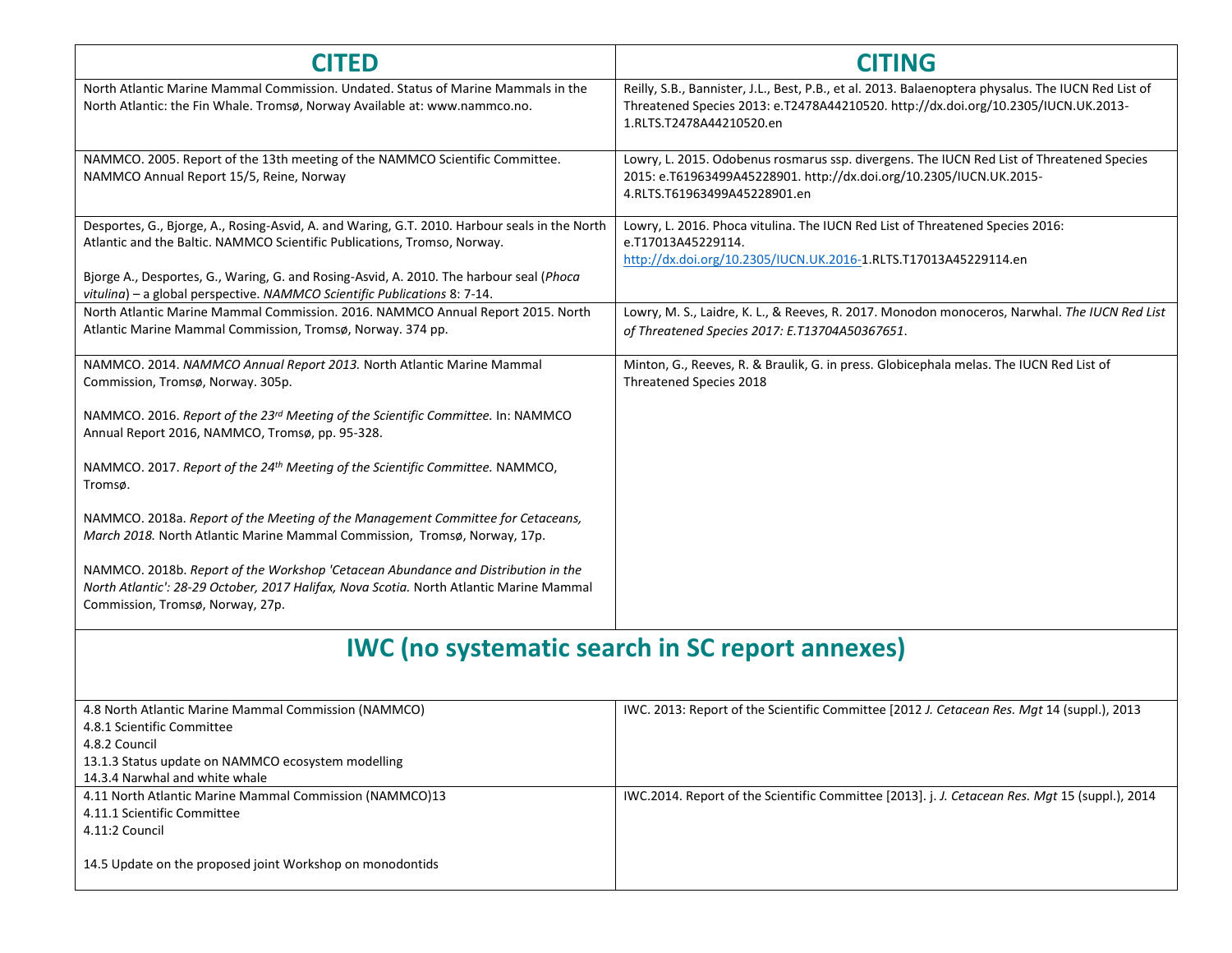| <b>CITED</b>                                                                                                                                                                                                                                                                                                                                                                                                                         | <b>CITING</b>                                                                                                                   |
|--------------------------------------------------------------------------------------------------------------------------------------------------------------------------------------------------------------------------------------------------------------------------------------------------------------------------------------------------------------------------------------------------------------------------------------|---------------------------------------------------------------------------------------------------------------------------------|
| 4.11 North Atlantic Marine Mammal Commission (NAMMCO)<br>4.11.1 Scientific Committee<br>4.11.2 Council                                                                                                                                                                                                                                                                                                                               | IWC. 2015. Report of the Scientific Committee [2014]. j. J. Cetacean Res. Mgt 16 (suppl.), 2015                                 |
| 14.6 Update on proposed joint workshop on monodontids                                                                                                                                                                                                                                                                                                                                                                                |                                                                                                                                 |
| Gunnlaugsson, T., Pike, D.G., Víkingsson, G.A., Desportes, G. and Mikkelsen, B. 2003. An<br>estimate of the abundance of minke whales (Balaenoptera acutorostrata) from the NASS-<br>2001 shipboard survey. Paper originally submitted to NAMMCO as document<br>NAMMCO/SC/11/AE/6. [Available from www.nammco.no].                                                                                                                   | IWC. 2015. Report of the Scientific Committee 2014. Annex D. Report of the Subcommittee on<br>the Revised Management Procedure. |
| Pike, D.G., Gunnlaugsson, T., Elvarsson, B. and Víkingsson, G. 2010a. Correcting perception<br>bias for Icelandic aerial surveys, 2007 and 2009. NAMMCO: 12pp. Paper SC/18/AESP/08<br>presented to the NAMMCO Scientific Committee. 12pp. [Available from www.nammco.no].                                                                                                                                                            |                                                                                                                                 |
| Pike, D.G., Gunnlaugsson, T. and Víkingsson, G. 2010b. Icelandic aerial survey 2009: survey<br>report and a preliminary abundance estimate for minke whales. Paper SC/18/AESP/15<br>presented to the NAMMCO Scientific Committee. 35pp. [Available from www.nammco.no].                                                                                                                                                              |                                                                                                                                 |
| Borchers, D.L., McCracken, M., Gunnlaugsson, T. and Burt, M.L. 1997. Estimates of minke<br>whale abundance from the 1987 and 1995 NASS aerial surveys. Working paper SWorking<br>paper SC/5/AE/2 for the NAMMCO Scientific Committee Working group on Abundance<br>Estimates. [Available from www.nammco.no].C/5/AE/2 for the NAMMCO Scientific<br>Committee Working group on Abundance Estimates. [Available from www.nammco.no].   |                                                                                                                                 |
| Gunnlaugsson, T., Pike, D.G., Víkingsson, G.A., Desportes, G. and Mikkelson, B. 2003. An<br>estimate of the abundance of minke whales (Balaenoptera acutorostrata) from the NASS-<br>2001 shipboard survey. Paper originally submitted to NAMMCO as document NAMMCO/SC<br>acutorostrata) from the NASS-2001 shipboard survey. Paper originally submitted to<br>NAMMCO as document NAMMCO/SC/11/AE/6. [Available from www.nammco.no]. |                                                                                                                                 |
| 4.11 North Atlantic Marine Mammal Commission (NAMMCO)<br>10.18.3.2 NASS-2015 (NORTH ATLANTIC SIGHTINGS SURVEYS)<br>14.3.5 White whales (on global review of monodontids in 2016, to be led by NAMMCO)                                                                                                                                                                                                                                | IWC. 2016. Report of the Scientific Committee [2015]. j. J. Cetacean Res. Mgt 17 (suppl.), 2016                                 |
| 4.13 North Atlantic Marine Mammal Commission (NAMMCO)<br>Scientific Committee<br>Council                                                                                                                                                                                                                                                                                                                                             | IWC. 2017. Report of the Scientific Committee [2016]. j. J. Cetacean Res. Mgt 18 (suppl.), 2017                                 |
| IWC. 2007. Report of the Joint NAMMCO/IWC Scientific Workshop on the Catch History,<br>Stock Structure and Abundance of North Atlantic Fin Whales, 23-26 March 2006, Reykjavík,<br>Iceland. J. Cetacean Res. Manage. 9:451-68.                                                                                                                                                                                                       | IWC. 2017. Report of the Sub-Committee on the Revised Management Procedure. J. Cetacean<br>Res. Mgt. 18(Supplement). Annex D.   |
| NAMMCO Report of the Expert Group Meeting on Assessing Time to Death Data from the<br>Large Whale Hunts. Document 03 for IWC/66/WKM&WI                                                                                                                                                                                                                                                                                               | IWC. 2017. Report of the 66th meeting of the International Whaling Commission.                                                  |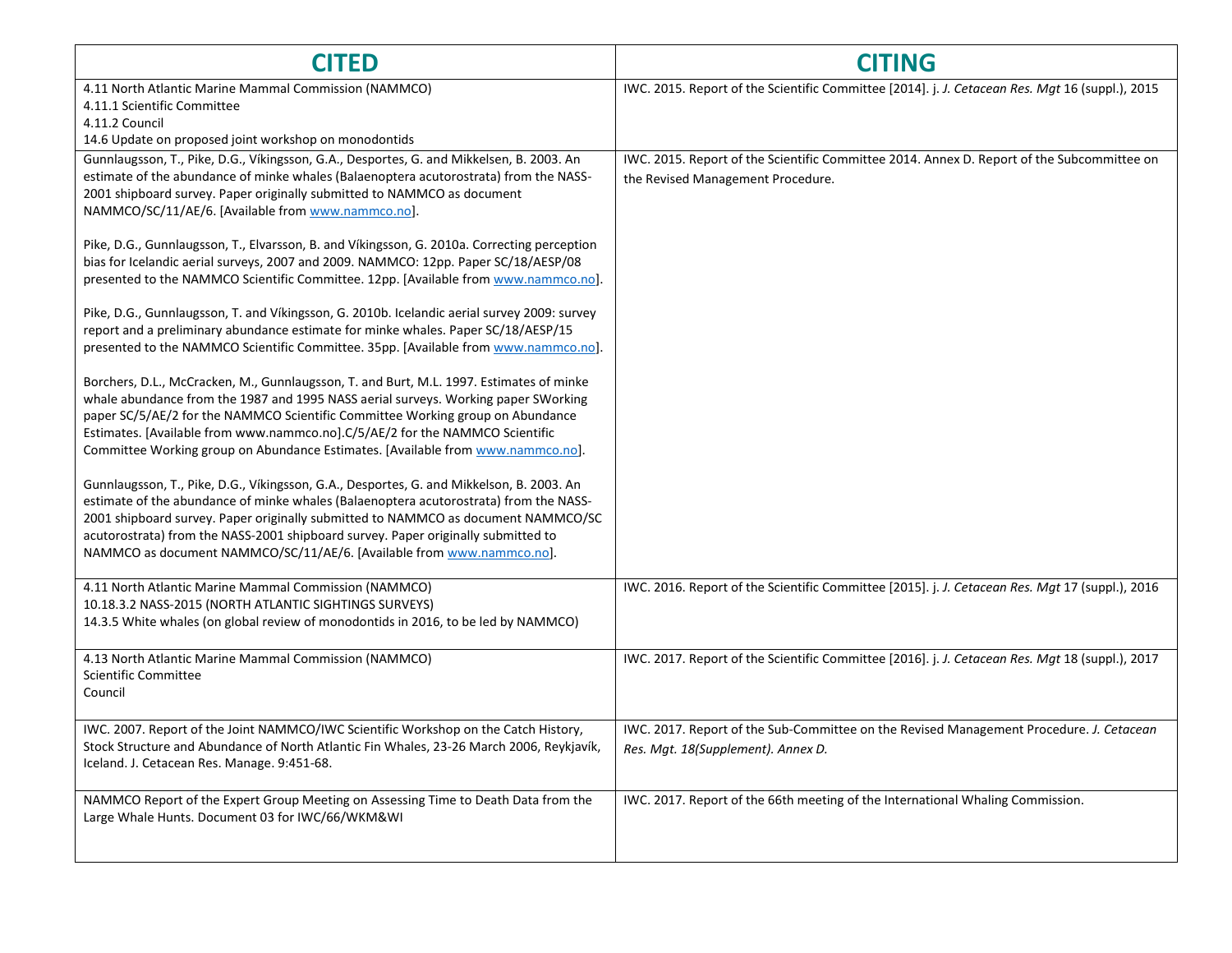| <b>CITED</b>                                                                                                                                                                                                                                                                                                                                                                                                                                                                                                                                                                                                                                                                                                                                                                                                                                                                                                                                                                                                                                        | <b>CITING</b>                                                                                                              |
|-----------------------------------------------------------------------------------------------------------------------------------------------------------------------------------------------------------------------------------------------------------------------------------------------------------------------------------------------------------------------------------------------------------------------------------------------------------------------------------------------------------------------------------------------------------------------------------------------------------------------------------------------------------------------------------------------------------------------------------------------------------------------------------------------------------------------------------------------------------------------------------------------------------------------------------------------------------------------------------------------------------------------------------------------------|----------------------------------------------------------------------------------------------------------------------------|
| 4.13 North Atlantic Marine Mammal Commission (NAMMCO)<br>4.13.1 Scientific Committee<br>4.13.2 Council<br>Appendix 4 (Priority Work Topics)- NAMMCO, GROM<br>[nammco.wpengine.com/topics/global-review-of-monodontids/.]                                                                                                                                                                                                                                                                                                                                                                                                                                                                                                                                                                                                                                                                                                                                                                                                                            | IWC. 2018. Report of the Scientific Committee, 2017. J. Cetacean Res. Mgt. 19 (Supplement)<br>Apr. 2018.                   |
| 4.13 North Atlantic Marine Mammal Commission (NAMMCO)<br>Scientific Committee<br>Council<br>17.8.5 Monodontids Workshop Report<br>NAMMCO hosted a workshop and produced a Global Review of Monodontids. Researchers                                                                                                                                                                                                                                                                                                                                                                                                                                                                                                                                                                                                                                                                                                                                                                                                                                 | IWC. 2018. Report of the Scientific Committee.                                                                             |
| and subsistence hunters from across the Arctic and subarctic participated. Several IWC<br>scientists also participated, including Litovka, Reeves, and Suydam. The report [NAMMCO.<br>2018. Report of the Global Review of Monodontids. 13-16 March 2017, Hillerød, Denmark.]<br>summarises what is known about the status of 12 stocks of narwhals and 22 stocks of white<br>whales. There may be more stocks than this as information on stock structure is incomplete<br>for some areas. The summary information and identification of threats and concerns within<br>the report will be helpful in prioritising future research. Some stocks are doing well, but<br>conservation actions are desperately needed for some others. The IUCN Red List status and<br>documentation for both species was updated to Least Concern in December 2017 and that<br>the information summarised in the NAMMCO review was very useful for those<br>assessments.<br>Attention: C-A<br>The Committee welcomes the report of the NAMMCO workshop reviewing the |                                                                                                                            |
| monodontids. It draws attention to the recommendations contained in the report and<br>encourages their implementation, particularly those pertaining to the stocks of greatest<br>concern.                                                                                                                                                                                                                                                                                                                                                                                                                                                                                                                                                                                                                                                                                                                                                                                                                                                          |                                                                                                                            |
| Borchers, D.L. and Burt, M.L. 1997. Sei and fin whale abundance in the North Atlantic<br>estimated from NASS-95 shipboard survey data. NAMMCO Scientific Committee Working<br>Group Document SC/5/AE/1 (unpublished). [Available from nammco-sec@nammco.no].                                                                                                                                                                                                                                                                                                                                                                                                                                                                                                                                                                                                                                                                                                                                                                                        | IWC. 2018. Report of the Scientific Committee. Annex D. Report of the Subcommittee on the<br>Revised Management Procedure. |
| Borchers, D.L., McCracken, M., Gunnlaugsson, T. and Burt, M.L. 1997. Estimates of minke<br>whale abundance from the 1987 and 1995 NASS aerial surveys. Working paper SC/5/AE/2<br>for the NAMMCO Scientific Committee Working group on Abundance Estimates. [Available<br>from: www.nammco.no].                                                                                                                                                                                                                                                                                                                                                                                                                                                                                                                                                                                                                                                                                                                                                     |                                                                                                                            |
| Gunnlaugsson, T., Pike, D.G., Víkingsson, G.A., Desportes, G. and Mikkelson, B. 2003. An<br>estimate of the abundance of minke whales (Balaenoptera acutorostrata) from the NASS-<br>2001 shipboard survey. Paper originally submitted to NAMMCO as document<br>NAMMCO/SC/11/AE/6. [Available from: www.nammco.no]                                                                                                                                                                                                                                                                                                                                                                                                                                                                                                                                                                                                                                                                                                                                  |                                                                                                                            |
| Lawson, J. 2006. Preliminary information on distribution and abundance of fin whales<br>(Balaenoptera physalus) in Newfoundland and Labrador, Canada. Paper SC/M06/FW21 and<br>SC/14/FW/21 presented to the joint IWC/NAMMCO workshop, 'Catch history, stock<br>structure and abundance of North Atlantic fin whales', 23-26 March 2006, Reykjavik,<br>Iceland (unpublished). 13pp. [Paper available from the Office of this Journal].                                                                                                                                                                                                                                                                                                                                                                                                                                                                                                                                                                                                              |                                                                                                                            |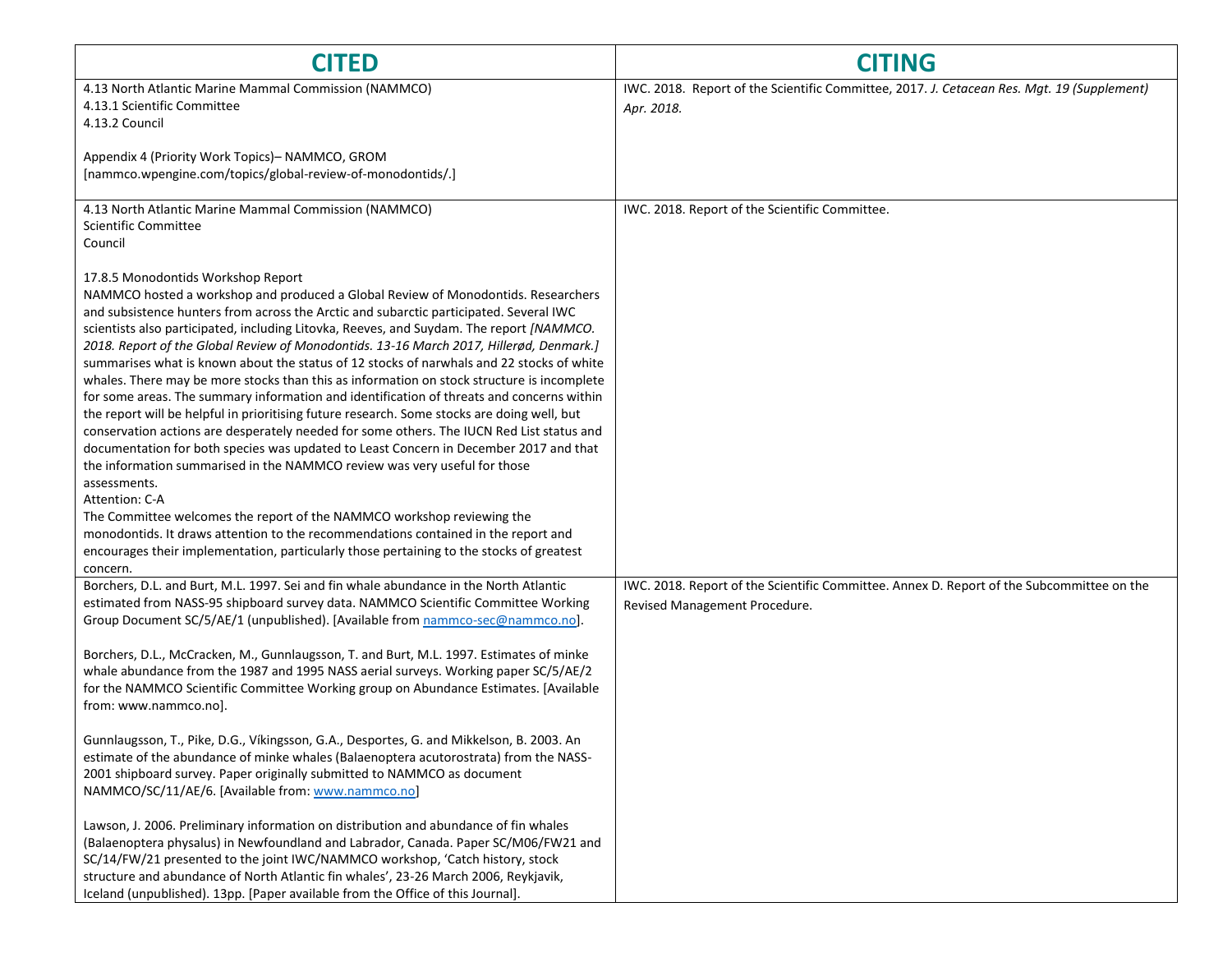| CITED                                                                                                                                                                                                                                                                                                                                                                                                                                                                    | <b>CITING</b>                                                                                             |
|--------------------------------------------------------------------------------------------------------------------------------------------------------------------------------------------------------------------------------------------------------------------------------------------------------------------------------------------------------------------------------------------------------------------------------------------------------------------------|-----------------------------------------------------------------------------------------------------------|
| Pike, D.G., Gunnlaugsson, T. and Víkingsson, G.A. 2003. A reanalysis of minke whale<br>(Balaenoptera acutorostrata) abundance from Icelandic NASS-95 shipboard data. Submitted<br>to NAMMCO as SC/10/AE/6. [Available from: www.nammco.no].                                                                                                                                                                                                                              |                                                                                                           |
| Pike, D. and Gunnlaugsson, T. 2006. Regional estimates of density and abundance of fin<br>whales (Balaenoptera physalus) from Icelandic and Faroese North Atlantic sightings surveys.<br>Paper SC/M06/FW18 and SC/14/FW/18 presented to the joint IWC/NAMMCO workshop<br>'Catch history, stock structure and abundance of North Atlantic fin whales', 23-26 March<br>2006, Reykjavik, Iceland (unpublished). 12pp. [Paper available from the Office of this<br>Journal]. |                                                                                                           |
| Øien, N. 2003. Distribution and abundance of large whales in the northeast Atlantic.<br>Document SC/11/MF/10 presented to the NAMMCO Scientific Committee Working Group<br>on North Atlantic Minke and Fin Whales, 20-22 November 2003, Copenhagen, Denmark.<br>[Available from: www.nammco.no].                                                                                                                                                                         |                                                                                                           |
| NAMMCO. 2018. Report of the Global Review of Monodontids. 13-16 March 2017, Hillerød,<br>Denmark.                                                                                                                                                                                                                                                                                                                                                                        | IWC. 2018. Report of the Scientific Committee. Annex M: Report of the Subcommittee on Small<br>Cetaceans. |
| <b>GROM</b> report                                                                                                                                                                                                                                                                                                                                                                                                                                                       | IWC. 2018. Report of the 67th meeting of the International Whaling Commission.                            |
| CAEE (no systamatic saarch)                                                                                                                                                                                                                                                                                                                                                                                                                                              |                                                                                                           |

|  | <b>CAFF (no systematic search)</b> |  |  |
|--|------------------------------------|--|--|
|--|------------------------------------|--|--|

| Referring to NAMMCO management advice several times, as well as references.                                                                                                                                                                                                                                                                                                     | CAFF. 2017. State of the Arctic Marine Biodiversity Report. Conservation of Arctic Flora and |
|---------------------------------------------------------------------------------------------------------------------------------------------------------------------------------------------------------------------------------------------------------------------------------------------------------------------------------------------------------------------------------|----------------------------------------------------------------------------------------------|
| Belikov, S.E., and Boltunov A.N. 2005. Laptev walruses. Working Paper SC/12/WWG/8,<br>North Atlantic Marine Mammal Commission (NAMMCO), Copenhagen.                                                                                                                                                                                                                             | Fauna International Secretariat, Akureyri, Iceland. 978-9935-431-63-9                        |
| <b>ICES. 2016.</b> Report of the ICES/NAFO/NAMMCO Working Group on Harp and Hooded Seals<br>(WGHARP), 26-30 September 2016. ICES CM 2016/ACOM: 21, ICES, Copenhagen, Denmark.                                                                                                                                                                                                   |                                                                                              |
| NAMMCO. 2015. Report of the 22nd Meeting of the NAMMCO Scientific Committee.                                                                                                                                                                                                                                                                                                    |                                                                                              |
| NAMMCO/JCNB. 2015. Report of the Joint Meeting of the NAMMCO scientific working<br>group on the population status of narwhal and beluga in the North Atlantic and the<br>Canada/Greenland Joint Commission on Conservation and Management of Narwhal and<br>Beluga Scientific Group. "Annex 2" In: Report of the 22nd Meeting of the NAMMCO<br>Scientific Committee, pp 94-126. |                                                                                              |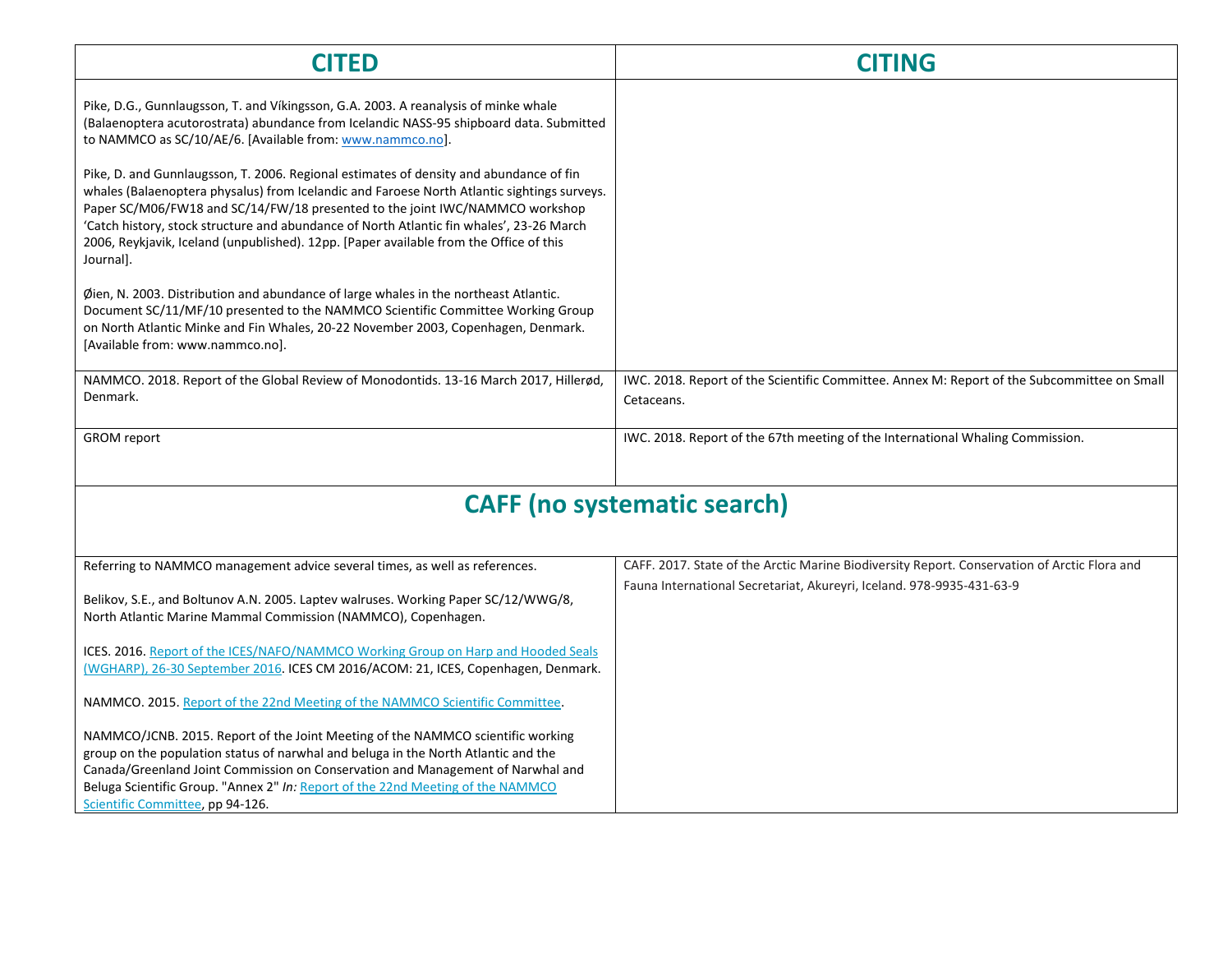| <b>CITED</b>                                                                                                                                                                                                                                                                                                                                              | <b>CITING</b>                                                                                                                                                                                                                                                                                                                                                                                                   |
|-----------------------------------------------------------------------------------------------------------------------------------------------------------------------------------------------------------------------------------------------------------------------------------------------------------------------------------------------------------|-----------------------------------------------------------------------------------------------------------------------------------------------------------------------------------------------------------------------------------------------------------------------------------------------------------------------------------------------------------------------------------------------------------------|
| <b>DFO &amp; COSEWIC</b>                                                                                                                                                                                                                                                                                                                                  |                                                                                                                                                                                                                                                                                                                                                                                                                 |
|                                                                                                                                                                                                                                                                                                                                                           |                                                                                                                                                                                                                                                                                                                                                                                                                 |
| NAMMCO Annual Report 2010. North Atlantic Marine Mammal Commission, Tromsø,<br>Norway, 501 pp.                                                                                                                                                                                                                                                            | Stewart, R.E.A., and Hamilton, J.W. 2013. Estimating total allowable removals for walrus<br>(Odobenus rosmarus rosmarus) in Nunavut using the potential biological removal approach.<br>DFO Can. Sci. Advis. Sec. Res. Doc. 2013/031. iv + 13 p.                                                                                                                                                                |
| NAMMCO. 2012. NAMMCO Annual Report. North Atlantic Marine Mammal Commission.<br>Tromsø, Norway. 642 pp.                                                                                                                                                                                                                                                   | COSEWIC. 2014. COSEWIC assessment and status report on the Beluga Whale Delphinapterus<br>leucas, St. Lawrence Estuary population, in Canada. Committee on the Status of Endangered<br>Wildlife in Canada. Ottawa. xii + 64 pp. (www.registrelepsararegistry.gc.ca/default_e.cfm).                                                                                                                              |
| NAMMCO. 2006. Report of the NAMMCO Workshop to address the problems of "Struck<br>and Lost' in seal, walrus and whale hunting. Copenhagen, Denmark. 14-16 November 2006.                                                                                                                                                                                  | Stenson, G.B. 2014. Updated Estimates of Harp Seal Removals in the Northwest Atlantic. DFO<br>Can. Sci. Advis. Sec. Res. Doc. 2014/015. v + 35 p.                                                                                                                                                                                                                                                               |
| Ugarte, F. and J. Jakobsen. 2006. Struck and lost in the harp seal hunt in Greenland: A<br>questionnaire survey. Report of the NAMMCO Workshop to address the problems of<br>"Struck and Lost' in seal, walrus and whale hunting. Copenhagen, Denmark. 14-16<br>November 2006.                                                                            |                                                                                                                                                                                                                                                                                                                                                                                                                 |
| NAMMCO/SC/21-JCNB/SWG/14-05                                                                                                                                                                                                                                                                                                                               | Doniol-Valcroze, T, Gosselin, J.F., Pike, D., Lawson, J., Asselin, N., Hedges, K., and Ferguson, S.<br>2015. Abundance estimates of narwhal stocks in the Canadian High Arctic in 2013. DFO Can. Sci.<br>Advis. Sec. Res. Doc. 2015/060. v + 36 p                                                                                                                                                               |
| NAMMCO. 2006. NAMMCO (North Atlantic Marine Mammal Commission) Scientific<br>Committee Working Group on the stock status of walruses in the North Atlantic and<br>adjacent seas, Final Report. Copenhagen, 11-14 January 2005. 27 pp.                                                                                                                     | Hammill, M.O., P. Blanchfield, J.W. Higdon, D.B. Stewart, S.H Ferguson. 2016. Estimating<br>abundance and total allowable removals for walrus in Foxe Basin. DFO Can. Sci. Advis. Sec. Res.<br>Doc. 2016/014. iv + 20 p.                                                                                                                                                                                        |
| NAMMCO. 2006. NAMMCO (North Atlantic Marine Mammal Commission) Scientific<br>Committee Working Group on the stock status of walruses in the North Atlantic and<br>adjacent seas, Final Report. Copenhagen, 11-14 January 2005. 27 p.                                                                                                                      | Hammill, M.O., A. Mosnier, J-F Gosselin, J.W. Higdon, D.B. Stewart, T. Doniol-Valcroze, S.H<br>Ferguson and J.B. Dunn. 2016. Estimating abundance and total allowable removals for walrus in<br>the Hudson Bay-Davis Strait and south and east Hudson Bay stocks during September 2014.<br>DFO Can. Sci. Advis. Sec. Res. Doc. 2016/036. v + 37 p.                                                              |
| NAMMCO. 2006. NAMMCO (North Atlantic Marine Mammal Commission) Scientific<br>Committee Working Group on the stock status of walruses in the North Atlantic and<br>adjacent seas, Final Report. Copenhagen, 11-14 January 2005. 27 p.                                                                                                                      | Hammill, M.O., Doniol-Valcroze, T., Mosnier, A. and Gosselin, J.-F. 2016. Modelling walrus<br>population dynamics: A direction for future assessments. DFO Can. Sci. Advis. Sec. Res. Doc.<br>2016/050. $v + 47 p$ .                                                                                                                                                                                            |
| NAMMCO. 2006. NAMMCO (North Atlantic Marine Mammal Commission) Scientific<br>Committee Working Group on the stock status of Walrus in the North Atlantic and adjacent<br>seas, Final Report. Copenhagen, 11-14 January 2005. 27 pp.<br>NAMMCO. 2011. Annual report for 2010. North Atlantic Marine Mammal Commission<br>(NAMMCO), Tromsø, Norway. 501 pp. | COSEWIC. 2017. COSEWIC assessment and status report on the Atlantic Walrus Odobenus<br>rosmarus rosmarus, High Arctic population, Central-Low Arctic population and Nova Scotia-<br>Newfoundland-Gulf of St. Lawrence population in Canada. Committee on the Status of<br>Endangered Wildlife in Canada. Ottawa. xxi + 89 pp. (http://www.registrelep-<br>sararegistry.gc.ca/default.asp?lang=en&n=24F7211B-1). |
| NAMMCO. 2015. Report of the 22nd Scientific Committee meeting held 9-12 November<br>2015 in Tórshavn, Faroe Islands. Final Report. North Atlantic Marine Mammal Commission<br>(NAMMCO), Tromsø, Norway. 196 pp. Web site:                                                                                                                                 |                                                                                                                                                                                                                                                                                                                                                                                                                 |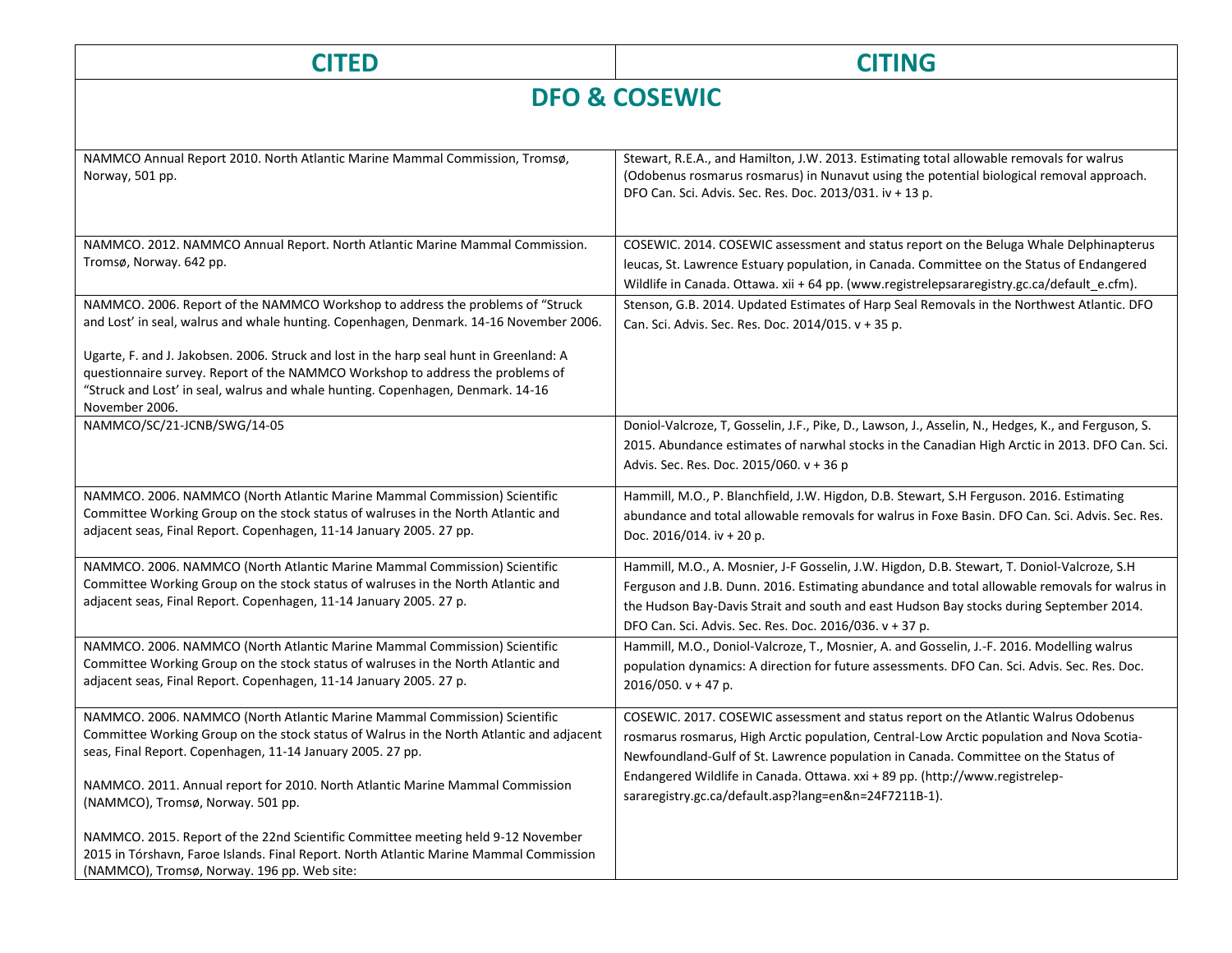| <b>CITED</b>                                                                                                                                                                                                                                                                     | <b>CITING</b>                                                                                                                                                                                |
|----------------------------------------------------------------------------------------------------------------------------------------------------------------------------------------------------------------------------------------------------------------------------------|----------------------------------------------------------------------------------------------------------------------------------------------------------------------------------------------|
| http://www.nammco.no/assets/Publications/Scientific-Committee-Reports/SC-22-Final-<br>Report.pdf [Accessed September 2016]                                                                                                                                                       |                                                                                                                                                                                              |
| NAMMCO several times                                                                                                                                                                                                                                                             | Stewart, R.E.A., Stewart, D.B. and Higdon, J.W. 2017. Report of the 2016 Workshop to inform<br>the DFO Five-year Research Plan for Atlantic Walruses in Canada. Canadian Technical Report of |
| Born, E.W., Boertmann, D.M., Heide-Jørgensen, M.P., et al. 2009. Abundance of Atlantic<br>Walrus (Odobenus rosmarus rosmarus) in East Greenland. NAMMCO/SC/17/WWG/07.                                                                                                            | Fisheries and Aquatic Sciences 3200.                                                                                                                                                         |
|                                                                                                                                                                                                                                                                                  | <b>ICES</b>                                                                                                                                                                                  |
| NAMMCO. 2013. Scientific Committee Working Group on Harbour Porpoises. Copenhagen,<br>Denmark, 4-6 November 2013, Report. NAMMCO/22/5/, Annex 1, pp 67-89.                                                                                                                       | ICES. 2014. Report of the Working Group on Marine Mammal Ecology (WGMME),<br>10-13 March 2014, Woods Hole, Massachusetts, USA. ICES CM 2014/ACOM:27.                                         |
| Heide-Jørgensen, M. P. 2013. Correction of at-surface abundance of harbour porpoises in<br>West Greenland based on detection to 1 m depth. SC/20/HP/11. NAMMCO Harbour<br>porpoise Working Group November 2013, Copenhagen.                                                      | 234 pp.                                                                                                                                                                                      |
| NAMMCO. 2003. Report of the NAMMCO Scientific Committee Working Group on<br>Modelling Marine Mammal Fisheries Interactions in the North Atlantic, Annex 2, Report of<br>the 10th<br>Meeting of the Scientific Committee. In Annual Report 2003. NAMMCO, Tromsø: pp. 259-<br>281. | ICES. 2015. Report of the Working Group on Marine Mammal Ecology (WGMME), 9-<br>12 February 2015, London, UK. ICES CM 2015/ACOM:25. 114 pp.                                                  |
| Figure A. Maps of model-predicted density of various cetacean species from analyses of<br>combined. SCANS-II, CODA and T-NASS data in summer 2005 and 2007 in the European<br>Atlantic.                                                                                          | ICES. 2016. Report of the Working Group on Marine Mammal Ecology (WGMME), 8-<br>11 February 2016, Madrid, Spain. ICES CM 2016/ACOM:26. 117 pp.                                               |
| NAMMCO. 2016. Report of the 23rd Meeting of the NAMMCO Scientific Committee held on<br>the 4-7 November in Nuuk, Greenland. NAMMCO SC/23/Report, 291 pp.                                                                                                                         | ICES. 2017. Report of the Working Group on Marine Mammal Ecology (WGMME), 6-<br>9 February 2017, St Andrews, Scotland, UK. ICES CM 2017/ACOM:27. 102 pp.                                     |
| Hansen, R.G., Boye, T.K., Larsen, R.S., Nielsen, N.H., Tervo, O., Nielsen, R.D., Rasmussen,<br>M.H., Sinding, M.H.S. and Heide-Jørgensen, M.P. 2016. Abundance of whales in east and<br>west Greenland in 2015. SC/23/AEWG/08 for the NAMMCO Scientific Committee.               | ICES. 2018. Report of the Working Group on Marine Mammal Ecology (WGMME), 19-22<br>February 2018, La Rochelle, France. ICES CM 2018/ACOM:28. 120 pp.                                         |
| NAMMCO. 2018. Report of the workshop "Cetacean abundance and distribution in the<br>North Atlantic". 28 and 29 October 2017, Halifax, Canada.<br>(several times)                                                                                                                 |                                                                                                                                                                                              |
| Bjørge, A., Moan, A., Nilssen, K.T. and Øigård, T.A. 2016. Bycatch of harbour and grey seals<br>in Norway. Report to the NAMMCO working group on coastal seals. Reykjavik, Iceland.<br>March 2016. SC/23/CSWG/08. 15pp.                                                          |                                                                                                                                                                                              |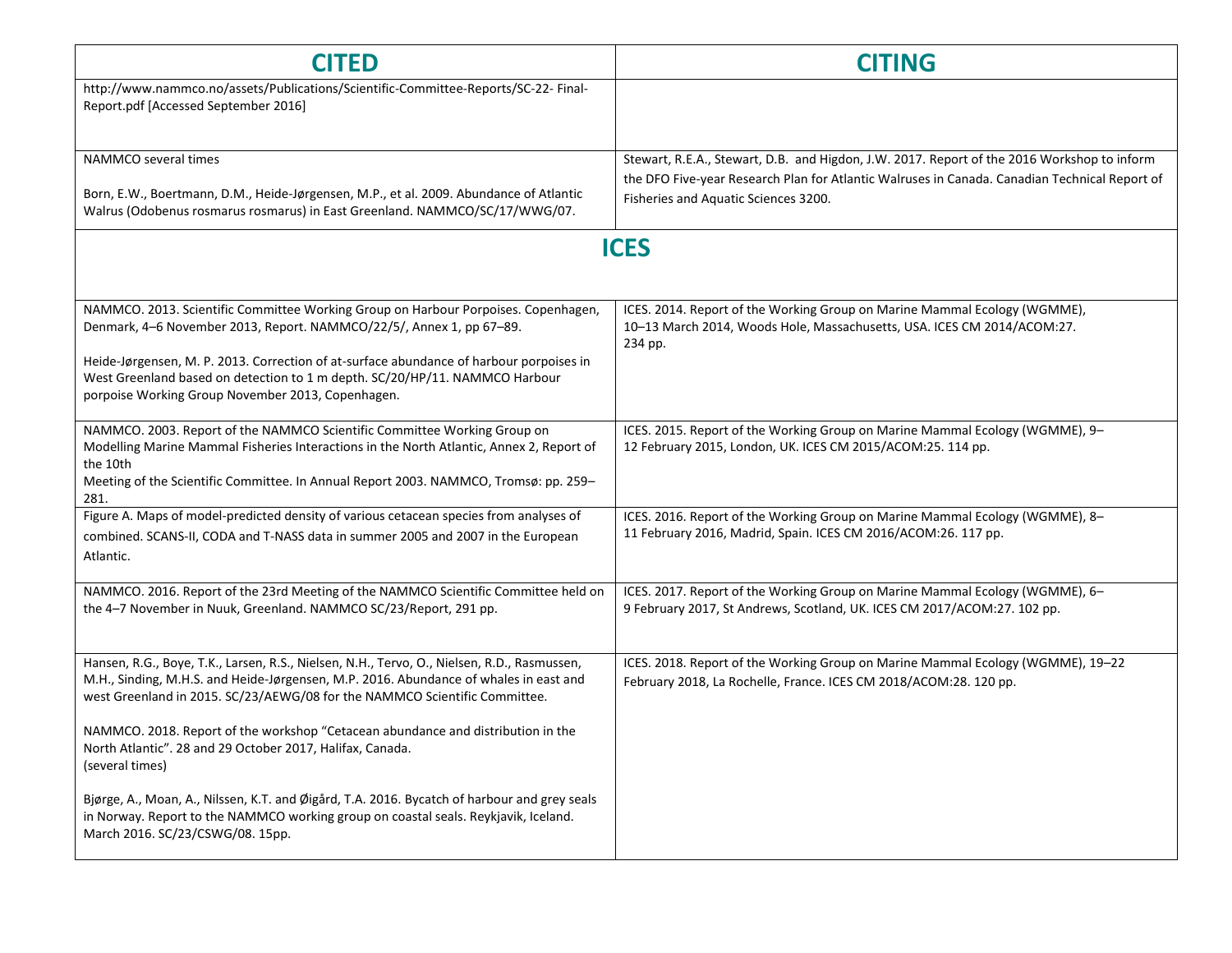| <b>CITED</b>                                                                                                                                                                                              | <b>CITING</b>                                                                                                                                           |
|-----------------------------------------------------------------------------------------------------------------------------------------------------------------------------------------------------------|---------------------------------------------------------------------------------------------------------------------------------------------------------|
| The WG gratefully acknowledges the support given by several additional experts that kindly<br>provided information and/or reports for use by WGMME. These included  Genevieve<br>Desportes (NAMMCO),      |                                                                                                                                                         |
| Recent harbour seal survey data (table): NAMMCO is cited for some date, but with no<br>reference given.                                                                                                   |                                                                                                                                                         |
| 3.5  The estimates have also been used for the coastal seal and harbour porpoise working<br>groups at the North Atlantic Marine Mammal Commission (NAMMCO).                                               | ICES. 2018. Report of the Working Group on Bycatch of Protected Species (WGBYC), 01-04 May<br>2018, Reykjavík, Iceland. ICES CM 2018/ACOM:25. 128 pp.   |
| 7.1 Collaboration with the North Atlantic Marine Mammal Commission (NAMMCO)                                                                                                                               |                                                                                                                                                         |
| Annex 6 - recommendations. The procedures should take into account existing work, e.g.<br>Report of the Joint NAMMCO/ICES Workshop on observation schemes for bycatch of<br>mammals and birds (WKOSBOMB). |                                                                                                                                                         |
|                                                                                                                                                                                                           | <b>SCOS Reports</b>                                                                                                                                     |
| As data sources:                                                                                                                                                                                          | SCOS. 2017. Scientific Advice on Matters Related to Management of Seal Populations: 2017.                                                               |
|                                                                                                                                                                                                           | Special Committee on Seals, SMRU, University of St Andrews                                                                                              |
| Haug, T., Hammill, M., and Olafsdottir, D. 2007. Grey Seals of the North Atlantic and the<br>Baltic. NAMMCO Scientific Publications 6. Tromsø, Norway                                                     |                                                                                                                                                         |
| Desportes. G., Bjorge, A., Aqqalu, R-A., and Waring, G. T. 2010. Harbour Seals in the North<br>Atlantic and the Baltic. NAMMCO Scientific Publications 8. Tromsø, Norway                                  |                                                                                                                                                         |
| As data sources:                                                                                                                                                                                          | SCOS. 2016. Scientific Advice on Matters Related to Management of Seal Populations: 2016.<br>Special Committee on Seals, SMRU, University of St Andrews |
| Haug, T., Hammill, M., and Olafsdottir, D. 2007. Grey Seals of the North Atlantic and the<br>Baltic. NAMMCO Scientific Publications 6. Tromsø, Norway                                                     |                                                                                                                                                         |
| Desportes. G., Bjorge, A., Aqqalu, R-A., and Waring, G. T. 2010. Harbour Seals in the North<br>Atlantic and the Baltic. NAMMCO Scientific Publications 8. Tromsø, Norway                                  |                                                                                                                                                         |
| As data sources:                                                                                                                                                                                          | SCOS. 2015. Scientific Advice on Matters Related to Management of Seal Populations: 2015.                                                               |
| Haug, T., Hammill, M., and Olafsdottir, D. 2007. Grey Seals of the North Atlantic and the<br>Baltic. NAMMCO Scientific Publications 6. Tromsø, Norway                                                     | Special Committee on Seals, SMRU, University of St Andrews                                                                                              |
| Desportes. G., Bjorge, A., Aqqalu, R-A., and Waring, G. T. 2010. Harbour Seals in the North<br>Atlantic and the Baltic. NAMMCO Scientific Publications 8. Tromsø, Norway                                  |                                                                                                                                                         |
| As data sources:                                                                                                                                                                                          | SCOS. 2014. Scientific Advice on Matters Related to Management of Seal Populations: 2014.                                                               |
| Haug, T., Hammill, M., and Olafsdottir, D. 2007. Grey Seals of the North Atlantic and the<br>Baltic. NAMMCO Scientific Publications 6. Tromsø, Norway                                                     | Special Committee on Seals, SMRU, University of St Andrews                                                                                              |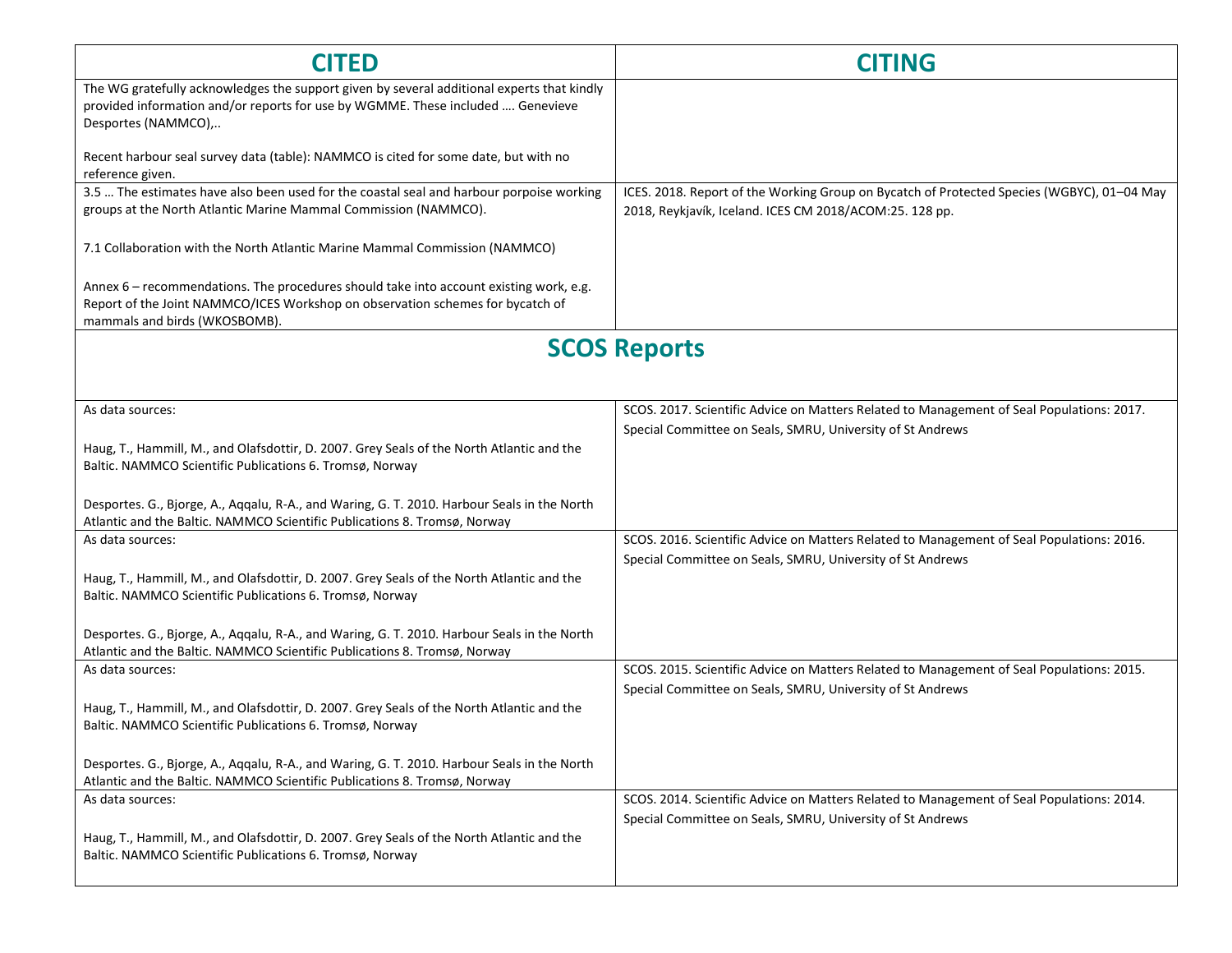| <b>CITED</b>                                                                                                                                                                                                                                                                                                                                          | <b>CITING</b>                                                                                                                                                                                                     |
|-------------------------------------------------------------------------------------------------------------------------------------------------------------------------------------------------------------------------------------------------------------------------------------------------------------------------------------------------------|-------------------------------------------------------------------------------------------------------------------------------------------------------------------------------------------------------------------|
| Desportes. G., Bjorge, A., Aqqalu, R-A., and Waring, G. T. 2010. Harbour Seals in the North<br>Atlantic and the Baltic. NAMMCO Scientific Publications 8. Tromsø, Norway                                                                                                                                                                              |                                                                                                                                                                                                                   |
| As data sources:<br>Haug, T., Hammill, M., and Olafsdottir, D. 2007. Grey Seals of the North Atlantic and the<br>Baltic. NAMMCO Scientific Publications 6. Tromsø, Norway<br>Desportes. G., Bjorge, A., Aqqalu, R-A., and Waring, G. T. 2010. Harbour Seals in the North<br>Atlantic and the Baltic. NAMMCO Scientific Publications 8. Tromsø, Norway | SCOS. 2013. Scientific Advice on Matters Related to Management of Seal Populations: 2013.<br>Special Committee on Seals, SMRU, University of St Andrews                                                           |
| <b>NGOs (no systematic search)</b>                                                                                                                                                                                                                                                                                                                    |                                                                                                                                                                                                                   |
| NAMMCO 2004. Report of the NAMMCO workshop on hunting methods for seals and<br>walrus. North Atlantic Marine Mammal Commission, Tromsø, Norway. Pp 1-60.<br>NAMMCO 2009. Report of the NAMMCO expert group meeting on best practices in the<br>hunting and killing of seals. Copenhagen, Denmark. Pp 1-30.                                            | Garde, E. 2013. Seals in Greenland: - An important component of culture and economy. The<br>Last Ice Area Project. WWF Verdensnaturfonden, Svanevej 12, 2400 København NV. Available<br>at WWF: www.wwf.dk/arktis |
| Anon. (1996). Agreement on Cooperation in Research, Conservation and Management of<br>Marine Mammals in the North Atlantic Signed at Nuuk on 9 April 1992. United Nations -<br>Treaty Series. Vol. 1945, 1-33321.                                                                                                                                     | Shadbolt, T., Arnbom, T. and Cooper, E.W.T. 2014. Hauling Out: International Trade and<br>Management of Walrus. TRAFFIC and WWF-Canada. Vancouver, B.C.                                                           |
| Born, E.W., Gjertz, I. and Reeves, R.R. (1995). Population assessment of Atlantic walrus.<br>Meddelelser No.138. Oslo, Norway                                                                                                                                                                                                                         |                                                                                                                                                                                                                   |
| NAMMCO. (2004a). Status of marine mammals of the North Atlantic: the Atlantic walrus.<br>Tromsø, Norway.                                                                                                                                                                                                                                              |                                                                                                                                                                                                                   |
| NAMMCO. (2004b). Report of the NAMMCO workshop on hunting methods for seals and<br>walrus. 7-9 September 2004. Copenhagen, Denmark.                                                                                                                                                                                                                   |                                                                                                                                                                                                                   |
| NAMMCO. (2006a). Report of the NAMMCO Workshop to address the problems of "Struck<br>and Lost" in seal, walrus and whale hunting. 14-16 November, 2006. Copenhagen,<br>Denmark.                                                                                                                                                                       |                                                                                                                                                                                                                   |
| NAMMCO. (2006b) Report of the thirteenth meeting of the Scientific Committee. In:<br>NAMMCO, Annual Report 2005. NAMMCO, Tromsø, 161-308.                                                                                                                                                                                                             |                                                                                                                                                                                                                   |
| NAMMCO Annual Report (2010). North Atlantic Marine Mammal Commission, Tromsø,<br>Norway, 501 pp. NAMMCO Annual Report (2011).                                                                                                                                                                                                                         |                                                                                                                                                                                                                   |
| NAMMCO Annual Report 2011, Tromsø, Norway, 523 pp.                                                                                                                                                                                                                                                                                                    |                                                                                                                                                                                                                   |
| NAMMCO (2011). About NAMMCO. Tromsø, Norway.<br>http://www.nammco.no/Nammco/Mainpage/ AboutNammco/.                                                                                                                                                                                                                                                   |                                                                                                                                                                                                                   |